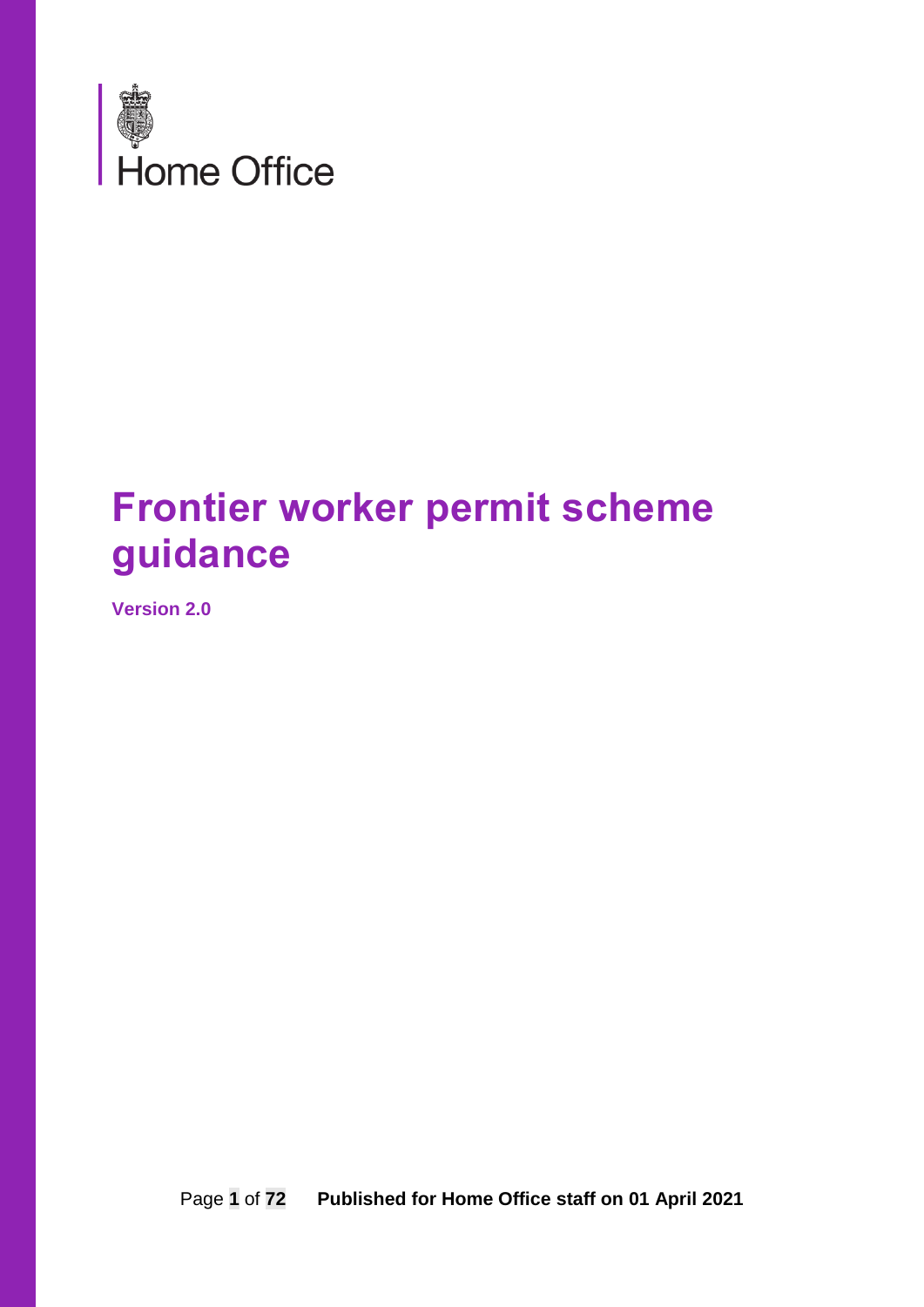# <span id="page-1-0"></span>**Contents**

| Coronavirus (COVID-19) implications for identity document validity  12        |
|-------------------------------------------------------------------------------|
|                                                                               |
|                                                                               |
|                                                                               |
|                                                                               |
|                                                                               |
|                                                                               |
|                                                                               |
|                                                                               |
|                                                                               |
|                                                                               |
|                                                                               |
|                                                                               |
| Assessing whether the EEA citizen is not primarily resident in the UK 19      |
| Stage 1: Time spent in the UK (see regulation 3(3)(a) of the Regulations)  20 |
| Stage 2: frequency of travel (see regulation 3(3)(b) of the Regulations)  20  |
|                                                                               |
| Published for Home Office staff on 01 April 2021<br>Page 2 of 72              |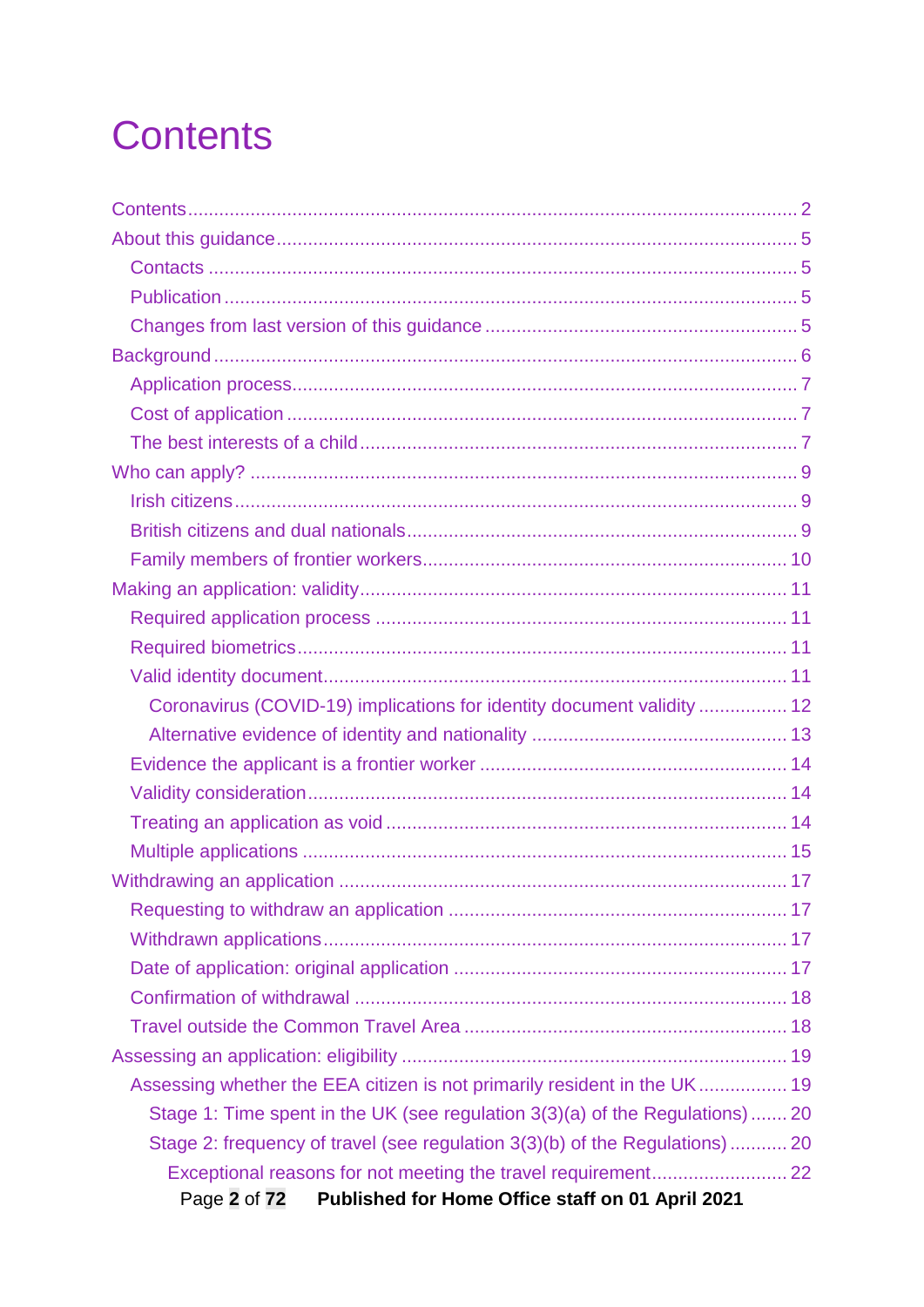| Assessing whether the EEA citizen is a worker or self-employed person 23         |  |
|----------------------------------------------------------------------------------|--|
|                                                                                  |  |
|                                                                                  |  |
|                                                                                  |  |
|                                                                                  |  |
|                                                                                  |  |
|                                                                                  |  |
|                                                                                  |  |
|                                                                                  |  |
|                                                                                  |  |
|                                                                                  |  |
| Level of earnings: HM Revenue & Customs (HMRC) threshold  30                     |  |
| Assessing whether the EEA citizen has retained worker or retained self-employed  |  |
|                                                                                  |  |
| Period(s) of 12 months or more where the applicant did not work in the UK but is |  |
|                                                                                  |  |
|                                                                                  |  |
|                                                                                  |  |
|                                                                                  |  |
|                                                                                  |  |
|                                                                                  |  |
|                                                                                  |  |
|                                                                                  |  |
|                                                                                  |  |
|                                                                                  |  |
|                                                                                  |  |
|                                                                                  |  |
|                                                                                  |  |
| Unable to work as a result of being ill with COVID-19  42                        |  |
|                                                                                  |  |
| Involuntarily unemployed as a result of COVID-19 restrictions 43                 |  |
|                                                                                  |  |
|                                                                                  |  |
|                                                                                  |  |
|                                                                                  |  |
|                                                                                  |  |

# Page **3** of **72 Published for Home Office staff on 01 April 2021**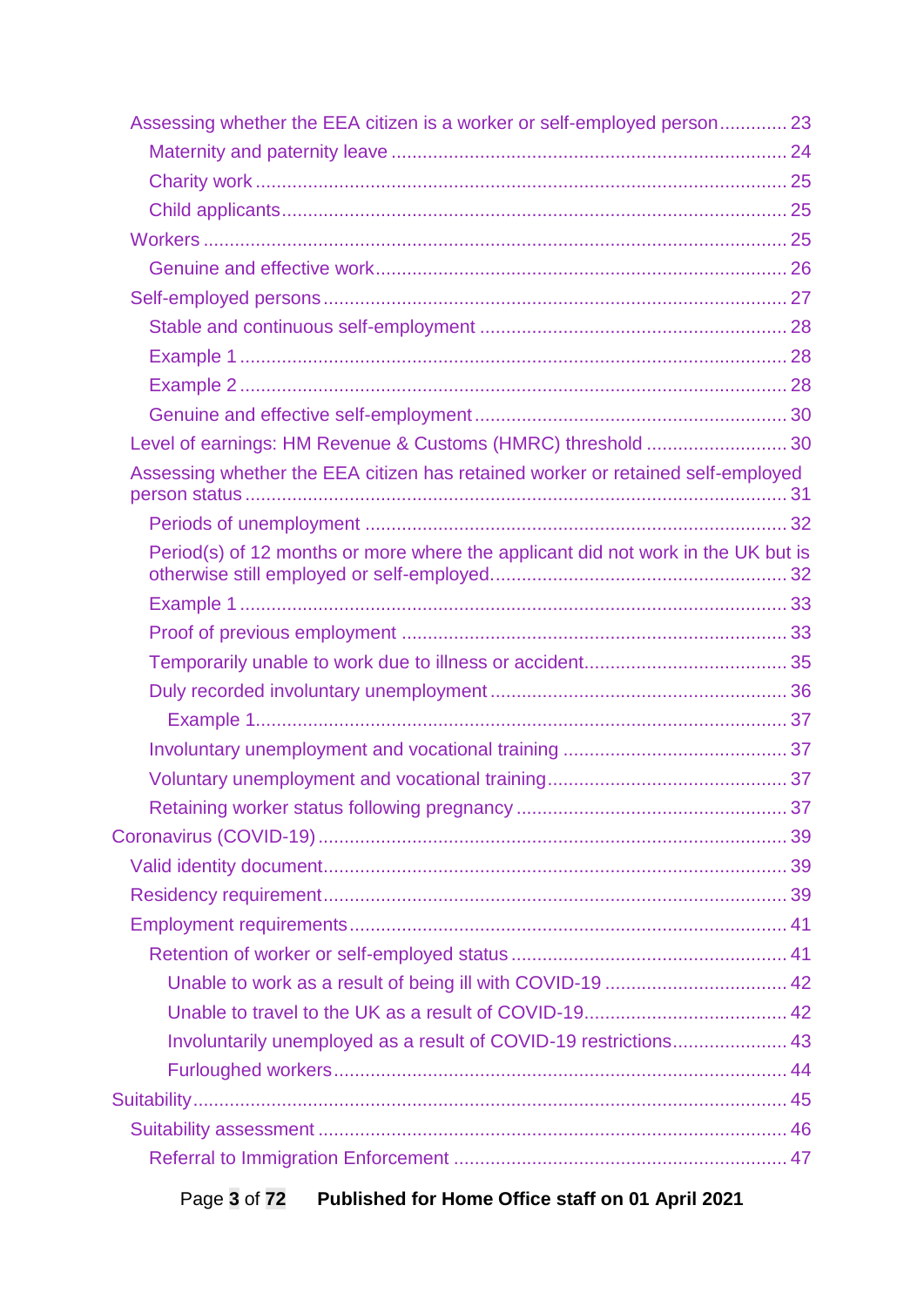| Existing Deportation Order, Exclusion Order or Exclusion Decision  47 |  |
|-----------------------------------------------------------------------|--|
|                                                                       |  |
|                                                                       |  |
|                                                                       |  |
|                                                                       |  |
|                                                                       |  |
|                                                                       |  |
|                                                                       |  |
|                                                                       |  |
|                                                                       |  |
|                                                                       |  |
|                                                                       |  |
|                                                                       |  |
|                                                                       |  |
|                                                                       |  |
|                                                                       |  |
|                                                                       |  |
|                                                                       |  |
|                                                                       |  |
|                                                                       |  |
|                                                                       |  |
|                                                                       |  |
|                                                                       |  |
|                                                                       |  |
|                                                                       |  |
|                                                                       |  |
|                                                                       |  |
|                                                                       |  |
|                                                                       |  |
|                                                                       |  |
|                                                                       |  |
|                                                                       |  |
|                                                                       |  |
|                                                                       |  |
|                                                                       |  |
|                                                                       |  |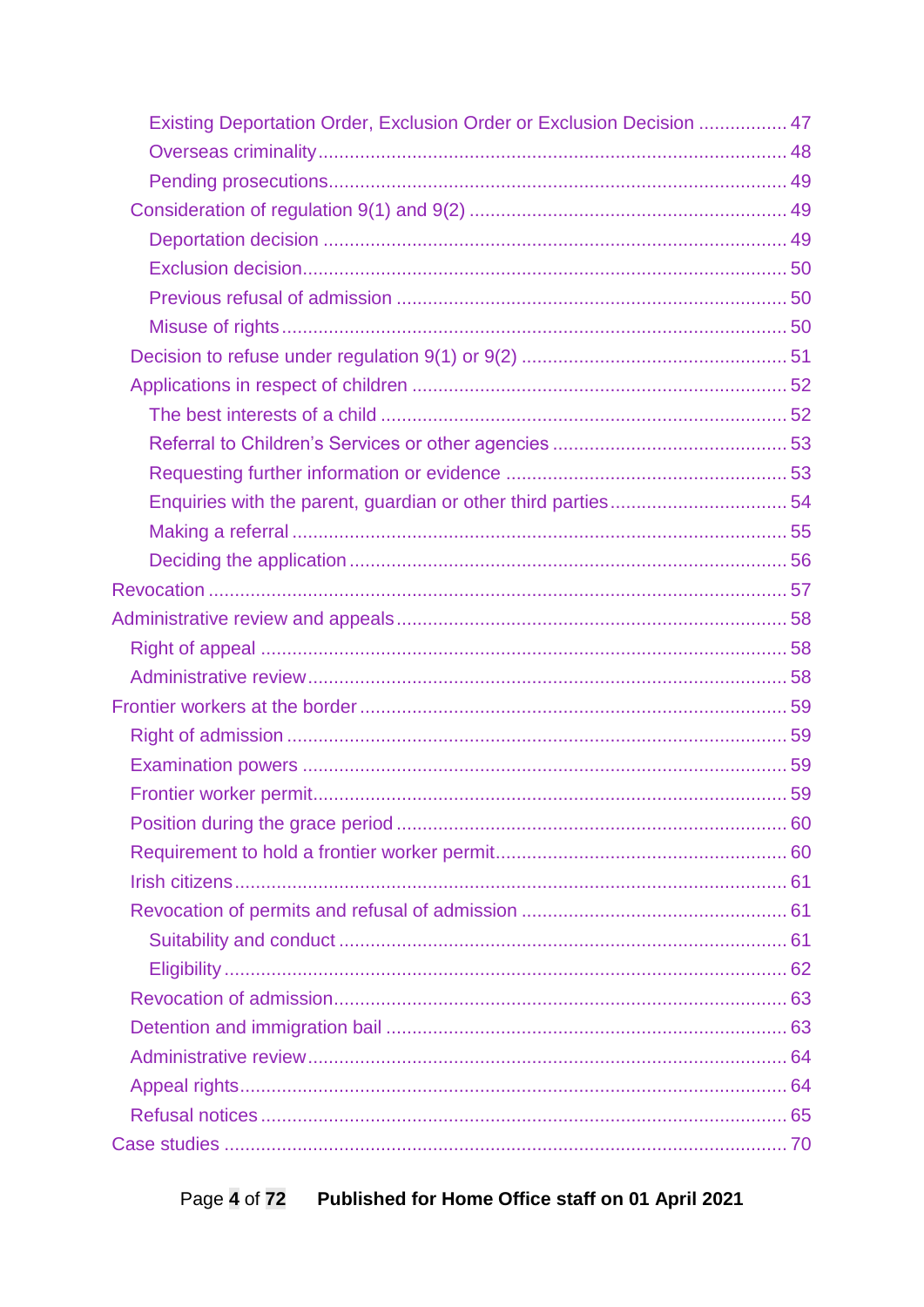# <span id="page-4-0"></span>About this guidance

This guidance tells case workers how to consider applications made under the frontier worker permit scheme, contained in the [Citizens' Rights \(Frontier Workers\)](https://www.legislation.gov.uk/uksi/2020/1213/made)  [\(EU Exit\) Regulations 2020](https://www.legislation.gov.uk/uksi/2020/1213/made) ("the Regulations").

The rights of [European Economic Area \(EEA\)](https://www.gov.uk/eu-eea) citizens who are frontier working in the UK by 11pm Greenwich Mean Time (GMT) on 31 December 2020 are protected by the [Withdrawal Agreement,](https://eur-lex.europa.eu/legal-content/EN/TXT/HTML/?uri=CELEX:12020W/TXT&from=EN) the [EEA EFTA Separation Agreement](https://www.gov.uk/government/publications/eea-efta-separation-agreement-and-explainer) and the [Swiss](https://www.gov.uk/government/publications/cs-switzerland-no52019-ukswitzerland-agreement-on-citizens-rights-following-withdrawal-of-uk-from-the-eu-and-free-movement-of-persons-agreement)  [Citizens' Rights Agreement](https://www.gov.uk/government/publications/cs-switzerland-no52019-ukswitzerland-agreement-on-citizens-rights-following-withdrawal-of-uk-from-the-eu-and-free-movement-of-persons-agreement) ("the agreements"). Under these agreements, qualifying frontier workers have a right to come to the UK for work for as long as they continue to meet the definition of a frontier worker, and have the right to access benefits and services in the UK which they had access to before the UK left the EU. More information about what benefits and services a frontier worker can access can be found in the guidance on public funds. The frontier worker permit scheme is not a route to settlement.

Where this guidance refers to 'EEA citizens', it should be read as referring to EU, other European Economic Area (EEA) and Swiss citizens and excluding British citizens.

# <span id="page-4-1"></span>**Contacts**

If you have any questions about the guidance and your line manager or senior caseworker cannot help you or you think the guidance has factual errors then email the European Migration and Citizens' Rights Unit.

If you notice any formatting errors in this guidance (broken links, spelling mistakes and so on) or have any comments about the layout or navigability of the guidance then you can email the Guidance Rules and Forms team.

# <span id="page-4-2"></span>**Publication**

Below is information on when this version of the guidance was published:

- version **2.0**
- published for Home Office staff on **01 April 2021**

## <span id="page-4-3"></span>**Changes from last version of this guidance**

Update to the table ['Coronavirus \(COVID-19\) implications for identity document](#page-11-0)  [validity'.](#page-11-0)

Clarifications to the section on [assessing whether an EEA citizen is a worker or self](#page-22-0)[employed](#page-22-0) person or has retained worker status.

#### **Related content**

**[Contents](#page-1-0)**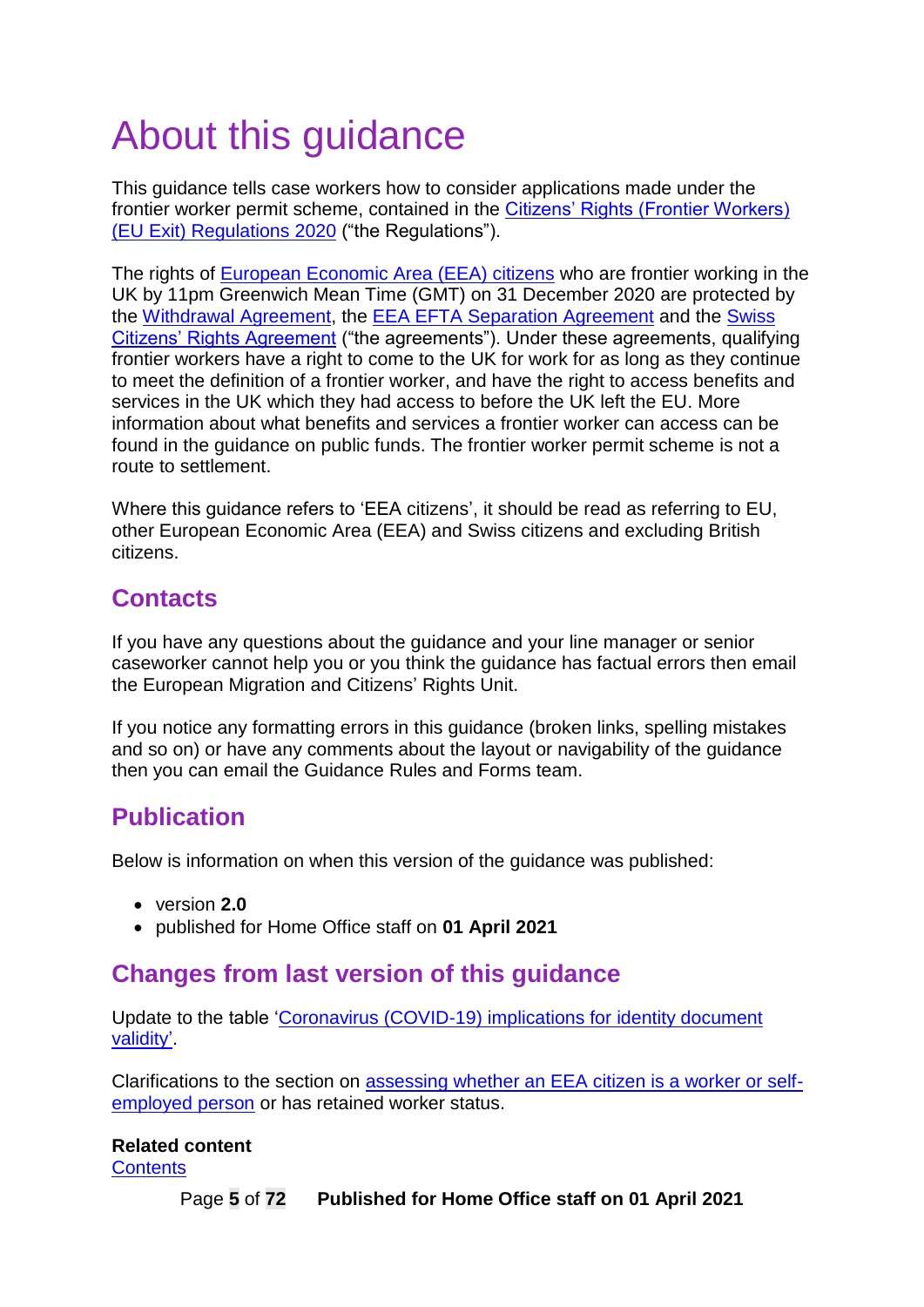# <span id="page-5-0"></span>**Background**

Article 26 of the Withdrawal Agreement (and equivalent provisions in the other citizen's rights agreements) gives frontier workers a right to be issued with a document certifying their rights as frontier workers. This 'document' is the frontier worker permit. Frontier workers do not require leave to enter or remain in the UK and accordingly, the issuing of a frontier worker permit does not confer leave to enter or remain.

From 1 July 2021 a frontier worker will require a permit in order to enter the UK as a protected frontier worker. The permit can also be used by a frontier worker as proof of their rights to work and access benefits and services to which they are entitled in the UK.

Frontier workers will be able to access healthcare, benefits and services according to the same rules as before the UK left the EU, for as long as they continue to be frontier workers. In practice this means maintaining equal treatment to UK workers in matters of housing, healthcare and other benefits and services. This means frontier workers will not need to meet the right to reside test, but they will otherwise need to meet the relevant eligibility requirements at the time they make an application for benefits.

Applications for a frontier worker permit are free of charge, and applicants have a right of appeal. Some refusal decisions made on eligibility grounds also carry a right of administrative review. For information about frontier workers' rights of appeal and administrative review see [administrative review and appeals.](#page-57-0) 

Frontier worker permits are valid for:

- 5 years if the applicant meets the eligibility criteria as a current frontier worker under regulation 3 of the Regulations
- 2 years if the applicant meets the eligibility criteria as someone with retained worker status under regulation 4 of the Regulations

Frontier workers can apply to renew their permit for as long as they continue to be frontier workers in the UK.

The Home Office will work with applicants to help them avoid any errors or omissions which may impact on the application decision. Caseworkers will have scope to engage with applicants and give them a reasonable opportunity to submit supplementary evidence or remedy any deficiencies where it appears a simple omission has taken place. A principle of evidential flexibility will apply, enabling caseworkers to exercise discretion in favour of the applicant where appropriate, to minimise administrative burdens.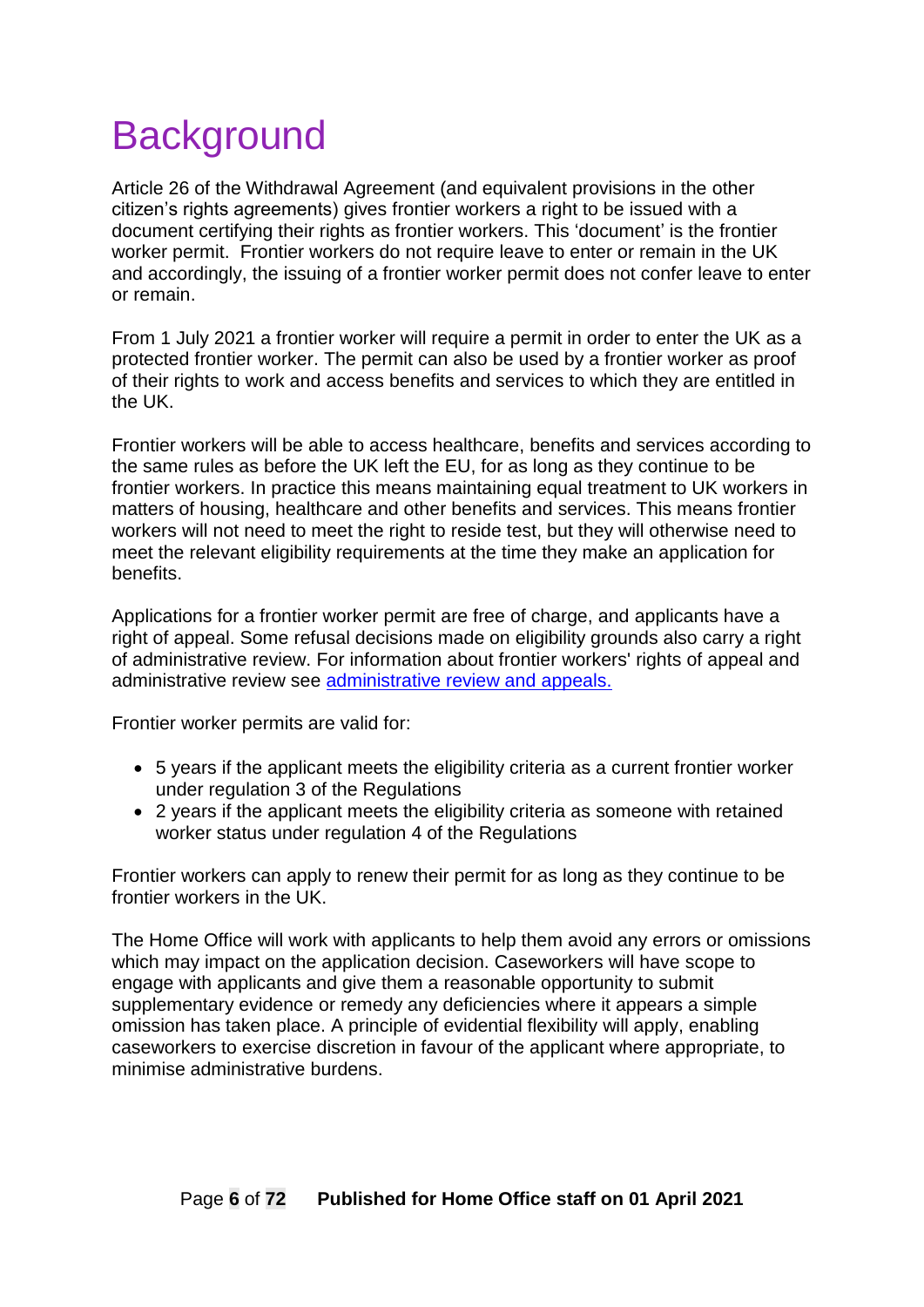# <span id="page-6-0"></span>**Application process**

Applicants must apply by using the specified online application process, as detailed on GOV.UK and submit the [required biometrics](#page-13-0) and supporting evidence.

Other than for proof of their identity and nationality, applicants may submit a photocopy, photograph or scanned digital image of any required evidence. You can require they submit the original document or documents where you have reasonable doubt as to the authenticity of the copy submitted.

Successful applicants will be issued with a frontier worker permit. People who apply using the 'UK Immigration: ID check' app to verify their identity will be issued with a digital permit. People who do not apply using the 'UK Immigration: ID check' app will be required to attend a visa application centre (VAC) and will initially be issued with a physical frontier worker permit.

Please consult operational instructions on any measures in place as a result of coronavirus (COVID-19), in conjunction with this guidance. If you are considering an application where the applicant claims they have not met the eligibility criteria as a result of being affected by restrictions associated with COVID-19, please also consult the section in this guidance titled [Coronavirus \(COVID-19\).](#page-37-0)

# <span id="page-6-1"></span>**Cost of application**

There is no fee for an application for a frontier worker permit.

Applicants who are required to use a VAC or a UK visa application centre (UKVAC) to verify their identity as part of their application process may be required to pay to use these services, where they are provided by commercial partners. Applicants under the scheme are not required to pay the Immigration Health Charge.

# <span id="page-6-2"></span>**The best interests of a child**

The duty in [section 55 of the Borders, Citizenship and Immigration Act 2009](https://www.legislation.gov.uk/ukpga/2009/11/section/55) to have regard to the need to safeguard and promote the welfare of a child under the age of 18 in the UK, together with Article 3 of the UN Convention on the Rights of the Child, means consideration of the child's best interests must be a primary consideration in immigration decisions affecting them. This guidance and the Regulations it covers form part of the arrangements for ensuring we give practical effect to these obligations.

Where a child or children in the UK will be affected by the decision, you must have regard to their best interests in making the decision. You must carefully consider all the information and evidence provided concerning the best interests of a child in the UK and the impact the decision may have on the child.

Although the duty in section 55 only applies to children in the UK, the statutory guidance – [Every Child Matters –](https://www.gov.uk/government/publications/every-child-matters-statutory-guidance) Change for Children – provides guidance on the extent to which the spirit of the duty should be applied to children overseas. You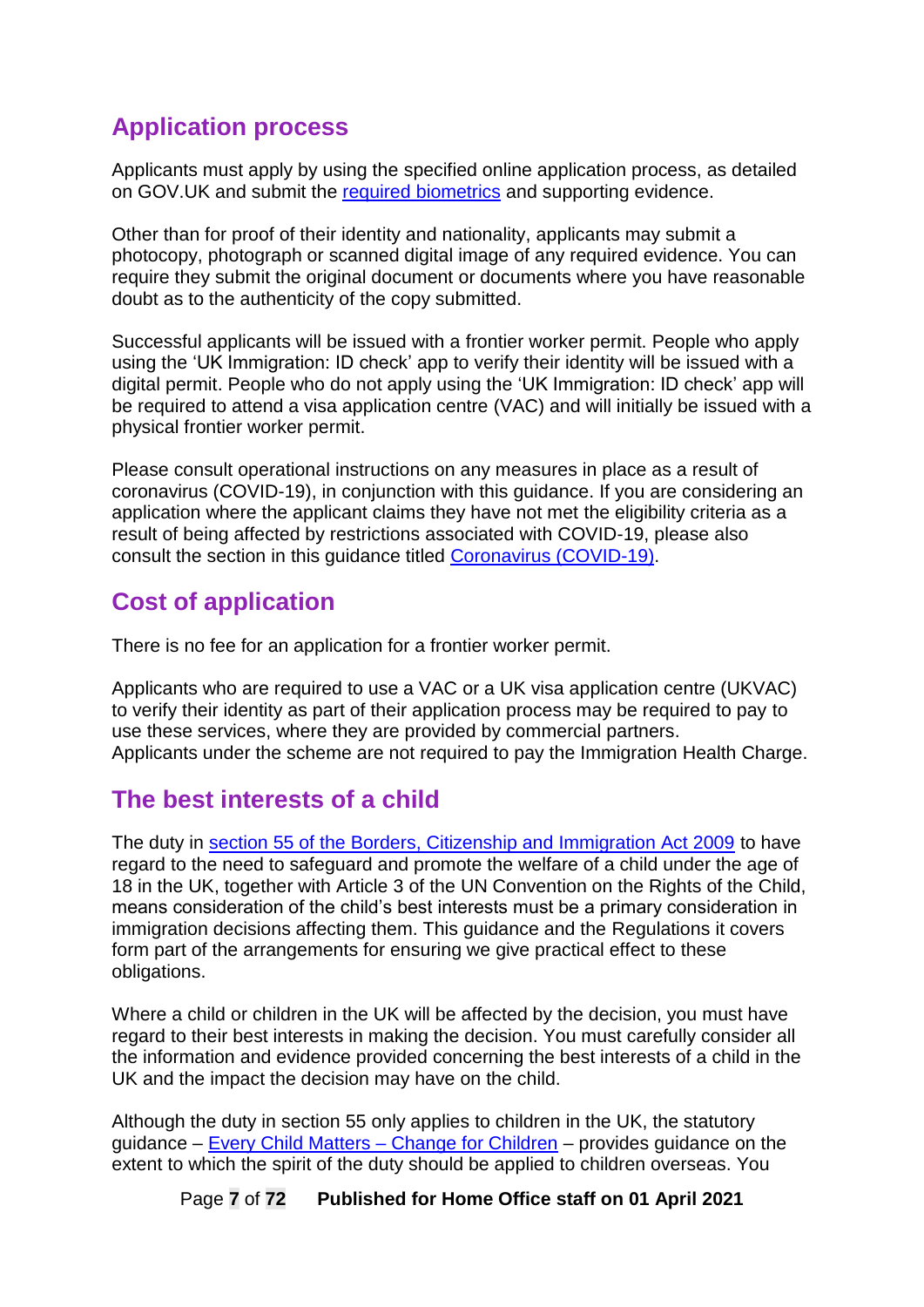must adhere to the spirit of the duty and make enquiries when you have reason to suspect a child may be in need of protection or safeguarding, or presents welfare needs which require attention. In some instances, international or local agreements are in place which permit or require children to be referred to the authorities of other countries and you are to abide by these and work with local agencies in order to develop arrangements that protect children and reduce the risk of trafficking and exploitation.

Further guidance can be found in paragraphs 2.34 to 2.36 of the [statutory guidance.](https://www.gov.uk/government/publications/every-child-matters-statutory-guidance)

For further guidance on how to deal with applications to the frontier worker scheme concerning children see: [Applications in respect of children.](#page-51-0)

**Related content [Contents](#page-1-0)**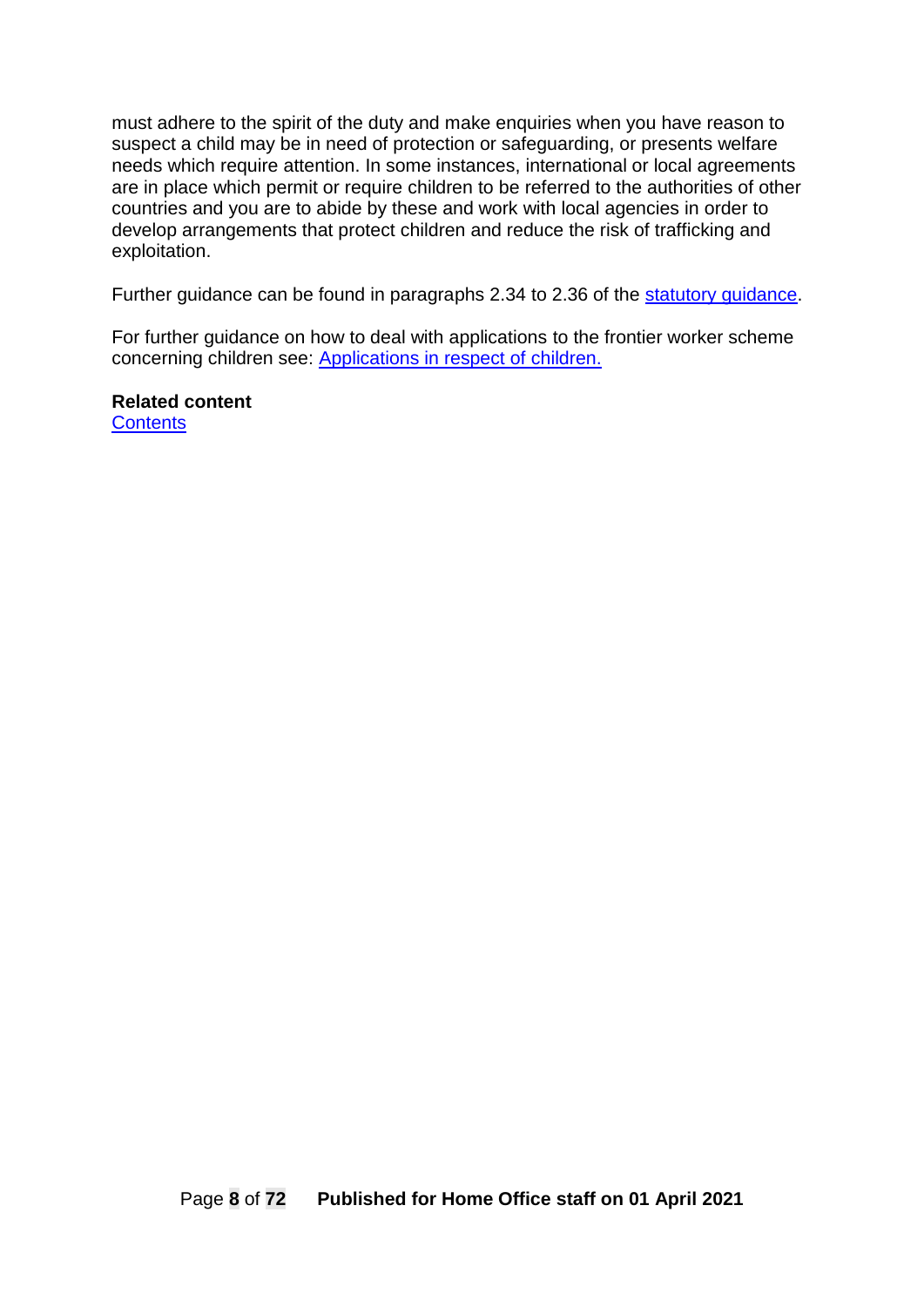# <span id="page-8-0"></span>Who can apply?

This page tells you who is eligible for a frontier worker permit.

Regulation 3 of the Regulations sets out the meaning of "frontier worker". A person is a 'frontier worker', and therefore eligible to apply for a frontier worker permit, if they were, immediately before the end of the transition period (11pm GMT on 31 December 2020), and have been continuously since the end of the transition period:

- a European Economic Area (EEA) citizen
- not primarily resident in the UK
- a worker or self-employed person in the UK or a person treated as a worker or self-employed person in the UK by virtue of regulation 4 of the Regulations

An 'EEA citizen' for these purposes is as a national of an EEA State who is not also a British citizen. This means the applicant must be a national of Austria, Belgium, Bulgaria, Croatia, Republic of Cyprus, Czech Republic, Denmark, Estonia, Finland, France, Germany, Greece, Hungary, Iceland, Ireland, Italy, Latvia, Liechtenstein, Lithuania, Luxembourg, Malta, Netherlands, Norway, Poland, Portugal, Romania, Slovakia, Slovenia, Spain, Sweden or Switzerland.

For guidance on how to determine whether someone is not resident in the UK see: [assessing whether the EEA citizen](#page-18-1) is not primarily resident in the UK.

See also guidance on how to determine whether someone is a [worker](#page-24-2) or [self](#page-26-0)[employed person,](#page-26-0) or has [retained worker or self-employed person status](#page-30-1)

To be issued with a permit, a person who meets the definition of frontier worker must also meet the suitability requirements set out in regulation 9 of the Regulations. For guidance on how to assess whether an applicant meets the suitability requirements see: [suitability.](#page-44-0)

### <span id="page-8-1"></span>**Irish citizens**

Irish citizens enjoy a right to work and reside in the UK which is not reliant on the UK's membership of the EU.

This means Irish citizens do not need to apply for a frontier worker permit and do not need to hold one in order to enter the UK to work. Nonetheless, Irish citizens can make an application under the frontier worker permit scheme, should they wish to do so.

# <span id="page-8-2"></span>**British citizens and dual nationals**

British citizens and dual national British citizens are not eligible to apply to the frontier worker scheme.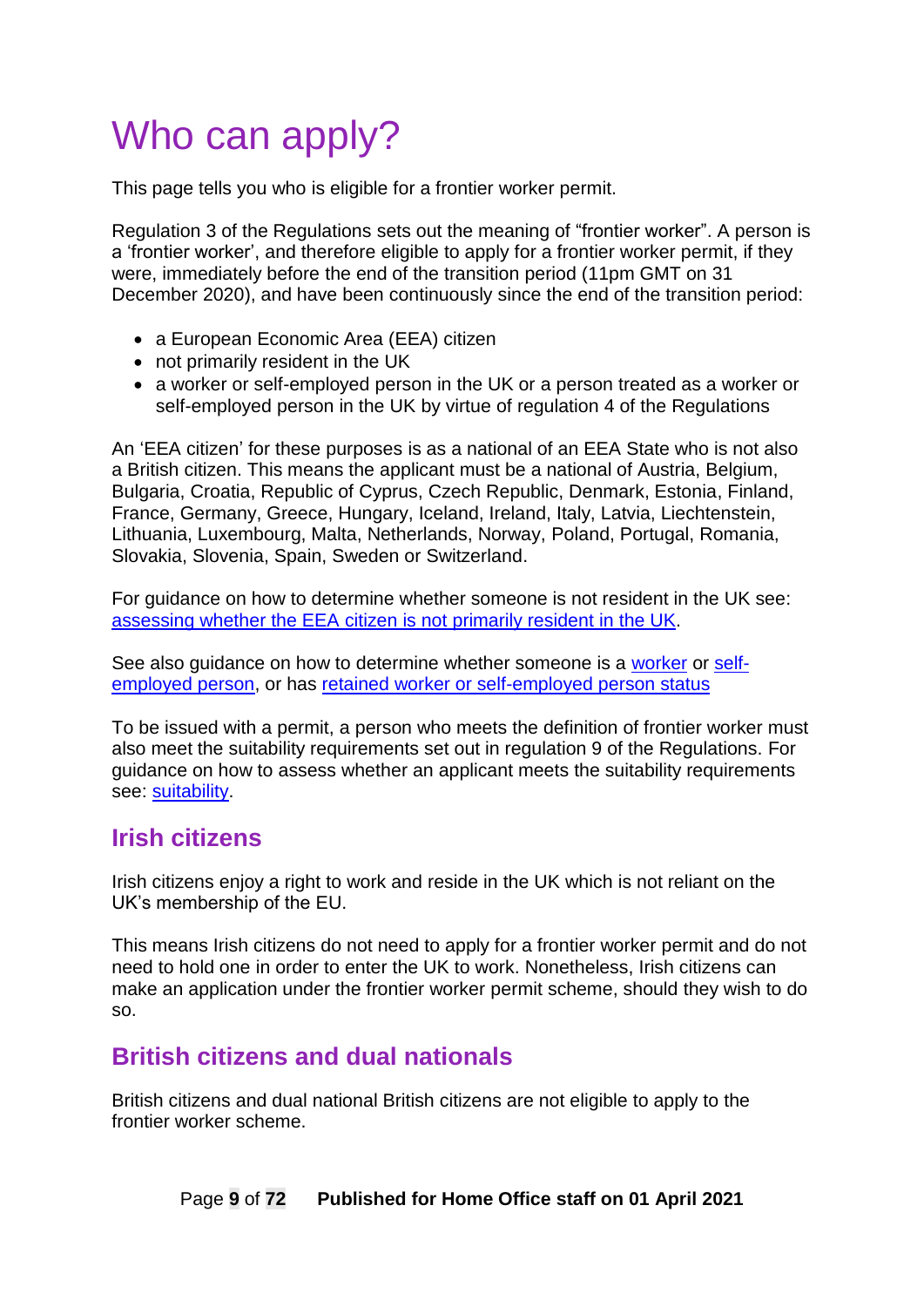## <span id="page-9-0"></span>**Family members of frontier workers**

Family members of frontier workers are not eligible to apply for a frontier worker permit. They may apply for entry clearance, in the form of an EU Settlement Scheme Family Permit, to join the frontier worker in the UK or to accompany them to the UK, under Appendix EU (Family Permit) to the Immigration Rules. They may also apply for pre-settled or settled status under the EU Settlement Scheme.

#### **Related content [Contents](#page-1-0)**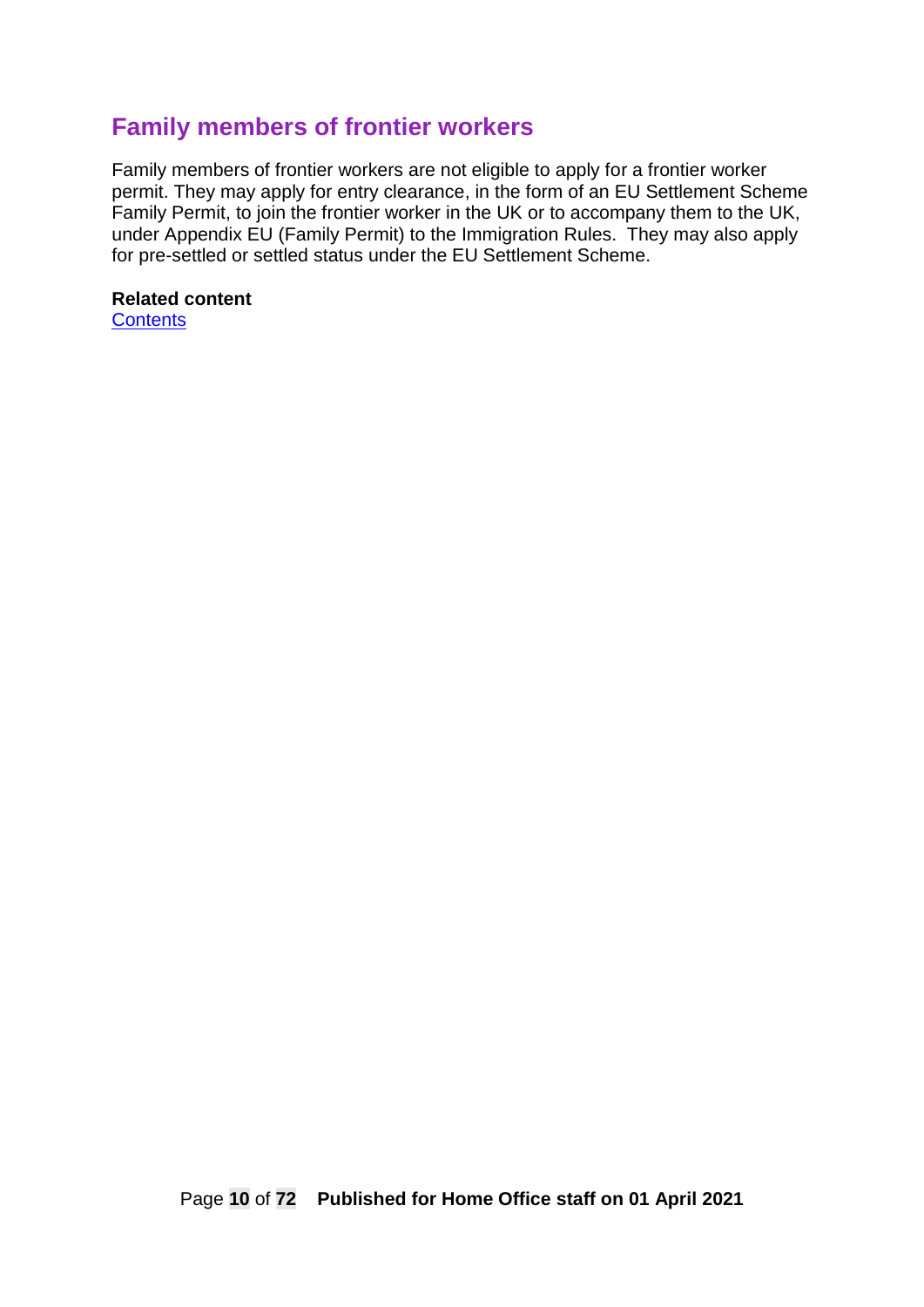# <span id="page-10-0"></span>Making an application: validity

This section tells you how to check an application is valid under regulation 8(3) of the Regulations.

For an application for a frontier worker permit to be valid you must check all of the following:

- it has been made using the required application process
- the required biometrics have been provided
- a valid identity document has been provided
- evidence the applicant is a frontier worker is provided
- the application is complete

## <span id="page-10-1"></span>**Required application process**

Applicants must apply by using the relevant online application form and must follow the process set out in that online application form for:

- providing a valid identity document
- providing the required biometrics
- providing evidence the applicant is a frontier worker

## <span id="page-10-2"></span>**Required biometrics**

Under the Immigration (Provision of Physical Data) Regulations 2006 (as amended), all applicants are required to provide a passport-style facial photograph of themselves (within the meaning of "biometric information" in section 15 of the UK Borders Act 2007) as part of the required application process.

Applicants who chose to apply outside of the UK and attend a VAC to confirm their identity will also be required, under the Immigration (Provision of Physical Data) Regulations 2006 (as amended), to submit fingerprints with their application unless the published guidance in force at the date of application states they are not required to provide these. See the published biometric guidance for more details.

# <span id="page-10-3"></span>**Valid identity document**

This is either a valid passport or a valid national identity card issued by a European Economic Area (EEA) state.

'Valid' here means the document:

- is genuine
- is the applicant's own
- has not expired or been cancelled or invalidated at the point it is provided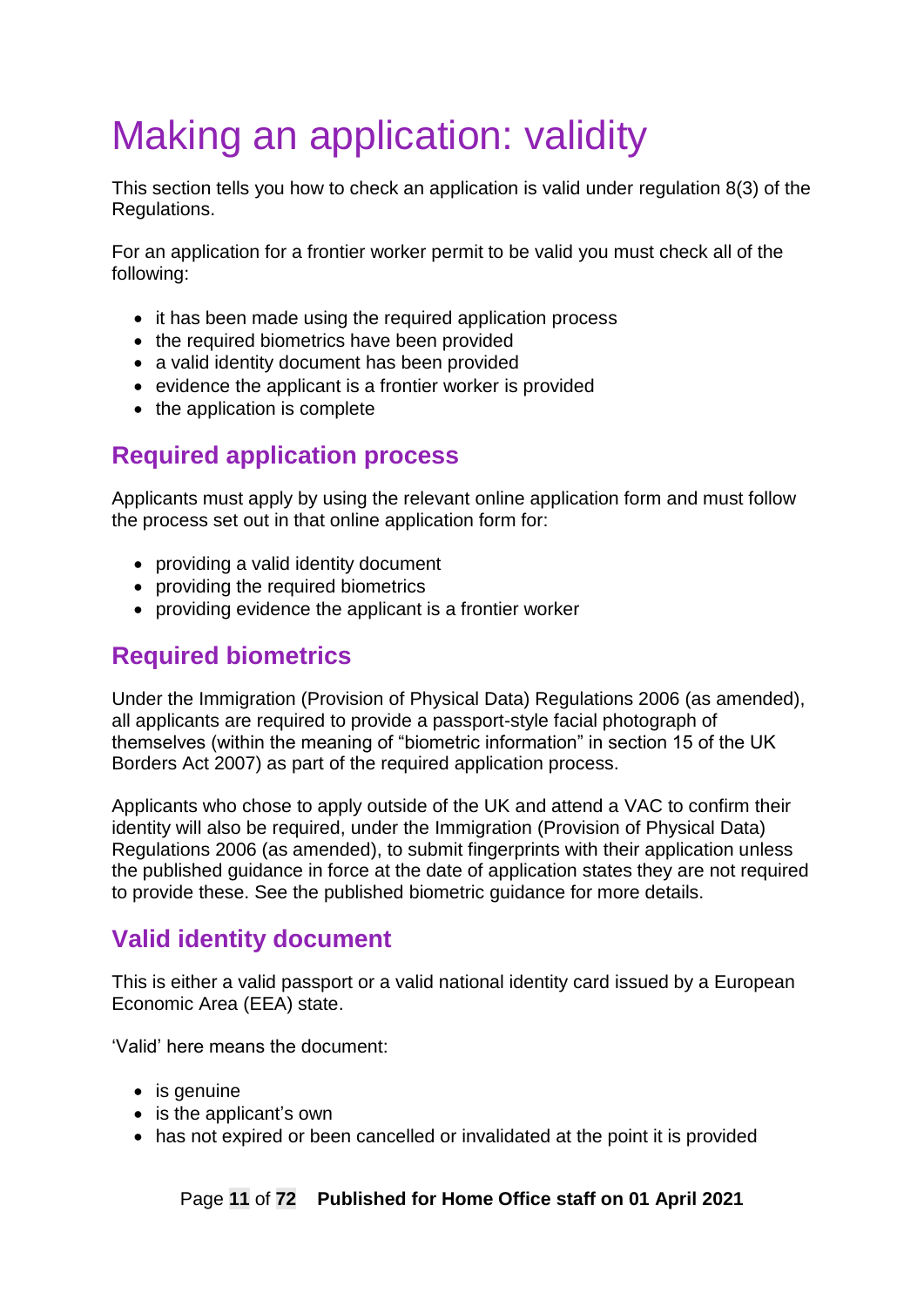If you have clear grounds to believe the identity document provided is fake, or not the applicant's own, you must reject the application as invalid under regulation 8(3) (see [validity consideration\)](#page-13-1).

If, by the date a decision is made on a case, the document is no longer valid, the application remains a valid application for the purposes of regulation 8 of the Regulations.

## <span id="page-11-0"></span>Coronavirus (COVID-19) implications for identity document validity

Some EEA states have extended the validity of their identity documents as a result of restrictions associated with coronavirus (COVID-19). Caseworkers will need to consider the latest position in the relevant country and check this with a senior caseworker, however, the information in the table below was accurate as of 8 March 2021.

The validity of the secure French national identity card (laminated), issued to people aged 18 or over from 1 January 2004 to 31 December 2013, has been increased from 10 years to 15 years. Therefore, any such card is to be treated as having a validity period of 15 years, regardless of the expiry date printed on the card.

**Country Document Changes to expiry date** Bulgaria Passport and national identity card Any document which has expired (or is to expire) between 13 March 2020 and 31 July 2021 is to be treated as being valid until 31 July 2021. Croatia | Passport and national identity card Any document expiring on or after 13 March 2020 is to be treated as having no expiry date. This rule will apply until 30 days after the official proclamation of the end of the COVID-19 pandemic in **Croatia** Hungary Passport and national identity card Any document expiring between 11 March 2020 and 3 July 2020 is to be treated as valid indefinitely. Any document expiring on or after 4 November 2020 is to be treated as valid indefinitely. Italy Passport and national Any document expiring from 31 January

The table below sets out which countries have made changes, which documents they apply to, and the impact on the expiry date.

document.

2020 is to be treated as valid for proving the holder's identity until 30 April 2021. However, it cannot be used as a travel

identity card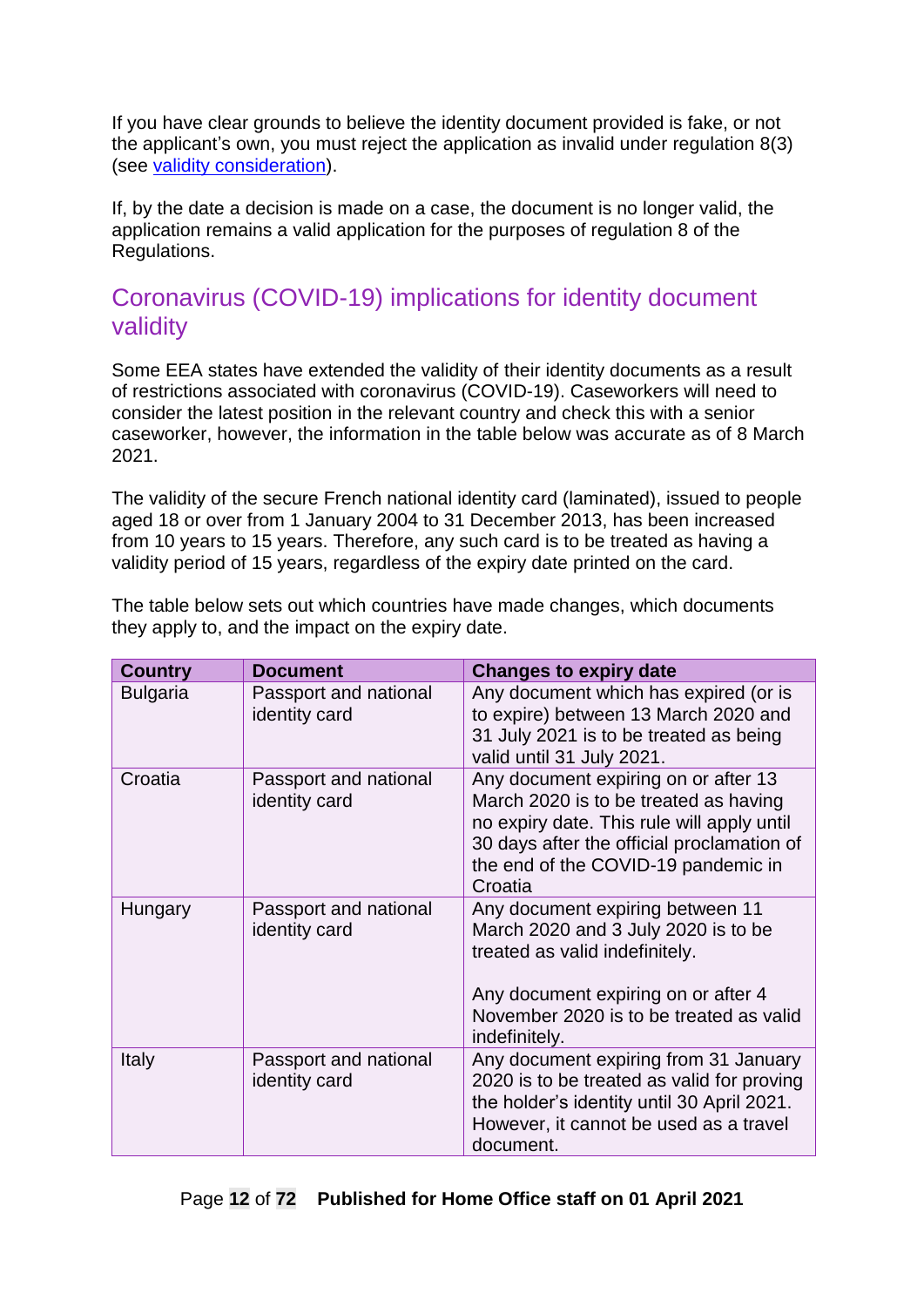| <b>Country</b> | <b>Document</b>                        | <b>Changes to expiry date</b>                                                                                                                                                                                                                                                                                                                                                                                                                                                                                                                                                                                                                                                                                                                                                                                                                                                                                                                                                                                                            |
|----------------|----------------------------------------|------------------------------------------------------------------------------------------------------------------------------------------------------------------------------------------------------------------------------------------------------------------------------------------------------------------------------------------------------------------------------------------------------------------------------------------------------------------------------------------------------------------------------------------------------------------------------------------------------------------------------------------------------------------------------------------------------------------------------------------------------------------------------------------------------------------------------------------------------------------------------------------------------------------------------------------------------------------------------------------------------------------------------------------|
| Portugal       | Passport and national<br>identity card | Any document expiring after 26<br>February 2020 is to be accepted as<br>valid until 31 March 2021.                                                                                                                                                                                                                                                                                                                                                                                                                                                                                                                                                                                                                                                                                                                                                                                                                                                                                                                                       |
| Romania        | Passport and national<br>identity card | Any document expiring on or after 1<br>March 2020 is to be treated as valid until<br>90 days following the end of the state of<br>alert in Romania.                                                                                                                                                                                                                                                                                                                                                                                                                                                                                                                                                                                                                                                                                                                                                                                                                                                                                      |
| Slovakia       | National identity card                 | Any identity card expiring between 9<br>April 2020 and 30 April 2020 is to be<br>accepted as valid until one month<br>following the official termination of the<br>state of crisis situation by the<br>Government of the Slovak Republic<br>Any identity card expiring between 1<br>May 2020 and 31 May 2020 is to be<br>accepted as valid until 2 months<br>following the official termination of the<br>state of crisis situation by the<br>Government of the Slovak Republic<br>Any identity card expiring between 1<br>June 2020 and 30 June 2020 is to be<br>accepted as valid until 3 months<br>following the official termination of the<br>state of crisis situation by the<br>Government of the Slovak Republic<br>Any card expiring after 1 July 2020 until<br>the official termination of the state of<br>crisis situation by the Government of the<br>Slovak Republic is to be accepted as<br>valid until 4 months following the official<br>termination of the state of crisis situation<br>by the Government of the Slovak |
|                |                                        | Republic                                                                                                                                                                                                                                                                                                                                                                                                                                                                                                                                                                                                                                                                                                                                                                                                                                                                                                                                                                                                                                 |
| Spain          | National identity card                 | Any card expiring between 14 March<br>2020 and 13 March 2021 is to be<br>accepted as valid until 13 March 2021.                                                                                                                                                                                                                                                                                                                                                                                                                                                                                                                                                                                                                                                                                                                                                                                                                                                                                                                          |

## <span id="page-12-0"></span>Alternative evidence of identity and nationality

We expect frontier workers to have the required valid identity documents because frontier workers require them to travel to the UK for work.

We also expect, in cases where a frontier worker does not have the required valid identity document, it reasonable to expect, and will be within their control, for them to obtain one.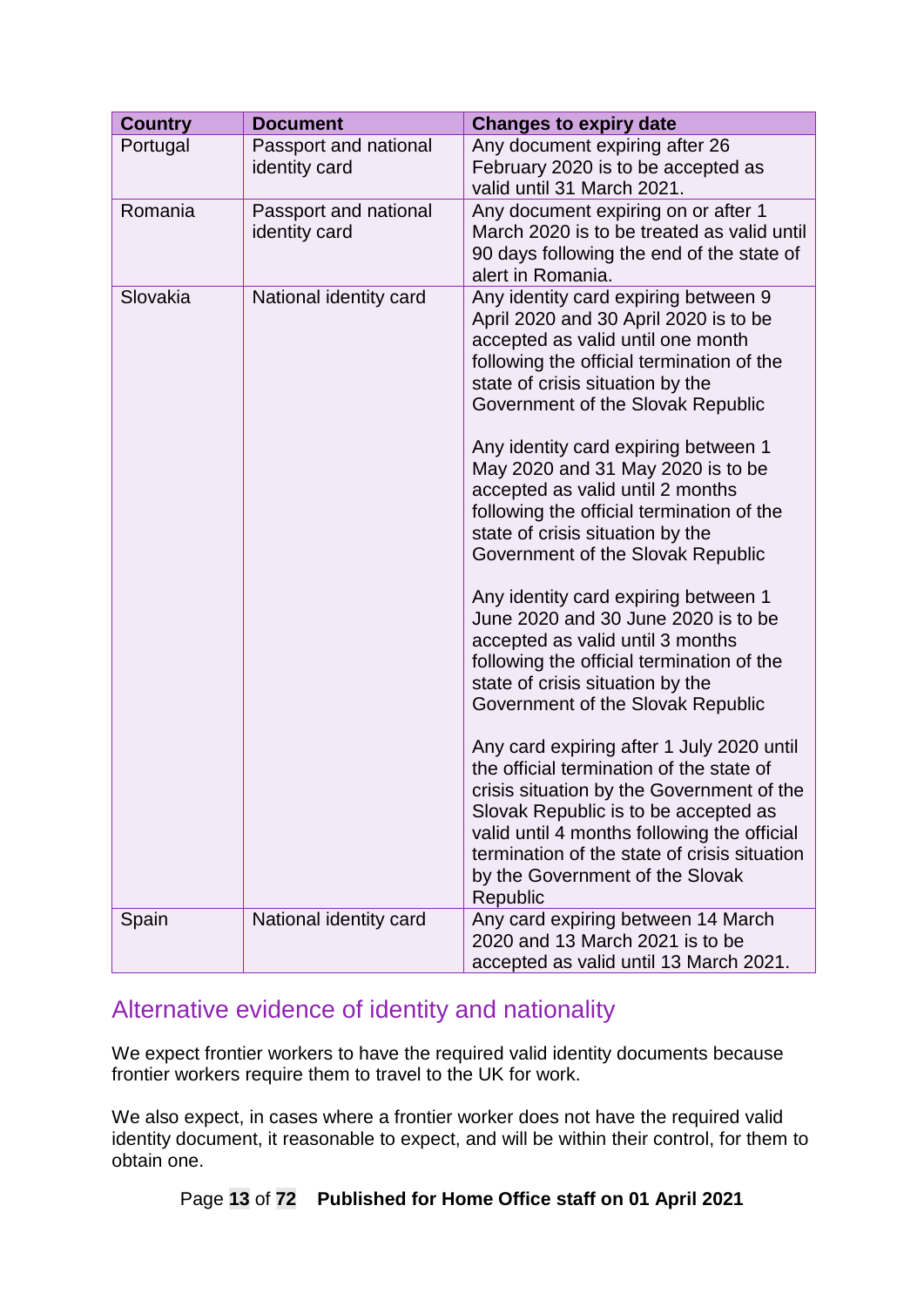However, in some cases there may be genuine, exceptional reasons which are beyond an applicant's control why they cannot provide the required valid identity document. Where the circumstances beyond the applicant's control relate specifically to COVID-19 public health restrictions, they may still be eligible to apply. You must consider these applications on a case-by-case basis. See [Coronavirus](#page-38-1)  [\(COVID-19\)](#page-38-1) for further guidance.

# <span id="page-13-0"></span>**Evidence the applicant is a frontier worker**

The online application form is designed in such a way that an application cannot be submitted without the applicant having provided at least some information or evidence of their frontier worker status. Where the other requirements of a valid application are met, you must not, therefore, reject an application as invalid on the basis that no evidence has been provided. You must assess the evidence provided under [eligibility.](#page-18-0)

# <span id="page-13-1"></span>**Validity consideration**

If the applicant submits an application which is missing any of the components required at regulation 8(2)(b) or (c) of the Regulations for it to be valid, they must be prompted or contacted and given reasonable opportunity to provide what is needed to validate the application. Where the applicant does not remedy the application by providing the missing components within 14 days of being contacted, you must reject the application as invalid under regulation 8(3).

The relevant validity requirements in those sub-paragraphs of regulation 8 are:

- under sub-paragraph (2)(b)(i), the required biometrics have been provided
- under sub-paragraph (2)(b)(ii), a valid identity document has been provided (unless you consider there to be circumstances beyond the applicant's control which relate specifically to COVID-19 public health restrictions and mean the applicant cannot provide a valid identity document)
- under sub-paragraph (2)(b)(iii), the required evidence the applicant is a frontier worker
- under sub-paragraph (2)(c), the application is complete, meaning all required questions have been answered

# <span id="page-13-2"></span>**Treating an application as void**

An application must be treated as void where:

- the applicant is a British citizen (including a dual British citizen)
- the applicant is not an EEA citizen
- the applicant dies before their application is decided

Applicants are permitted to hold leave to enter or remain in the UK at the point they apply for a frontier worker permit.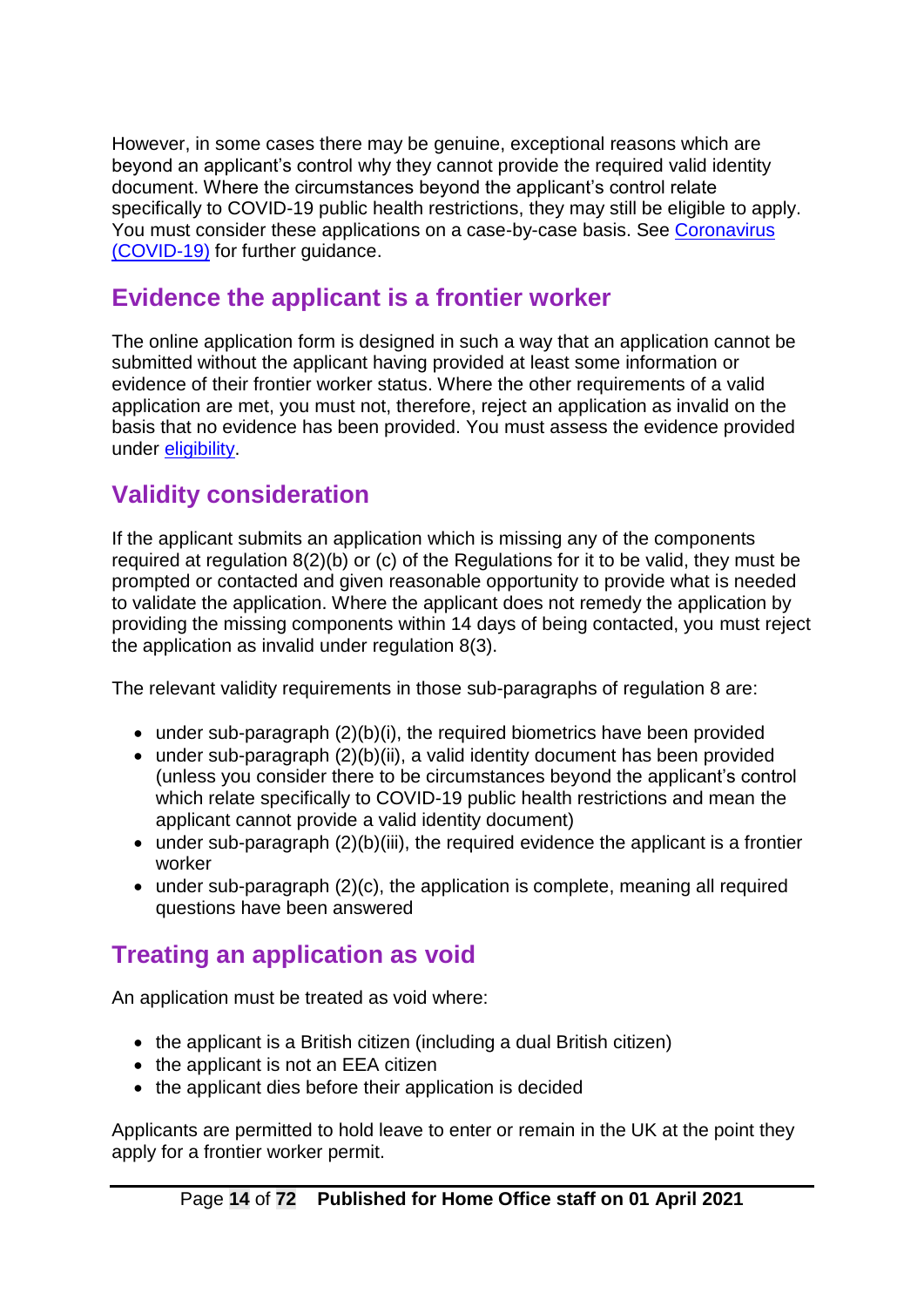#### **Official – sensitive: start of section**

The information in this section has been removed as it is restricted for internal Home Office use.

The information in this section has been removed as it is restricted for internal Home Office use.

The information in this section has been removed as it is restricted for internal Home Office use.

The information in this section has been removed as it is restricted for internal Home Office use.

The information in this section has been removed as it is restricted for internal Home Office use.

The information in this section has been removed as it is restricted for internal Home Office use.

The information in this section has been removed as it is restricted for internal Home Office use.

The information in this section has been removed as it is restricted for internal Home Office use.

#### **Official – sensitive: end of section**

#### <span id="page-14-0"></span>**Multiple applications**

There may be occasions where an applicant has made more than one application to the scheme at the same time. For example, they may have submitted an online application (with a view to submitting their valid national identity card by visiting a

Page **15** of **72 Published for Home Office staff on 01 April 2021**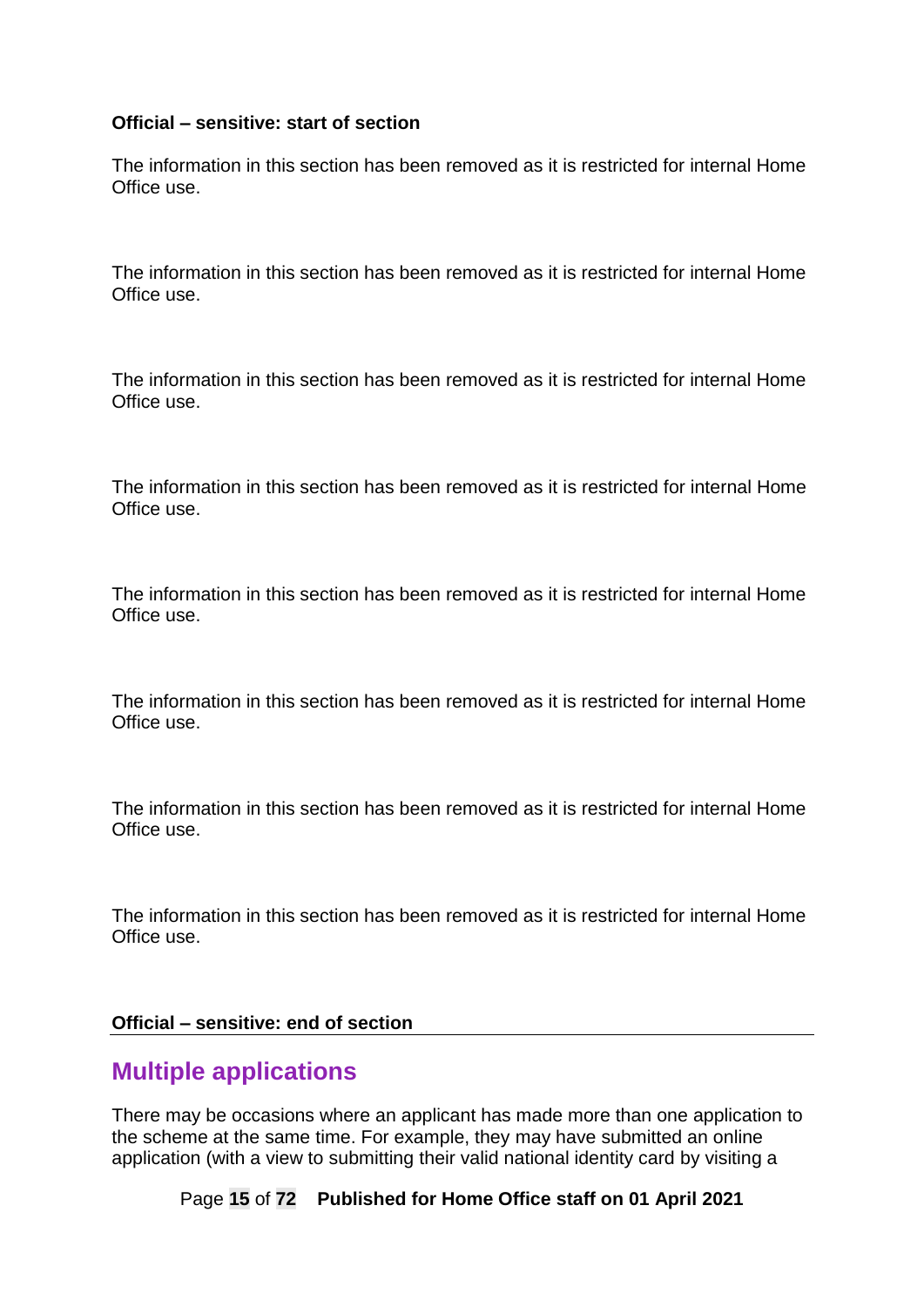visa application centre (VAC) abroad) but subsequently opted to obtain a passport and apply via the 'UK Immigration: ID Check' app (which enables them to provide this proof via the app).

Where this is the case, you must contact the applicant and explain to them that only one application can be made at a time and take the action set out below depending on the particular circumstances:

- where 2 or more invalid applications are submitted because, for example, the required valid identity document has not yet been provided, you must give the applicant a reasonable opportunity to provide what is needed to validate one of the applications and to withdraw the other or others:
	- $\circ$  if they validate one application but fail to withdraw the other or others, you must contact them again, inviting them to withdraw the invalid application or applications, giving a deadline of 10 working days, after which (if the applicant has not agreed to withdraw) you must reject any invalid application or applications under regulation 8(3) of the Regulations - the valid application must be considered in the normal way
	- $\circ$  if, for example, they provide the required valid identity document but fail to specify which application they would like it to validate and fail to withdraw the other or others, you must validate their most recent application (where the other requirements of a valid application are met) and reject the other applications as invalid under rule 8(3) of the Regulations
	- $\circ$  if they do not validate any of the applications after being given a reasonable opportunity to do so, you must reject all the applications received as invalid under regulation 8(3) of the regulations
- where 2 or more applications are made, where one is valid and the other or others invalid, and the valid application would result in the issue of a frontier worker permit, you must grant the valid application and reject the other application or applications as invalid under regulation 8(3) of the Regulations however, where the valid application would not result in the issue of a frontier worker permit, you must contact the applicant inviting them to withdraw the invalid application or applications, giving a deadline of 10 working days, after which (if the applicant has not agreed to withdraw) you must reject any invalid application or applications under regulation 8(3) of the Regulations and the valid application must be considered in the normal way
- where 2 or more applications are made, on different days or on the same day, and all are valid but not yet decided, the latest application must be treated as a variation of the earlier application or applications, which must be treated as withdrawn - you must notify the applicant of this

#### **Related content**

**[Contents](#page-1-0)**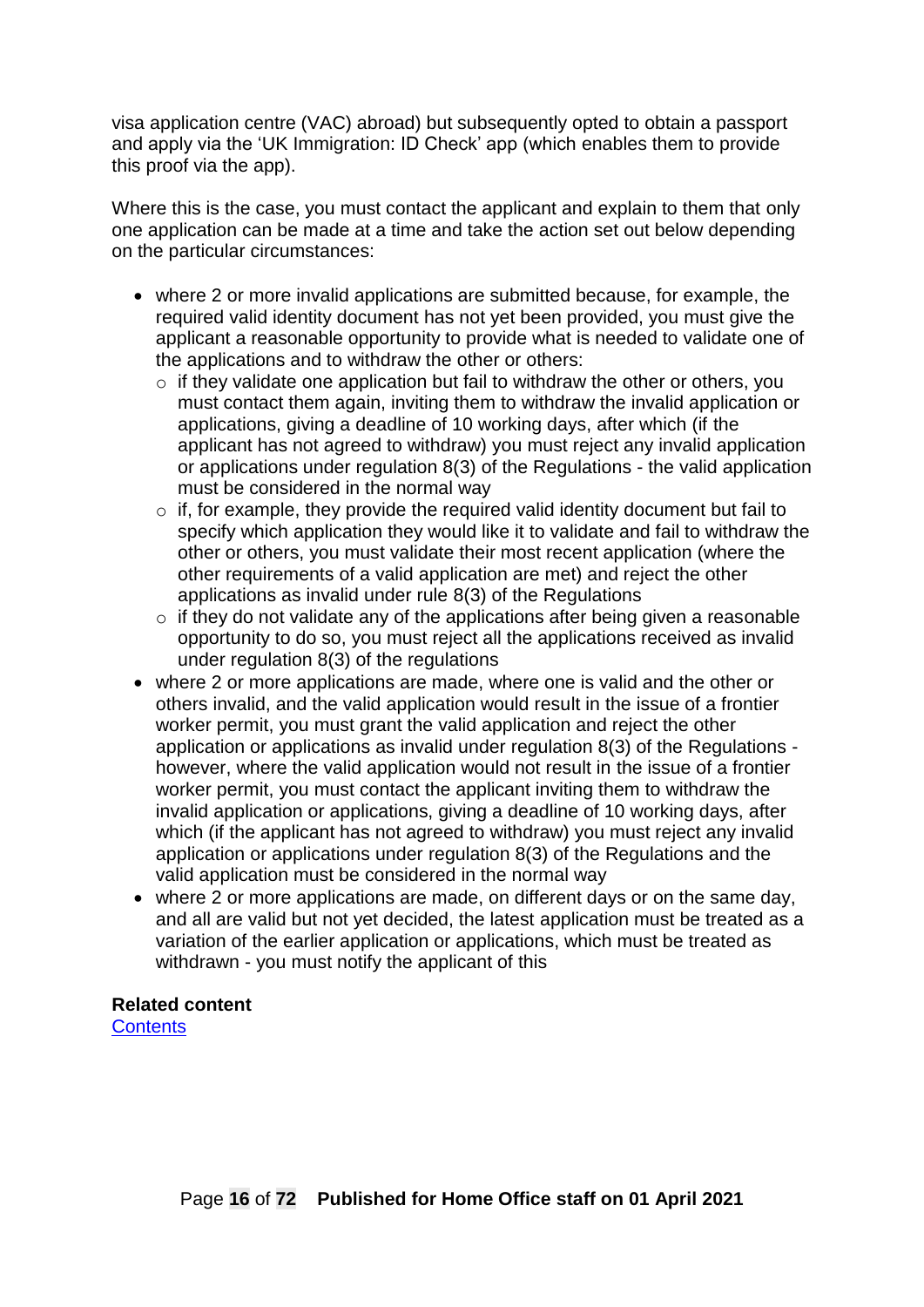# <span id="page-16-0"></span>Withdrawing an application

An applicant may request to withdraw their application at any time after it has been submitted but before, where it is a valid application, a decision has been made on the application and this decision has been recorded on the caseworking system.

# <span id="page-16-1"></span>**Requesting to withdraw an application**

An applicant can withdraw their application by written request online. This applies to applications made in the UK and from overseas. If the request is ambiguous, you must confirm the withdrawal request with the applicant.

A request for withdrawal must generally be made by the applicant named on the application form. Where the applicant is aged under 18 or was unable to submit their application themselves, you may accept a request for withdrawal from the person or organisation named on the application form as having provided assistance to them or as having completed the application on their behalf.

The applicant must request to withdraw an application in writing. To do this online, they must follow the GOV.UK guidance on [cancelling a visa, immigration of](https://www.gov.uk/cancel-visa)  [citizenship application.](https://www.gov.uk/cancel-visa) The guidance refers to withdrawing visa applications rather than frontier worker permits, but the process is the same.

The date of withdrawal is the date the request is received by the Home Office, calculated in line with the information set out in 'Date of application: original application'.

## <span id="page-16-2"></span>**Withdrawn applications**

The case of [Qadeer v SSHD](http://www.bailii.org/ew/cases/EWHC/Admin/2015/505.html) clarified the Secretary of State does not have to agree to withdraw an application and may still consider and decide the application even where this might lead to a refusal. For example, where there is a suspicion deception has been used by the applicant if they have submitted fraudulent documents in support of their application.

If you do not think it is appropriate to agree to a request to withdraw an application, you must discuss this with your senior caseworker.

# <span id="page-16-3"></span>**Date of application: original application**

The date of application is the date on which the application form is submitted online.

If you withdraw a decision to treat an application as invalid and instead accept it as valid, the date of application is the date the application was originally submitted online.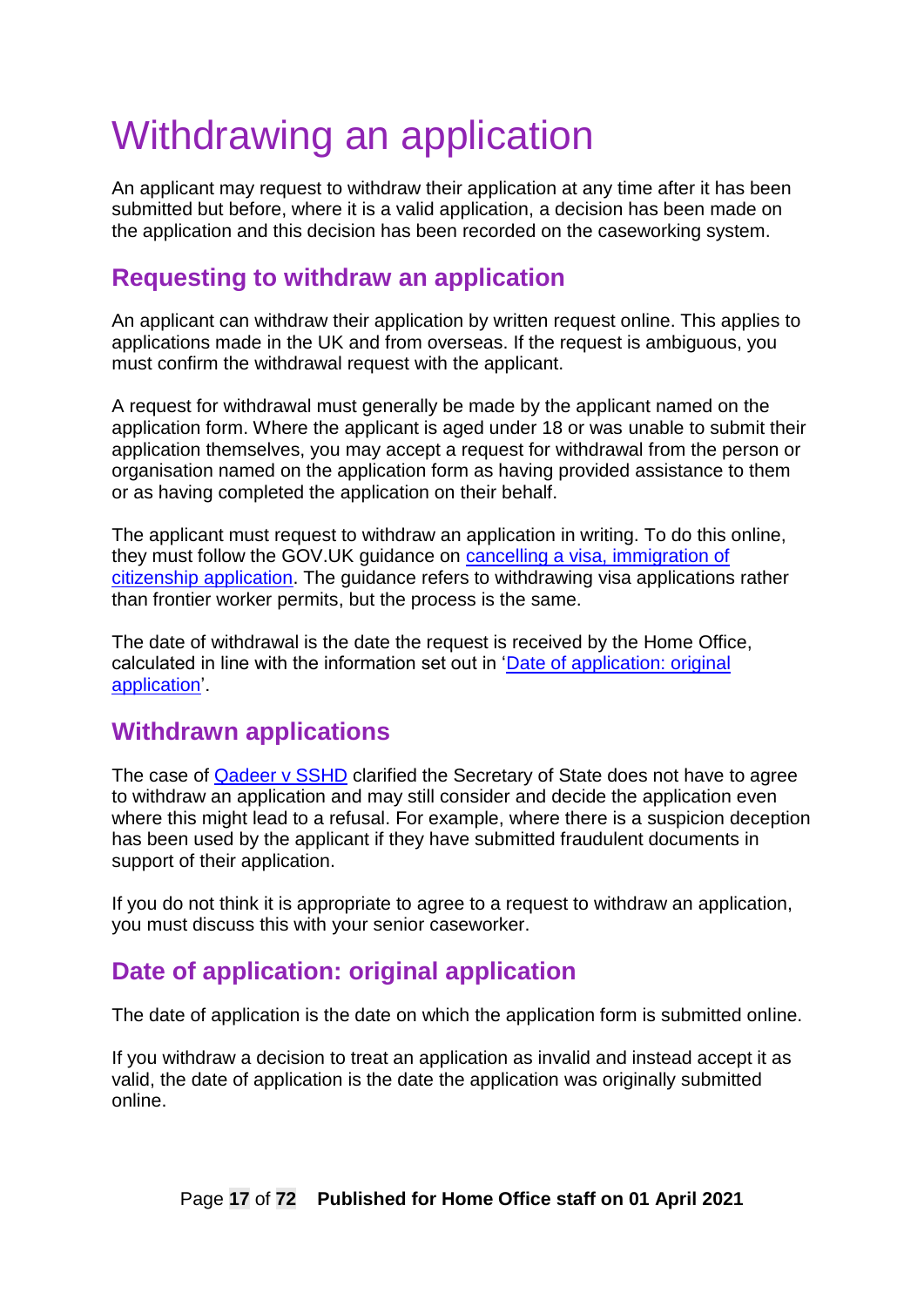If an application, or variation, was previously rejected as invalid and the applicant then submits a valid application, the date of application, or variation, is the date the valid application is submitted online.

#### <span id="page-17-0"></span>**Confirmation of withdrawal**

Once a request to withdraw an application has been actioned, you must use the relevant information provided by the applicant as their correspondence address to confirm to them their application has been withdrawn and note on the caseworking system this has been done.

### <span id="page-17-1"></span>**Travel outside the Common Travel Area**

An application made under the Regulations will not be treated as automatically withdrawn if the applicant travels outside the Common Travel Area before the application has been decided.

**Related content [Contents](#page-1-0)**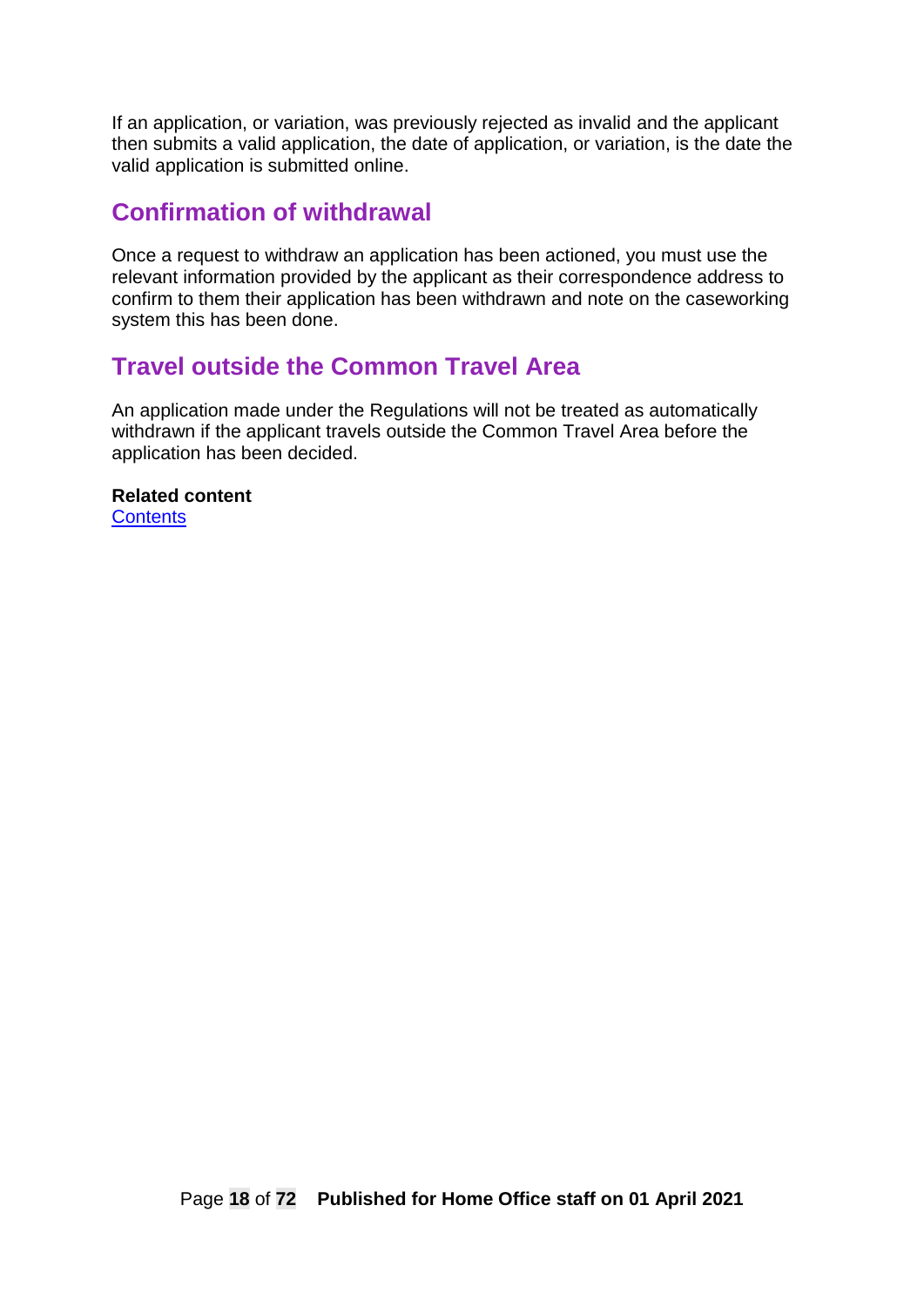# <span id="page-18-0"></span>Assessing an application: eligibility

This section tells you how to consider the eligibility requirements for the frontier worker permit scheme. As set out in the section who can apply, a person will meet the eligibility requirements for a frontier worker permit, if they were, immediately before the end of the transition period (11pm GMT on 31 December 2020), and have been continuously since 11pm GMT on 31 December 2020:

- a European Economic Area (EEA) citizen
- not primarily resident in the UK
- either:
	- o a worker or self-employed person in the UK
	- o a retained worker or self-employed person in the UK

When determining eligibility you must consider every application in full, looking at all of the evidence submitted with the application. If, for example, you intend to refuse an application because the person does not meet one of the eligibility requirements, you must go on to consider whether the applicant meets the other requirements and refuse on multiple grounds if necessary.

### <span id="page-18-1"></span>**Assessing whether the EEA citizen is not primarily resident in the UK**

In order to be eligible as a frontier worker under this scheme, an applicant must have been not primarily resident in the UK immediately before 11pm GMT on 31 December 2020, and continue to be not be primarily resident in the UK thereafter. As set out [Regulation 3\(1\)\(b\) and 3\(3\):](https://www.legislation.gov.uk/uksi/2020/1213/regulation/3/made)

A person is to be treated as not being primarily resident in the United Kingdom at a particular point in time ("the relevant date") if either:

(a) they have been present in the United Kingdom for less than 180 days in the 12-month period immediately before the day on which the relevant date falls (b) unless there are exceptional reasons for not having done so, they have returned to their country of residence at least, either:

(i) once in the 6-month period immediately before the day on which the relevant date falls

(ii) twice in the 12-month period immediately before the day on which the relevant date falls

You must follow the 2 stage consideration process set out below when determining if an applicant is not primarily resident in the UK. You must consider each stage in order before moving to the next.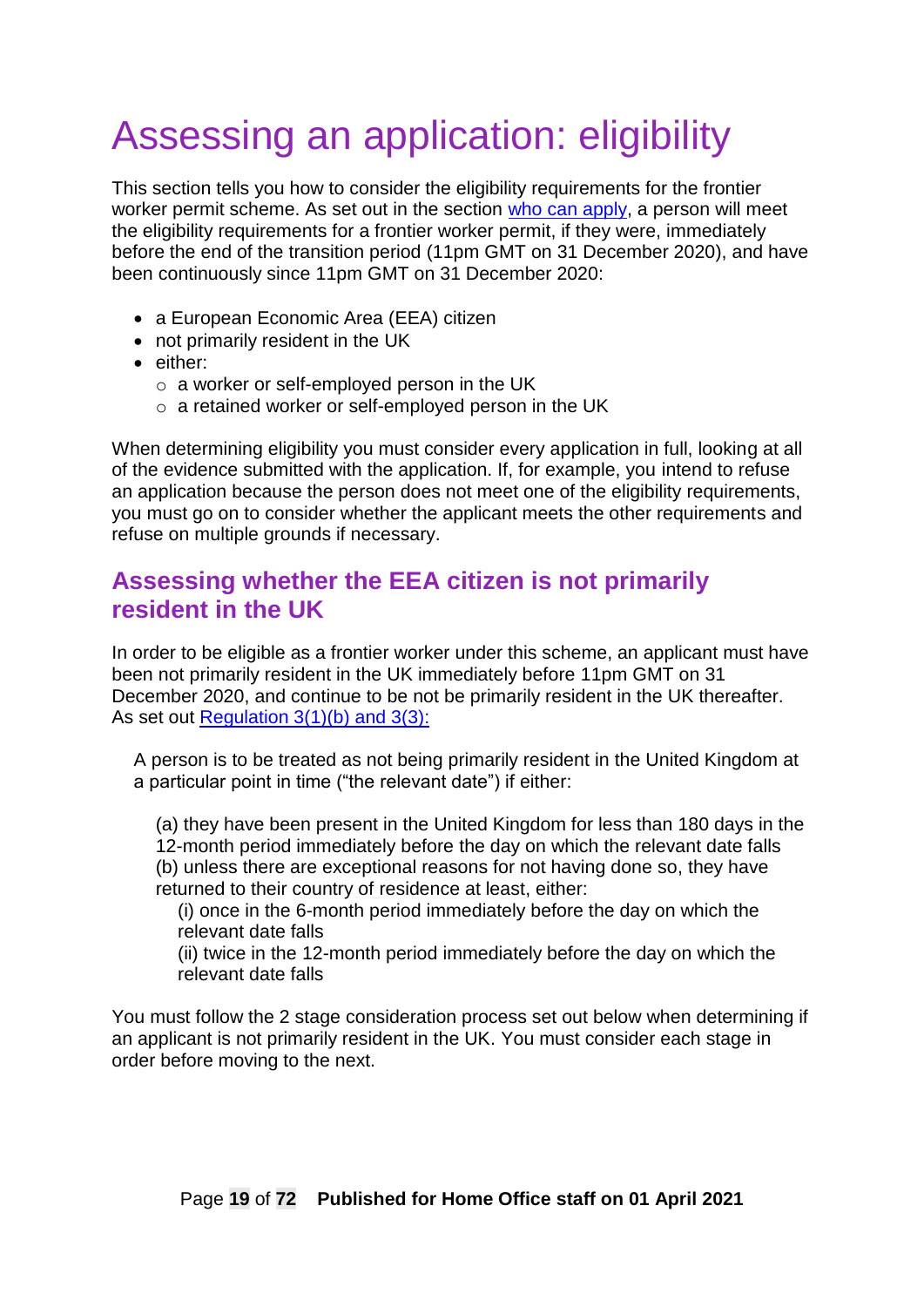# <span id="page-19-0"></span>Stage 1: Time spent in the UK (see regulation 3(3)(a) of the Regulations)

When assessing whether the applicant meets the residency requirement:

- you do not need to consider any 12-month period before 1 January 2020
- a "relevant 12-month period" is any rolling 12-month period between 1 January 2020 and the date you consider the application
- for renewal applications, you only need to consider any 12-month period from the date of their last successful application for a frontier worker permit until the date you consider their application to renew their permit.
- any amount of time spent in the UK on a given day is to be considered as though the applicant was present in the UK for the full day
- you must consider the total number of days an applicant spends in the UK during any 12 month period

An applicant will meet the definition of "not primarily resident in the UK" under regulation 3(3)(a) for the relevant period or periods if they have been physically present in the UK for less than a total of 180 days in every relevant 12-month period. If this is the case, you do not need to complete stage 3 and you must move on to assessing whether the EEA citizen [is a worker or self-employed person.](#page-22-0)

If an applicant has been present in the UK for more than a total of 180 days in the UK in any relevant 12-month period(s) you must complete [stage 2](#page-19-1).

## <span id="page-19-1"></span>Stage 2: frequency of travel (see regulation 3(3)(b) of the Regulations)

An applicant will meet the definition of "not primarily resident in the UK" under regulation 3(3)(a) for the relevant period if they have been present in the UK for more than a total of 180 days in any relevant 12-month period or periods and they have also returned to their country of residence at least either:

- once in every 6 months period or periods
- twice in every 12-month period or periods

Where applicants claim to have travelled to their country of residence with the required frequency, they must give details of this travel.

Applicants are required to provide proof of an address outside the UK to confirm that the country they are travelling to is their country of primary residence. This address does not have to be in one of the 27 EU member states as frontier workers can be resident anywhere outside of the UK to be eligible under the scheme.

For the purposes of an application, you may accept a declaration of an applicant's non-UK residential address as proof of residence outside of the UK. Where you are not satisfied it is genuine, you must make further enquiries to satisfy yourself the applicant meets the residency requirement.

Page **20** of **72 Published for Home Office staff on 01 April 2021**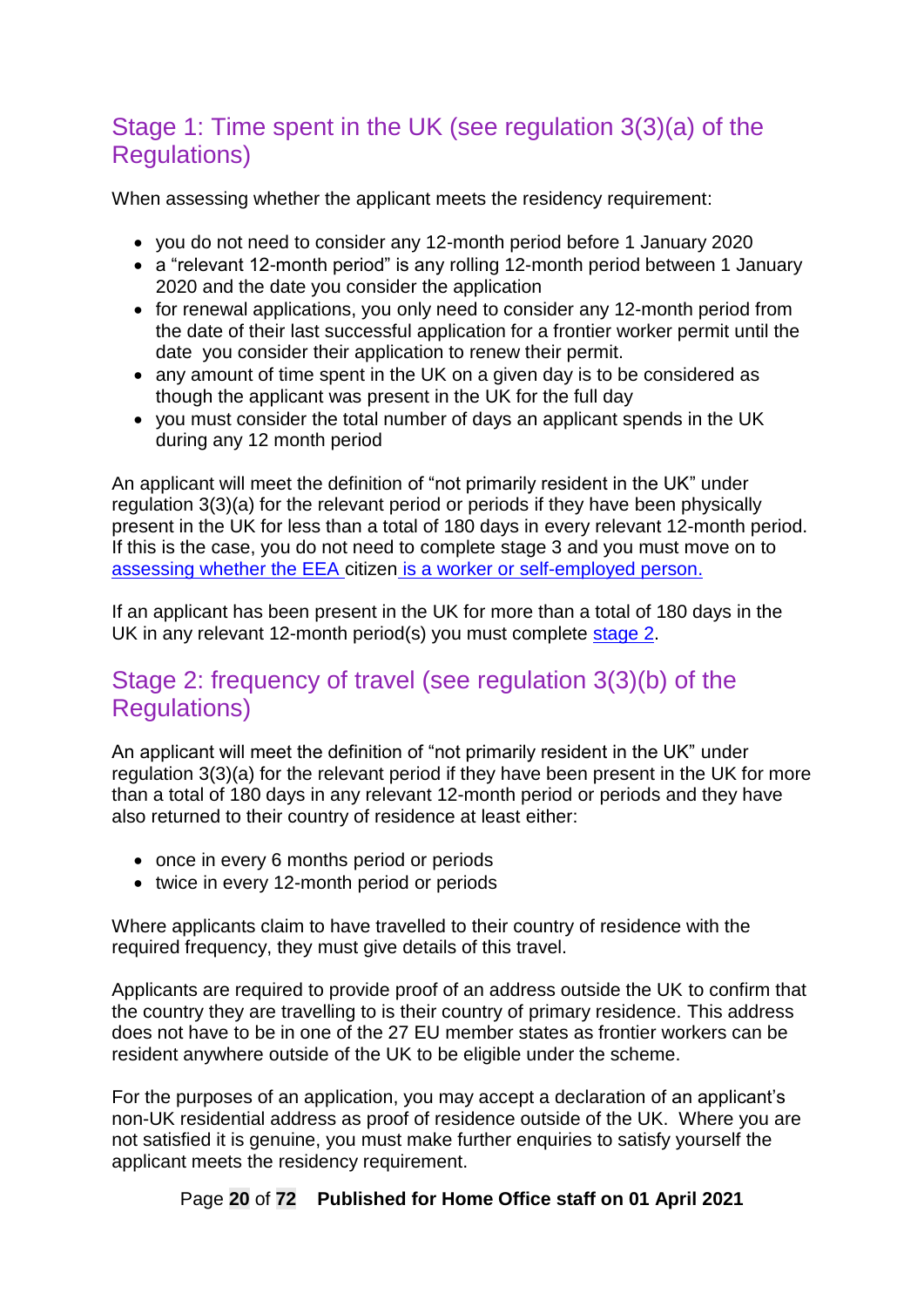#### **Official – sensitive: start of section**

The information in this section has been removed as it is restricted for internal Home Office use.

The information in this section has been removed as it is restricted for internal Home Office use.

The information in this section has been removed as it is restricted for internal Home Office use.

The information in this section has been removed as it is restricted for internal Home Office use.

#### **Official – sensitive: end of section**

Where an applicant has not returned to their country of residence with the required frequency, they may still meet the definition of "not primarily resident in the UK" if you are satisfied, by the evidence provided, they had exceptional reasons for not being able to travel to their country of residence, as required. See: [Exceptional reasons for](#page-21-0)  not [meeting the travel requirement.](#page-21-0)

For first applications (rather than renewals), where an applicant has been a frontier worker for more than 6 months but less than 12 months at the point of their application, you must apply the "once every 6 months" travel requirement.

#### **Official – sensitive: start of section**

The information in this section has been removed as it is restricted for internal Home Office use.

The information in this section has been removed as it is restricted for internal Home Office use.

The information in this section has been removed as it is restricted for internal Home Office use.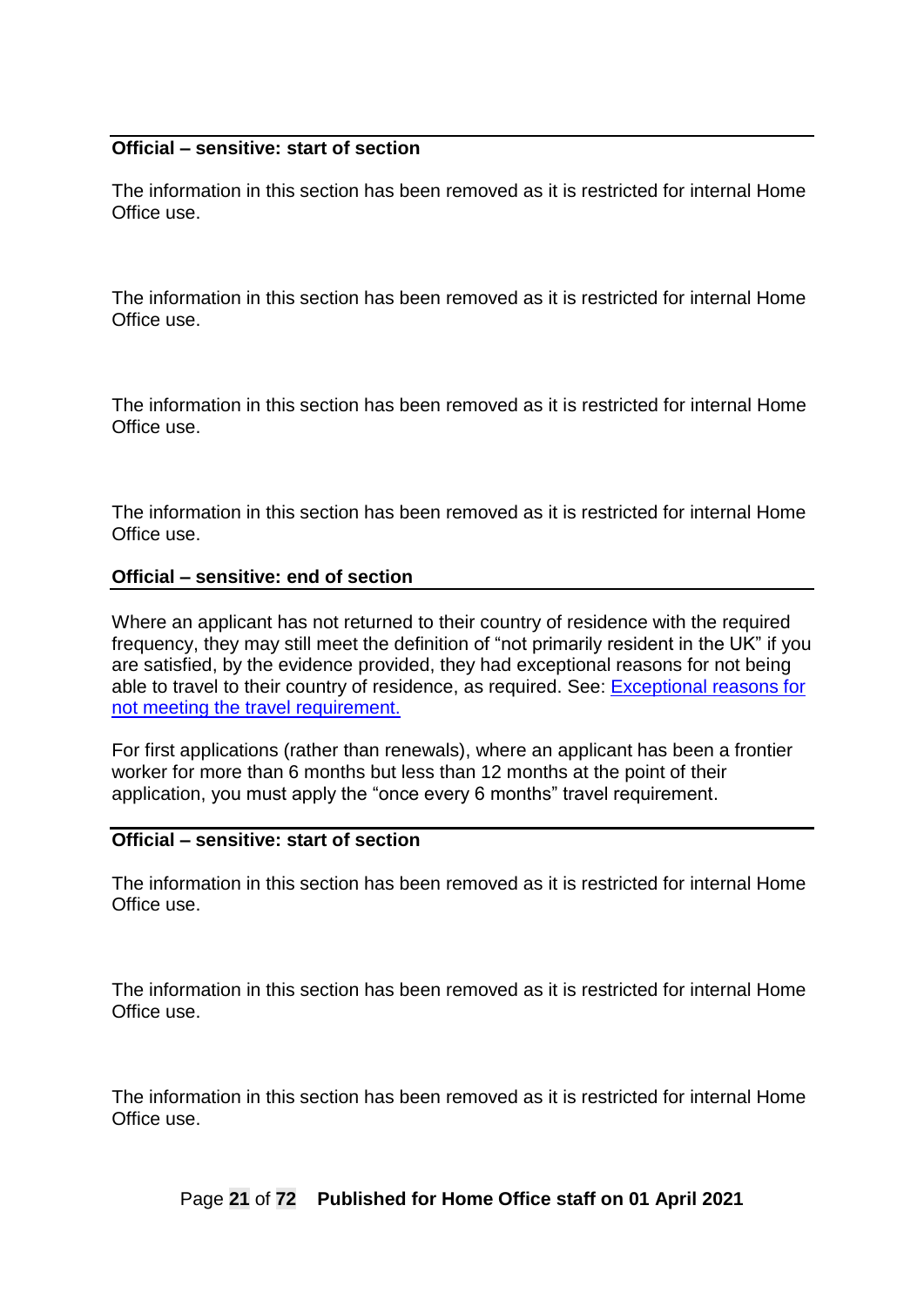The information in this section has been removed as it is restricted for internal Home Office use.

#### **Official – sensitive: end of section**

If the applicant has not returned to their country of residence with the required frequency and has not claimed exceptional reasons for not doing so, you must refuse their application under regulation 3(3)(b).

#### <span id="page-21-0"></span>**Exceptional reasons for not meeting the travel requirement**

An applicant is not required to meet the travel requirements of regulation 3(3)(b) where you are satisfied by evidence there are exceptional reasons for them being unable to do so. You must assess each case on its own merits, taking into account all of the circumstances of the case.

Examples of exceptional circumstances may include:

- illness or accident (if the illness is related to COVID-19, please see the section titled [Coronavirus \(COVID-19\)\)](#page-37-0)
- travel restrictions as a result of COVID-19 (for guidance on how to consider exceptional reasons relating specifically to the COVID-19 travel restrictions please see the section titled [Coronavirus \(COVID-19\)\)](#page-37-0)
- where the applicant became a frontier worker shortly before 31 December 2020 and has not been able to go to their place of primary residence before making their application shortly after
- pregnancy or childbirth, where this prevented travel for the duration of the 6 or 12 month period under consideration - evidence of this may include medical certificates or a letter from their doctor confirming the pregnancy took place and the due date/birth date, and that this prevented travel

The list is not exhaustive and any information provided by an applicant must be fully considered. There may be other circumstances beyond the control of the applicant, or other compelling practical or compassionate reasons, why the applicant could not travel. In all cases, documentary evidence of the exceptional, circumstances must be provided.

If, having completed stage 2, you are not satisfied the applicant is primarily resident outside the UK, you must refuse the application under regulation 3(3)(b). You must still go on to [assess whether the EEA citizen](#page-22-0) is a worker or self-employed person.

If you are satisfied the applicant is not primarily resident in the UK you must move on to assessing whether the EEA citizen [is a worker or self-employed person.](#page-22-0)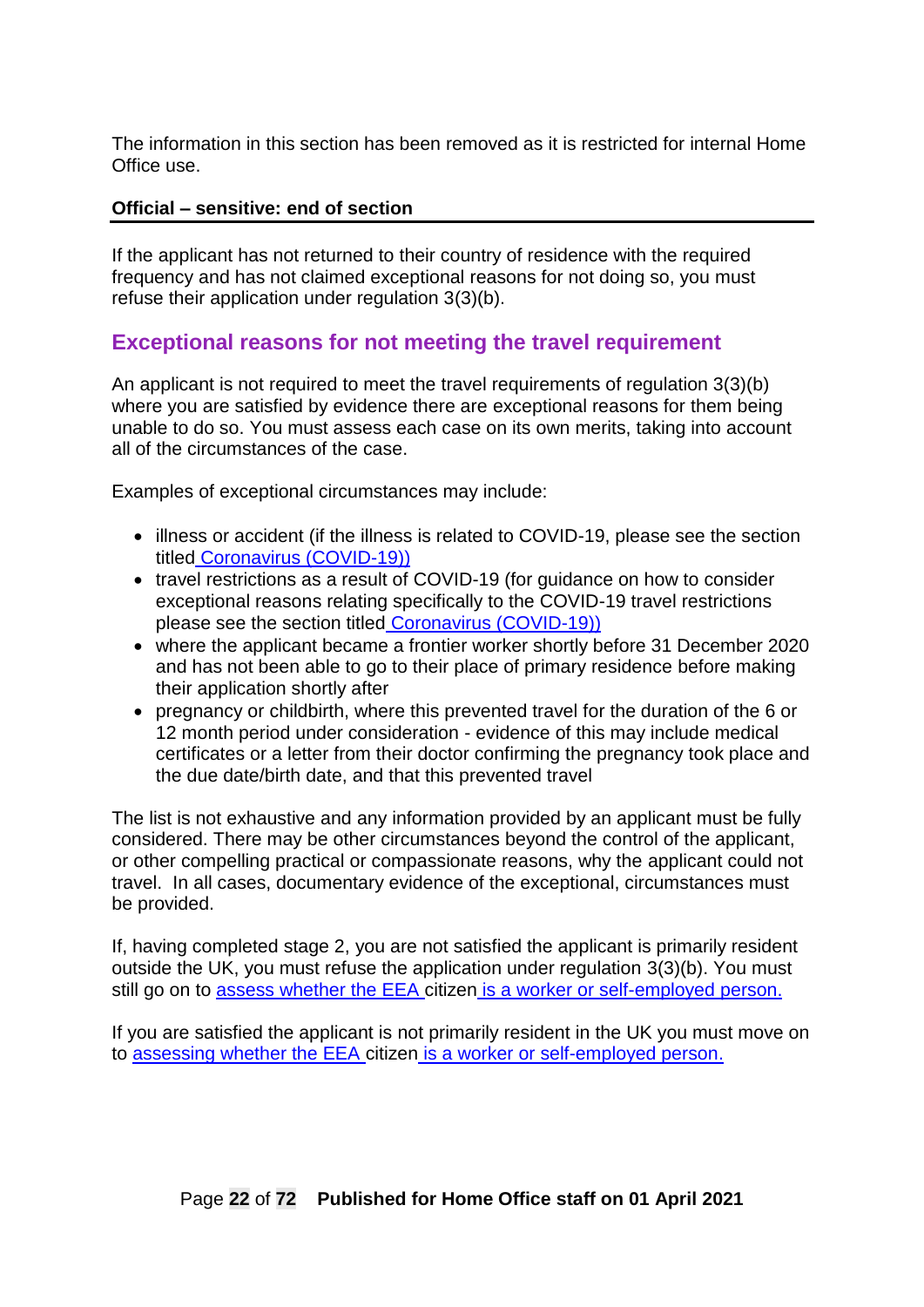# <span id="page-22-0"></span>**Assessing whether the EEA citizen is a worker or selfemployed person**

In order to be a frontier worker under the Regulations a person must have been, immediately before the end of the transition period (11pm GMT on 31 December 2020), and have been continuously since the end of the transition period, any of the following:

- a worker in the United Kingdom
- a self-employed person in the United Kingdom
- a person treated as a worker or self-employed person in the United Kingdom by virtue of regulation 4 of the Regulations

'Worker' and 'self-employed person' are to be interpreted in accordance with Articles 45 and 49 of the Treaty on the Functioning of the European Union (TFEU). Retained worker status under regulation 4 is to be interpreted in accordance with Article 7(3) of EU Directive 2004/38/EC.

"Immediately before" means the person must meet the requirement before the end of the transition period rather than at some irrelevant point in the past. It does not mean the applicant must have been in the UK working on 31 December 2020, rather it means they must not have ceased to be a worker or self-employed person in the UK, or have ceased to have retained worker status, by this date.

To be considered within scope of the Regulations therefore, the applicant must have worked or been engaged in self-employment in the UK:

• at least once in the 12 months before 11pm GMT on 31 December 2020 (or meet the criteria for [retained worker status](#page-30-1) under regulation 4 at this date)

To maintain their frontier worker status under the regulations an applicant must continue to come to the UK for the purpose of work or self-employment at least once in every rolling 12-month period from their first instance of work or self-employment in the UK in 2020.

The work or self-employment activity must be genuine and effective, and not marginal and ancillary to their lifestyle as a whole whilst in the UK. See the sections titled [workers](#page-24-2) and [self-employed](#page-26-0) for guidance on considering genuine and effective economic employment for workers and self-employed people in the UK.

See also: assess whether the EEA citizen [has retained worker or self-employed](#page-30-1)  [person status.](#page-30-1)

If a person has any periods of unemployment in the UK and/or has gaps of 12 months or more where they did not travel to the UK to carry out economic activity, this may affect their eligibility. When considering an application, you must check whether a person has a reason for retaining their worker or self-employed person status and pay particular attention to the following circumstances:

Page **23** of **72 Published for Home Office staff on 01 April 2021**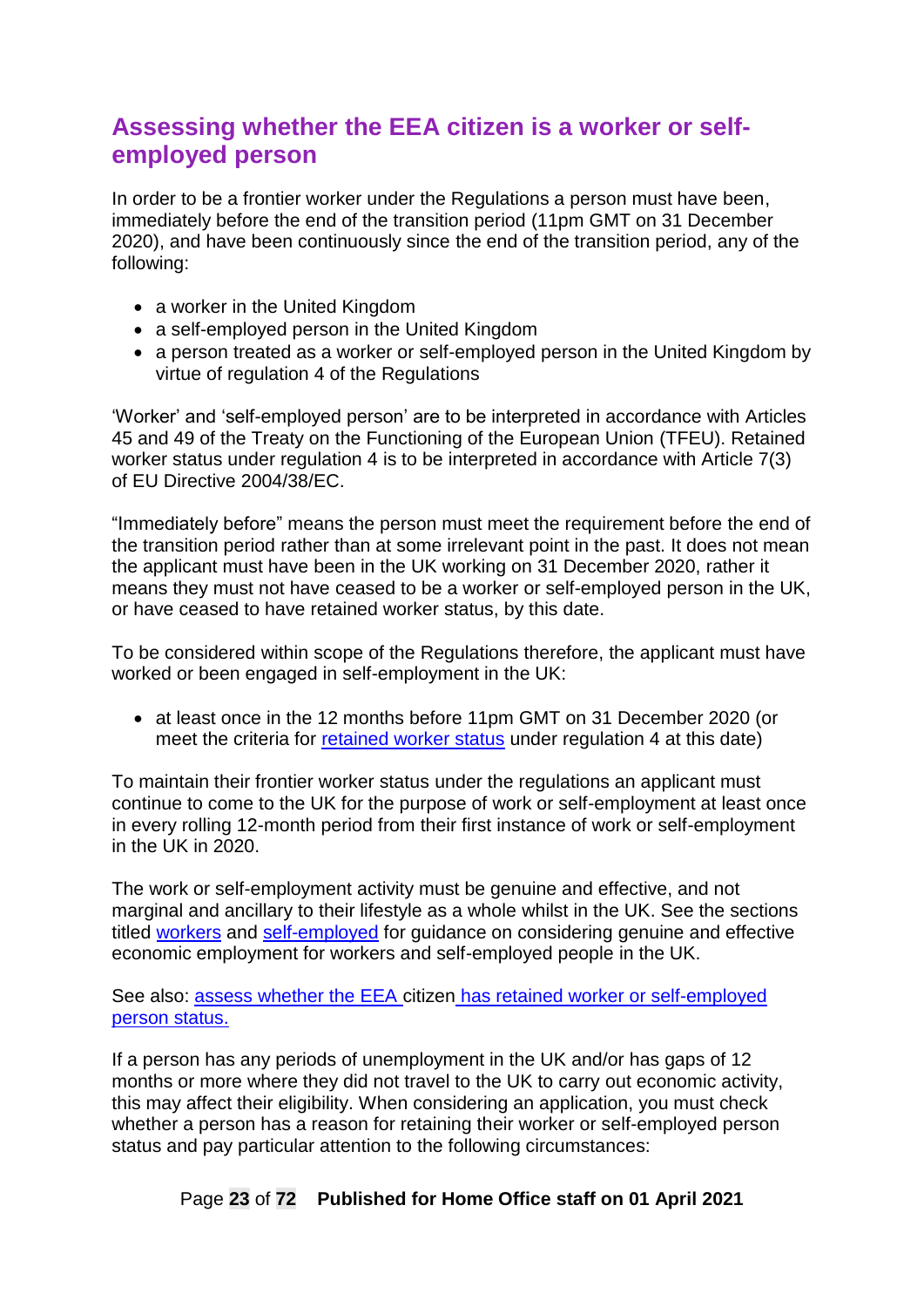- period or periods of 12 months or more where the applicant has not been present in the UK as a worker or self-employed person from 1 January 2020
- the applicant has worked in the UK in the 12 months prior to the date of application, but is unemployed at the date of application
- the applicant's employment history shows periods of unemployment between iobs

See: assess whether the EEA citizen has retained worker or self-employed person [status](#page-30-1) for guidance on how to make this consideration.

If one or more of these circumstances apply, and the applicant does not (or did not) have retained worker or retained self-employed person status during their periods of unemployment or inactivity in the UK, you must refuse their application under regulation 3(1)(c).

## <span id="page-23-0"></span>Maternity and paternity leave

An EEA citizen who is on maternity or paternity leave has not terminated their employment and so remains a worker under Article 45 of the TFEU.

When considering an application made by a person who is, or has been, on maternity or paternity leave, you must first be satisfied the person was carrying out genuine and effective work in the UK before their period of maternity or paternity leave. If you are satisfied of this, you must consider the application as if the applicant has continued carrying out economic activity in the UK for the duration of their paid maternity, paternity or adoption leave.

EEA citizens who have terminated their employment because they are temporarily unable to work as a result of pregnancy or childbirth may retain their worker status. For guidance on how to consider their application see [Retaining worker status](#page-36-3)  [following pregnancy.](#page-36-3)

#### **Official – sensitive: start of section**

The information in this section has been removed as it is restricted for internal Home Office use.

The information in this section has been removed as it is restricted for internal Home Office use.

The information in this section has been removed as it is restricted for internal Home Office use.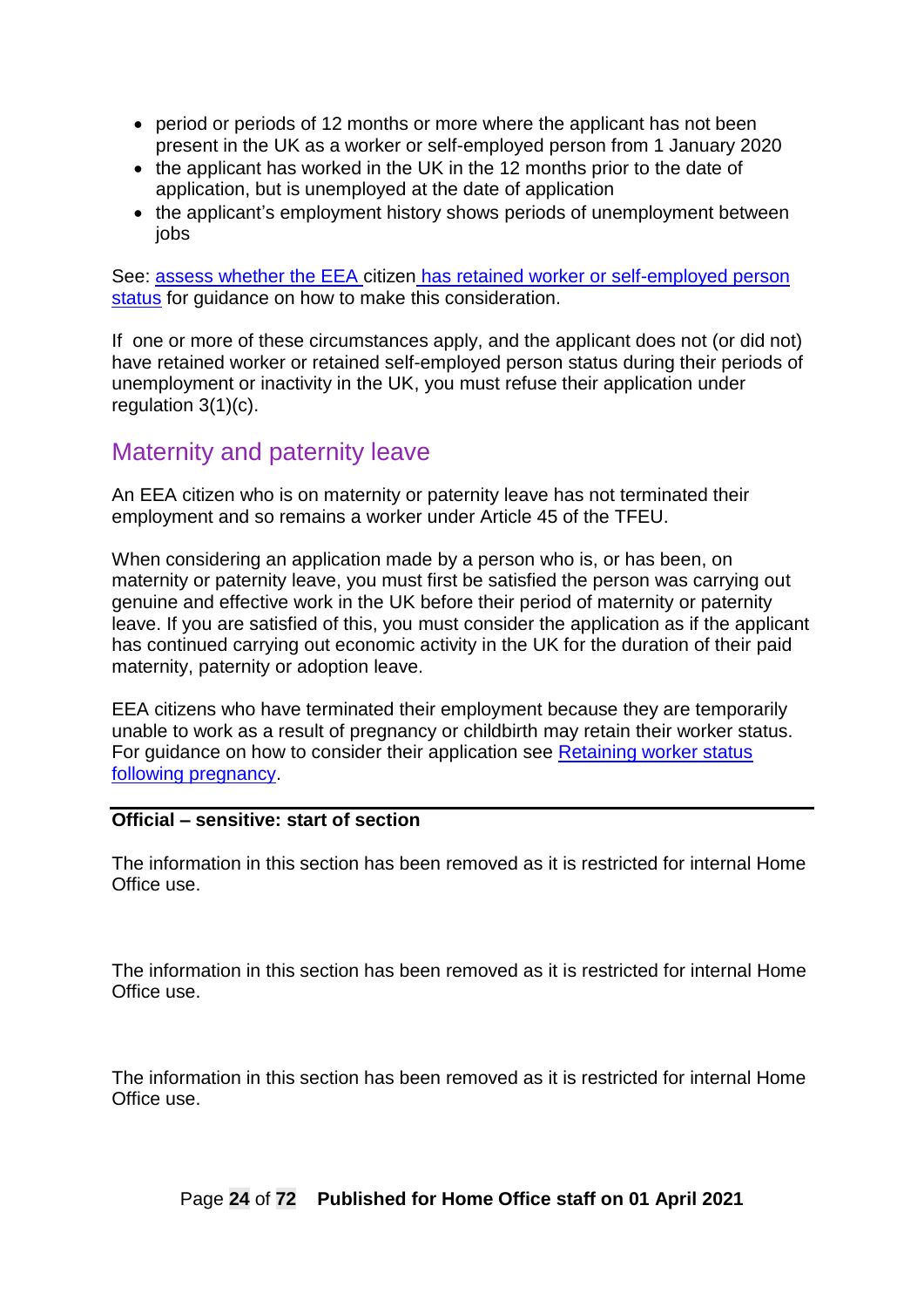#### **Official – sensitive: end of section**

### <span id="page-24-0"></span>Charity work

An EEA national doing unpaid charitable work does not qualify as a worker.

They may be considered to be a worker if they are doing charity work that involves taking part in the commercial activities of the charity for which they receive payment in the form of having their living expenses and accommodation provided. For more information, refer to EEA case law – [Steymann judgment.](https://eur01.safelinks.protection.outlook.com/?url=https%3A%2F%2Feur-lex.europa.eu%2Flegal-content%2FEN%2FTXT%2F%3Furi%3DCELEX%253A61987CJ0196&data=04%7C01%7CCorinne.Ribbons%40homeoffice.gov.uk%7C4e7759a3ef8a48687ca608d88fa75e03%7Cf24d93ecb2914192a08af182245945c2%7C0%7C0%7C637417296289290901%7CUnknown%7CTWFpbGZsb3d8eyJWIjoiMC4wLjAwMDAiLCJQIjoiV2luMzIiLCJBTiI6Ik1haWwiLCJXVCI6Mn0%3D%7C1000&sdata=dAw7VTcbYtBtQBEOZJnGJHDUoTk0hK5I1yosXApvsbc%3D&reserved=0)

## <span id="page-24-1"></span>Child applicants

When considering an application by or on behalf of a person who is under the age of 18, you have a duty to consider the best interest of the child. You must follow the guidance set out in the section titled [applications in respect of children.](#page-51-0)

Applicants under the age of 18 must comply with the UK's [rules on child](https://www.gov.uk/child-employment/restrictions-on-child-employment)  [employment.](https://www.gov.uk/child-employment/restrictions-on-child-employment)

The youngest age a child can work lawfully in the UK part-time is 13, except for children working in areas like:

- television
- theatre
- modelling

Children working in these areas will need a [performance](https://www.gov.uk/child-employment/performance-licences-for-children) licence.

If the applicant is under 18 and does not comply with the UK's rules on child employment, you must refuse their application under regulation 3(1)(c).

Once you have considered the best interest of the child, you must consider whether they otherwise meet the requirements of being a worker or self-employed person under the Regulations, including whether they are carrying out genuine and effective work in the UK.

### <span id="page-24-2"></span>**Workers**

Genuine employment may have no formal contract but should have:

- an employer
- an agreement between employer and employee that the worker will perform certain tasks
- confirmation the employer will pay or offer services (such as free accommodation) or goods for the tasks performed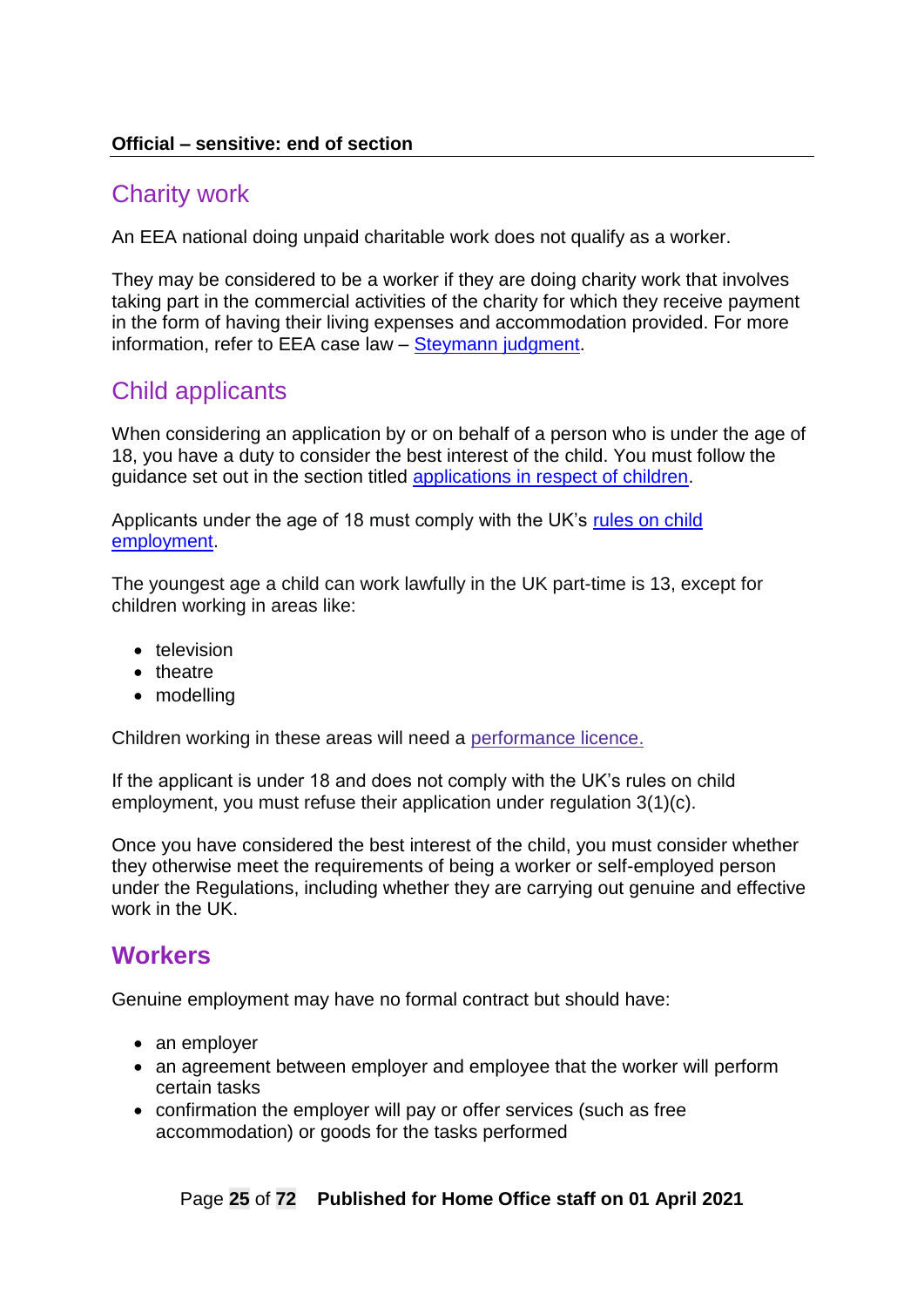An applicant's employment may be with an employer based in the UK or based outside the UK. In all cases you must be satisfied the applicant is required to be present in the UK working. Reasonable evidence of this may include:

- a contract specifying the dates of employment, the place of work being the UK (rather than, for example, the country of employment where the employer is based outside the UK) and/or the work must be wholly or partly undertaken from within the UK
- a letter from employers confirming the need for the employee to travel to the UK for the purpose of work and outlining the nature of the work undertaken, the frequency and usual duration of this travel
- payment of social security contributions in the UK (and that such payments were made before 31 December 2020), for work undertaken in the UK.

#### **Official – sensitive: start of section**

The information in this section has been removed as it is restricted for internal Home Office use.

The information in this section has been removed as it is restricted for internal Home Office use.

#### **Official – sensitive: end of section**

In all cases, you must be satisfied the applicant has received payment for the work carried out in the UK. Applicants must submit proof of payment for the work done in the UK for the relevant periods. This may include wage slips or bank statements covering the relevant periods of work.

Where a person is being offered services, such as free accommodation instead of being paid for performing certain tasks, you must consult your senior caseworker and refer to guidance contained in [Victims of modern slavery](https://www.gov.uk/government/publications/modern-slavery-how-to-identify-and-support-victims) to satisfy yourself they are not a victim of modern slavery.

If an applicant does not submit evidence of employment in the UK, or the evidence they submit does not satisfy you they have been employed as a worker in the UK, you must refuse their application under regulation 3(1)(c).

#### <span id="page-25-0"></span>Genuine and effective work

While there is no minimum amount of hours which the applicant must be working for in the UK in order to qualify as a worker, you must be satisfied the work carried out in the UK is genuine and effective, and not marginal and ancillary to their situation as a whole in the UK.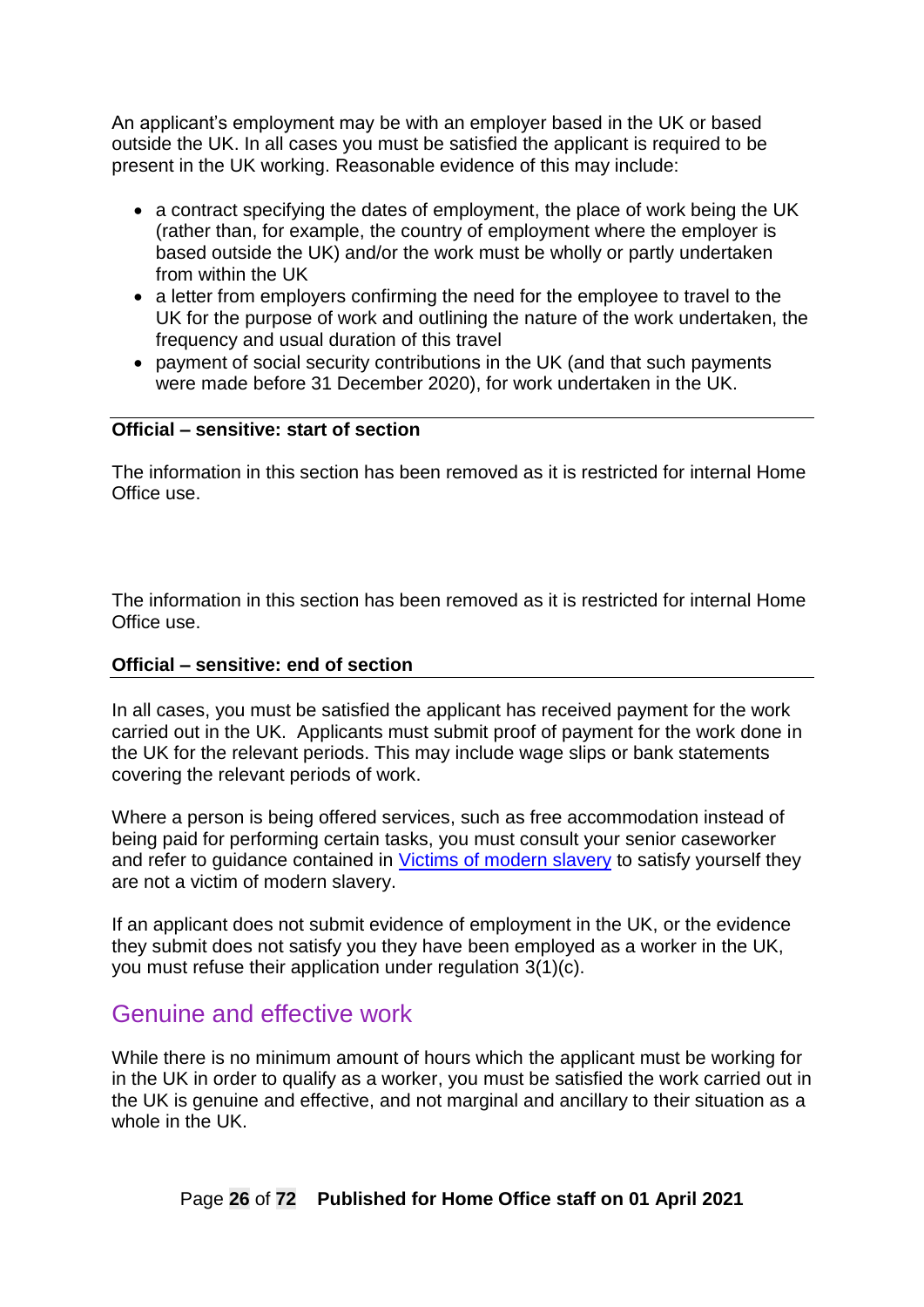Marginal and ancillary means the work carried out in the UK involves so little time and money as to be largely irrelevant to the lifestyle of the applicant whilst in the UK. Examples of activities in the UK which may be considered marginal and ancillary include:

- attending an interview or short, individual meetings
- negotiating and signing a deal or contract (where the work for the contract is not carried out in the UK)
- taking part in a one-off competition or audition (for artists, entertainers or musicians)
- being briefed on the requirements of a UK based customer, if any work for the customer is done outside of the UK

However, the context may mean these activities do amount to genuine and effective work. You must carefully assess each case on its own merits to see whether the EEA citizen's claimed employment in the UK is genuine and effective.

Relevant considerations for employed workers include:

- whether there is a genuine employer-employee relationship
- whether there is an employment contract specifying the employee is required to carry out work in the UK
- number of hours worked in the UK
- frequency of work in the UK
- level of earnings from activities in the UK (see [level of earnings\)](#page-29-1)

If you are not satisfied the work an applicant has carried out in the UK is genuine and effective, you must refuse their application under regulation 3(1)(c).

### <span id="page-26-0"></span>**Self-employed persons**

You must be satisfied the applicant is genuinely self-employed, working for themselves and generating an income in an 'established' self-employed capacity in the UK.

They must have engaged in genuine and effective economic activity in the UK as a self-employed person during the relevant time periods, and their work must be stable and continuous.

There is a difference between an established self-employed person who is carrying out stable and continuous work in the UK, and a person who comes to the UK to provide services on a temporary basis. The latter is outside the scope of Article 49 of the TFEU and so not eligible for a frontier worker permit.

Applicants must provide evidence in support of their application which shows they meet the factors listed below:

• economic activity in the UK, which means they have performed certain tasks in the UK, such as selling goods, in return for payment or services

Page **27** of **72 Published for Home Office staff on 01 April 2021**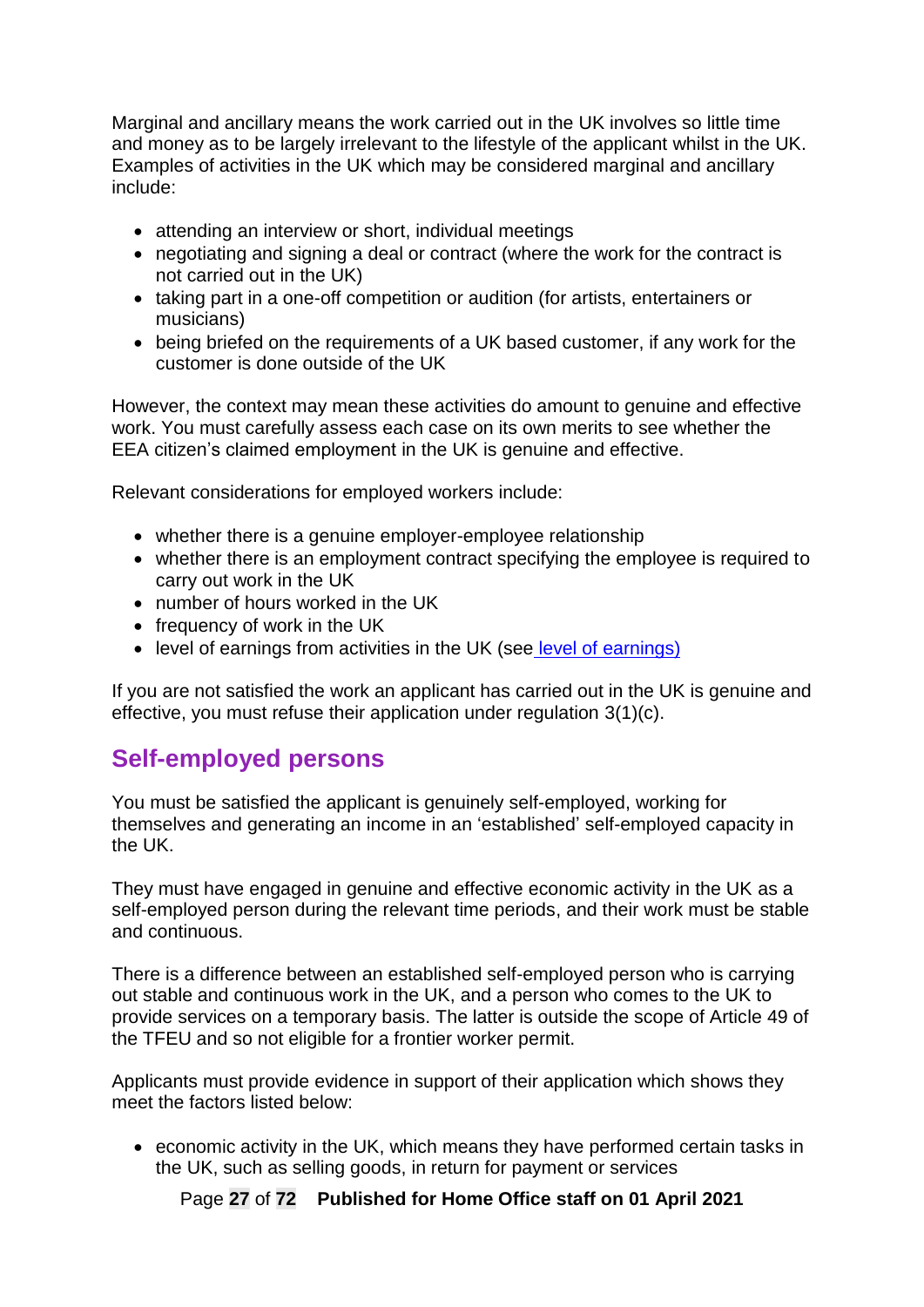- stability and continuity of self-employment in the UK
- genuine and effective self-employment in the UK
- membership of a professional body (where relevant)

### <span id="page-27-0"></span>Stable and continuous self-employment

Relevant considerations when determining whether a self-employed person is 'established' in the UK carrying out stable and continuous work may include:

- frequency of economic activity in the UK
- how long the applicant spends in the UK carrying out economic activity
- whether the activity in the UK is regular
- whether the activity in the UK is stable, for example it is clear the applicant will return to the UK to carry out work after each period of economic activity in the UK
- whether the applicant has any infrastructure established in the UK, such as business premises or offices
- whether the applicant has paid and continues to pay income tax in the UK to **HMRC**
- whether applicant's company is registered with Companies House in the UK

If an applicant has carried out short-term, temporary, irregular and unstable selfemployed activity in the UK, it is more likely than not they are a service provider rather than a self-employed frontier worker.

## <span id="page-27-1"></span>Example 1

Y is a French national who is self-employed as a hairdresser in Ireland. Sometimes they travel to Northern Ireland for a few hours to cut the hair of clients at their homes, but this is irregular and depends on client demand – sometimes once a month, sometimes less. It is likely Y is a service provider in the UK, rather than a selfemployed frontier worker in the UK, because (a) they spend a short amount of time in the UK each time they travel here for work, (b) their work in the UK is temporary and irregular, (c) their work is unstable, and dependent on the demand of clients, and (d) they do not have any established infrastructure in the UK.

## <span id="page-27-2"></span>Example 2

Z is a Spanish national who is self-employed builder in the UK specialising in loft conversions. Between the spring and the autumn each year, they spend 5 days per week in the UK completing building projects, returning home to Spain at the weekends. They rent a yard and lock-up in the UK from which they operate. It is likely Z is a self-employed frontier worker in the UK, rather than a service provider, because (a) the work in the UK is regular and stable; it is clear they must return to the UK regularly to complete the building projects; (b) they spend several days at a time working in the UK, (c) they have business premises in the UK.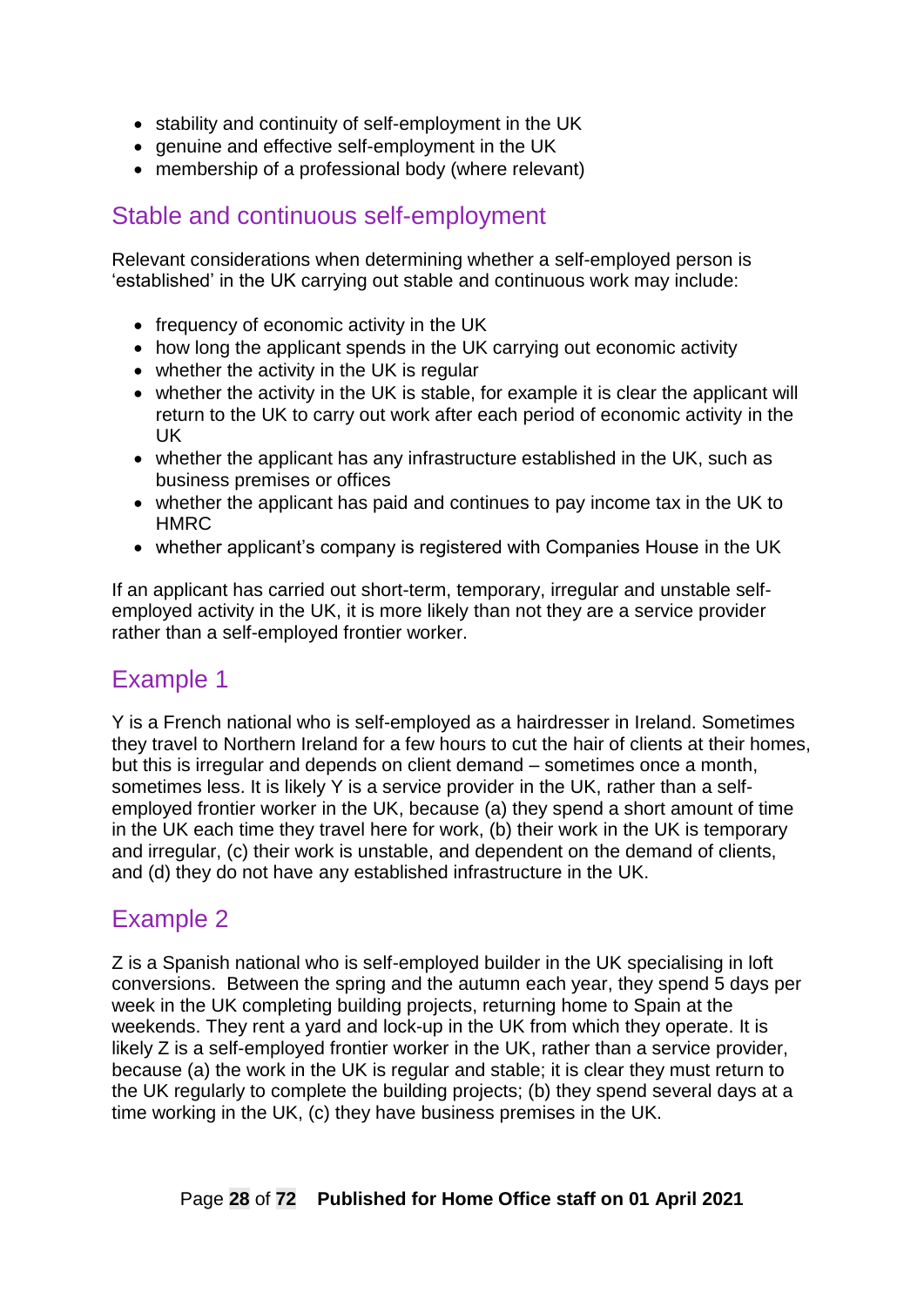If, once you have considered all of the applicant's evidence, you are not sure whether they meet the "stable and continuous test", you must refer the case to a senior case worker.

#### **Official – sensitive: start of section**

The information in this section has been removed as it is restricted for internal Home Office use.

The information in this section has been removed as it is restricted for internal Home Office use.

#### **Official – sensitive: end of section**

Where you are not satisfied that an applicant is carrying out stable and continuous work in the UK, you must refer the case to a senior case worker before making a refusal decision.

Applicants must submit evidence of self-employment in the UK, and proof of earnings for this employment.

Reasonable evidence of self-employment in the UK may include contracts to undertake work in the UK. If the applicant is unable to provide formal evidence such as contracts of self-employment, they must explain why and provide at least one alternative form of evidence of self-employment covering the relevant periods. This may include:

- invoices for work done in the UK
- a copy of the business accounts showing payments for work done in the UK
- emails or text messages organising the work in the UK
- testimonials or references from clients in the UK
- examples of business advertising in the UK

Applicants may also submit evidence of any known, future self-employed activities in the UK to prove they are carrying out stable and continuous work here, such as contracts to undertake work in the UK in the future, emails or text messages organising future work, or ongoing rental agreements for business premises in the UK, etc.

#### **Official – sensitive: start of section**

The information in this section has been removed as it is restricted for internal Home Office use.

The information in this section has been removed as it is restricted for internal Home Office use.

#### **Official – sensitive: end of section**

Page **29** of **72 Published for Home Office staff on 01 April 2021**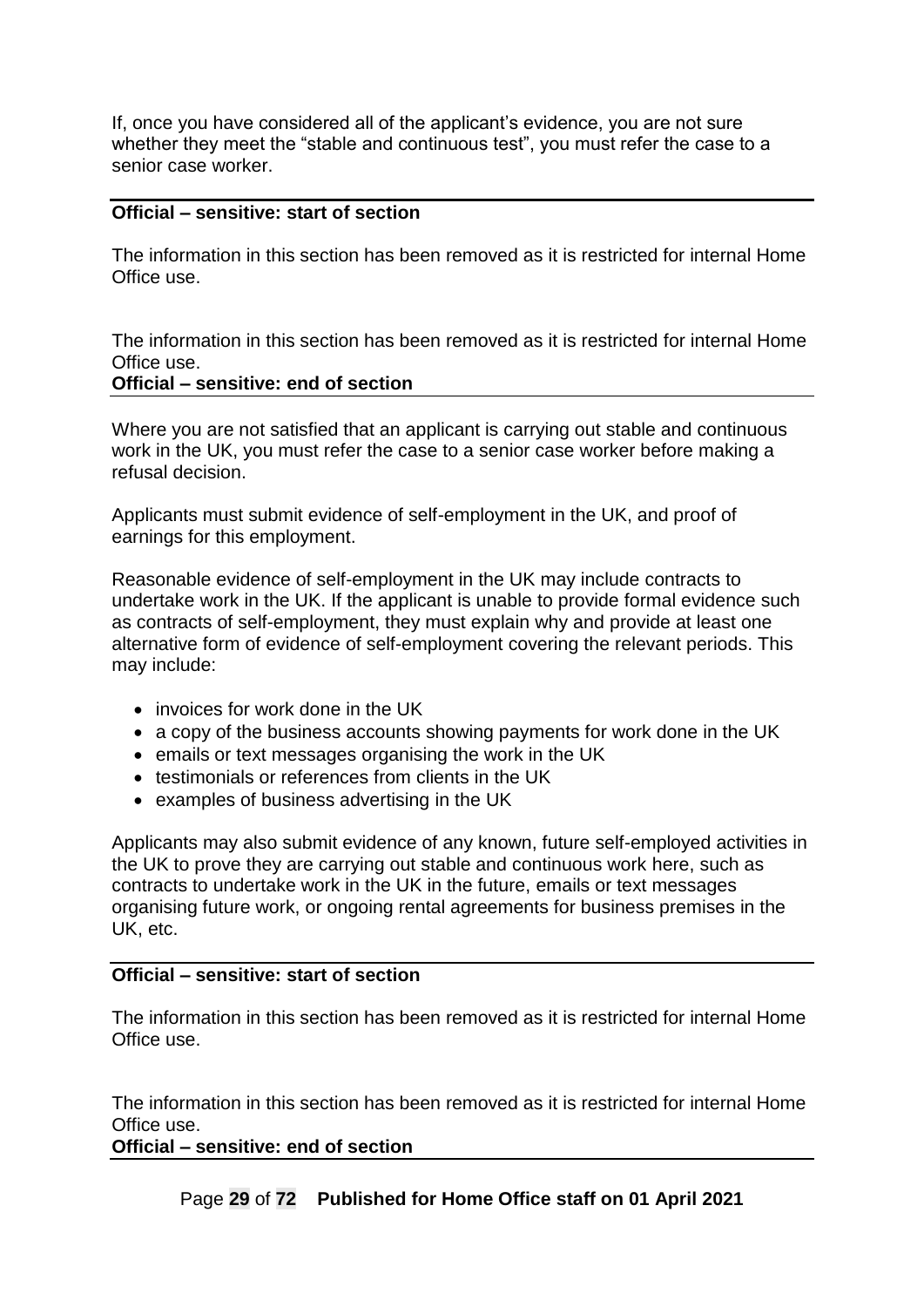Reasonable evidence of proof of earnings may include:

- proof of registration for tax and national insurance purposes with HMRC, for example
	- o letter of self-employed status
	- o letter confirming payment of tax and NI contributions in the UK
	- o income tax return from HMRC
- copies of invoices or receipts for payments for work undertaken in the UK if the business is a limited company these must be on company-headed paper
- business bank statements with an explanation of payments made for work done in the UK - the applicant must be named on the account, or otherwise provide evidence to show they have access to the account

If an applicant does not submit evidence they are established as a self-employed person in the UK, or the evidence they submit does satisfy you they have been and continue to be established as a self-employed person in the UK, you must refuse their application under regulation 3(1)(c).

## <span id="page-29-0"></span>Genuine and effective self-employment

Once you are satisfied the self-employment in the UK is genuine, stable and continuous, you must also satisfy yourself the work the self-employed person is carrying out in the UK alone is effective and not marginal and ancillary to their situation as a whole when in the UK. While there is no minimum number of hours which the applicant must be working for in the UK in order to qualify as a worker, as with employment, marginal and ancillary means the economic activity carried out in the UK involves so little time and money as to be largely irrelevant to the lifestyle of the applicant when in the UK.

You must carefully assess if the applicant's claimed self-employment is genuine and effective. You must assess each case on its own merits, considering a number of factors, including level of [earnings](#page-29-1) and the frequency and duration of economic activity in the UK, although not all the factors will be relevant to every application. You must decide each application after analysing all the relevant circumstances.

## <span id="page-29-1"></span>**Level of earnings: HM Revenue & Customs (HMRC) threshold**

HMRC has a primary earnings threshold (PET), which is the point at which employees must pay class 1 national insurance contributions.

The PET is updated each financial year and you must check the [HMRC website](https://www.gov.uk/government/collections/rates-and-allowances-hm-revenue-and-customs#employer-rates-and-thresholds) for the current rate.

You can use the PET as a benchmark against which to assess a person's pay where you are considering whether the work they are carrying out in the UK is genuine and effective. The PET is provided as a weekly, monthly or annual amount, so if you wish to compare it against a frontier worker's daily pay you can divide the weekly amount by 5 to get a daily rate.

Page **30** of **72 Published for Home Office staff on 01 April 2021**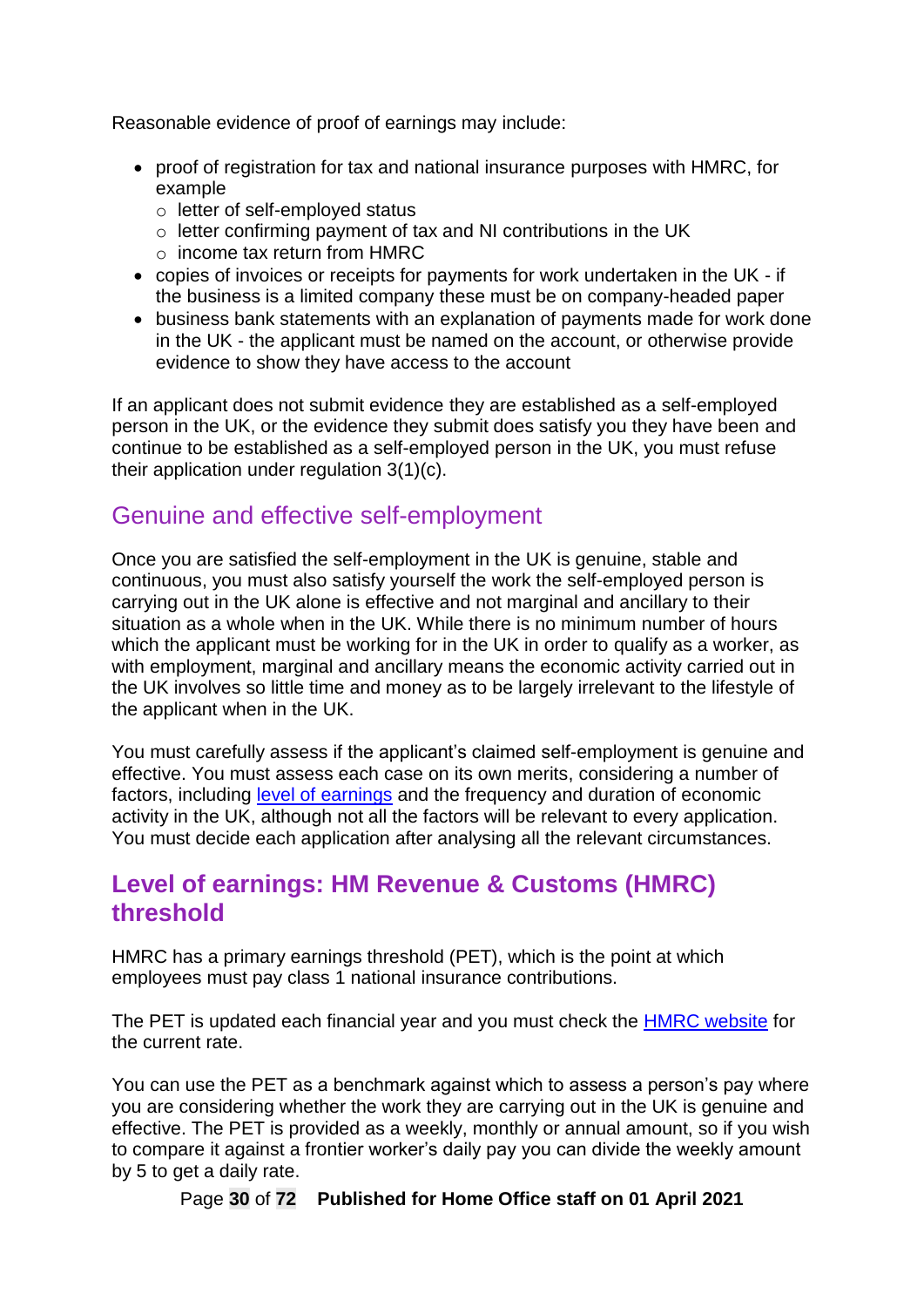Applicants are not required to give details of their salary at application. However, some applicants may choose to provide evidence of their employment or selfemployment at application which contains information on their salary, or the payment received for work undertaken, for example a contract of employment or a receipt.

In cases where the total income from work carried out in the UK exceeds the PET you can be satisfied the person is carrying out genuine and effective work.

In cases where the applicant is earning below the PET for work carried out in the UK you must make enquiries into whether the activity relied upon is nonetheless genuine and effective.

<span id="page-30-1"></span>When applying the level of earnings test to frontier worker applications, you must only consider those earnings which are a result of work carried out in the UK.

### <span id="page-30-0"></span>**Assessing whether the EEA citizen has retained worker or retained self-employed person status**

This section tells you how a frontier worker in the UK, who has temporarily stopped working or being self-employed in the UK, can continue to be considered a worker or self-employed person in the UK for the purposes of the Regulations.

Following the Court of Justice of the European Union (CJEU) judgment in [Gusa C-](http://curia.europa.eu/juris/document/document.jsf?text=&docid=193234&pageIndex=0&doclang=EN&mode=lst&dir=&occ=first&part=1&cid=714615)[442/16](http://curia.europa.eu/juris/document/document.jsf?text=&docid=193234&pageIndex=0&doclang=EN&mode=lst&dir=&occ=first&part=1&cid=714615) a self-employed person is able to retain their status as a self-employed person in a similar way to a person retaining status after a period of employment.

For the purposes of this section, unless otherwise specified, references to 'work', 'working' or 'worker' means employment or self-employment, or someone undertaking those activities.

Someone who has temporarily stopped working in the UK can still be considered a worker under regulation 4 of the Regulations if they can provide proof they had previously carried out genuine and effective work in the UK as a worker and they are:

- temporarily unable to work in the UK because of illness or an accident
- in duly recorded involuntary unemployment
- involuntarily unemployed and have embarked on vocational training
- voluntarily stopped working to start vocational training related to their previous occupation
- temporarily unable to work in the UK following pregnancy or childbirth

A person who has been a worker or self-employed in the UK for less than one year before becoming involuntarily unemployed may only retain their worker status as someone who is looking for work for a maximum of six months. For more information see [duly recorded involuntarily unemployment.](#page-35-0)

When considering an application, you must be alert to the following:

Page **31** of **72 Published for Home Office staff on 01 April 2021**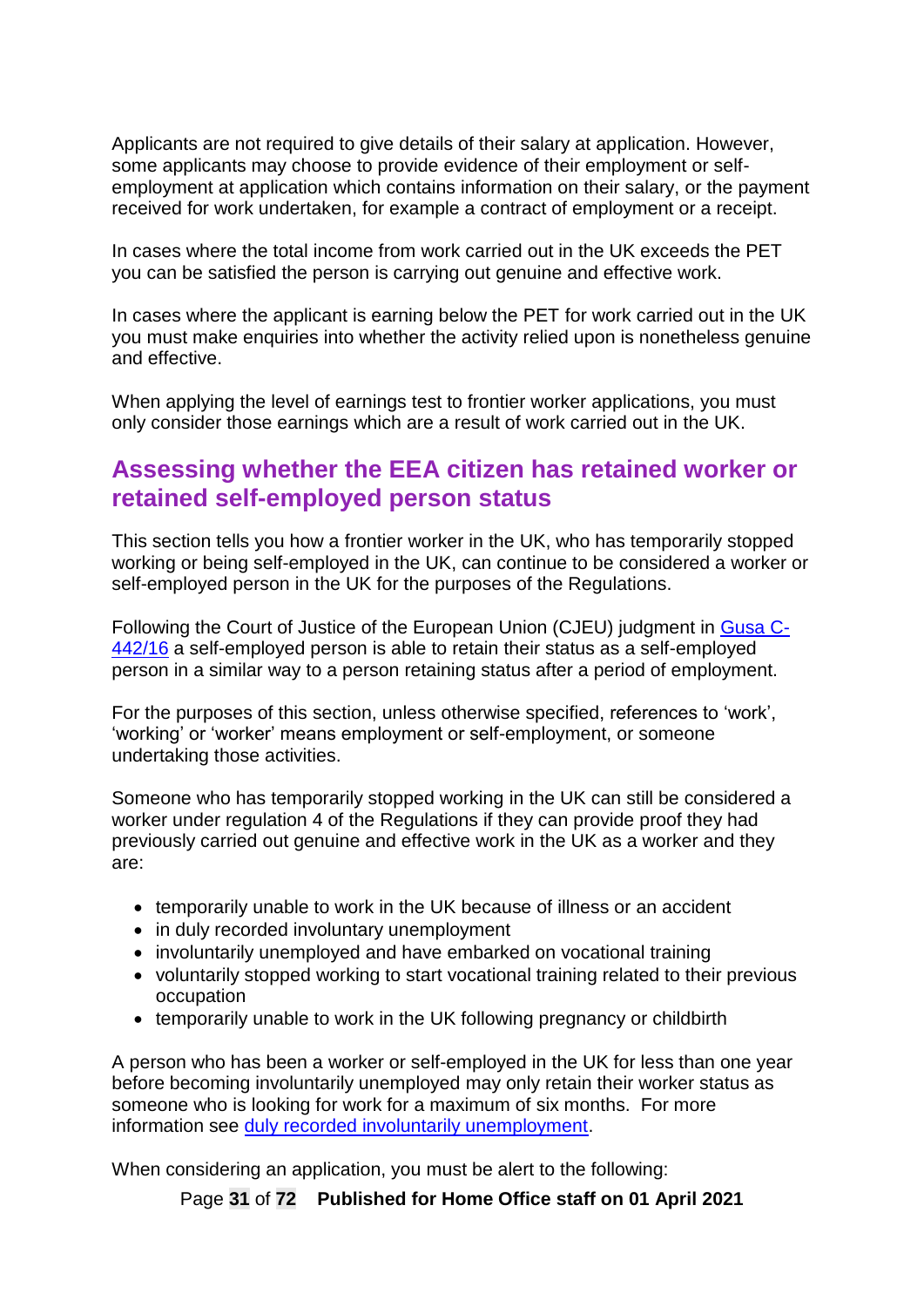# <span id="page-31-0"></span>Periods of unemployment

You must proactively review the applicant's employment history, including start and end dates, to check if there have been periods where the applicant has been unemployed. This includes checking if the applicant is unemployed at the date of application.

Where the applicant's employment history shows periods of unemployment, or they are unemployed at the date of application, you must check whether the applicant had retained worker or self-employed person status during any such period.

If the applicant has not provided relevant evidence for retaining their worker status, you must contact the applicant to establish whether any of the reasons for retaining worker status apply, or if (from 20 March 2020) the reason was because they were furloughed due to COVID-19. You must ask the applicant to provide the relevant evidence, directing them to the relevant section of the [guidance.](http://www.gov.uk/government/publications/frontier-worker-permit-scheme-caseworker-guidance)

Where an applicant has period(s) of unemployment and you are satisfied they:

- do not (or did not) have retained worker or self-employed person status during this time, you must refuse their application under regulation 3(1)(c)
- have (or had) retained worker status and they otherwise meet the requirements of the scheme, you must issue them with a permit - the permit will be valid for:
	- $\circ$  2 years if they have retained worker status at the date of application
	- o 5 years if they are employed or self-employed at the date of application

Where the applicant has been furloughed because of COVID-19 (which means they have been temporarily relieved of normal work duties or responsibilities under the Coronavirus Job Retention Scheme), you must consider them as being employed during that period. If they otherwise meet the requirements of the scheme, you must issue them with a permit valid for 5 years. For more information on how to consider applications where the person is on furlough, see [Coronavirus \(COVID-19\).](#page-37-0)

### <span id="page-31-1"></span>Period(s) of 12 months or more where the applicant did not work in the UK but is otherwise still employed or self-employed.

You must check whether the applicant had retained worker or self-employed person status during any period where the applicant was otherwise still employed as a worker in the UK, or 'established' as a self-employed person in the UK but:

- did not come to the UK to work for 12 months or longer
- was unable to work in the UK as a result of COVID-19 restrictions.

If the applicant has not provided relevant evidence, you must contact them to establish whether any of the reasons for retaining worker status apply, or if (from March 2020) the reason was because of travel restrictions as a result of COVID-19. You must ask the applicant to provide relevant evidence, directing them to the relevant section of the [guidance.](http://www.gov.uk/government/publications/frontier-worker-permit-scheme-caseworker-guidance)

Page **32** of **72 Published for Home Office staff on 01 April 2021**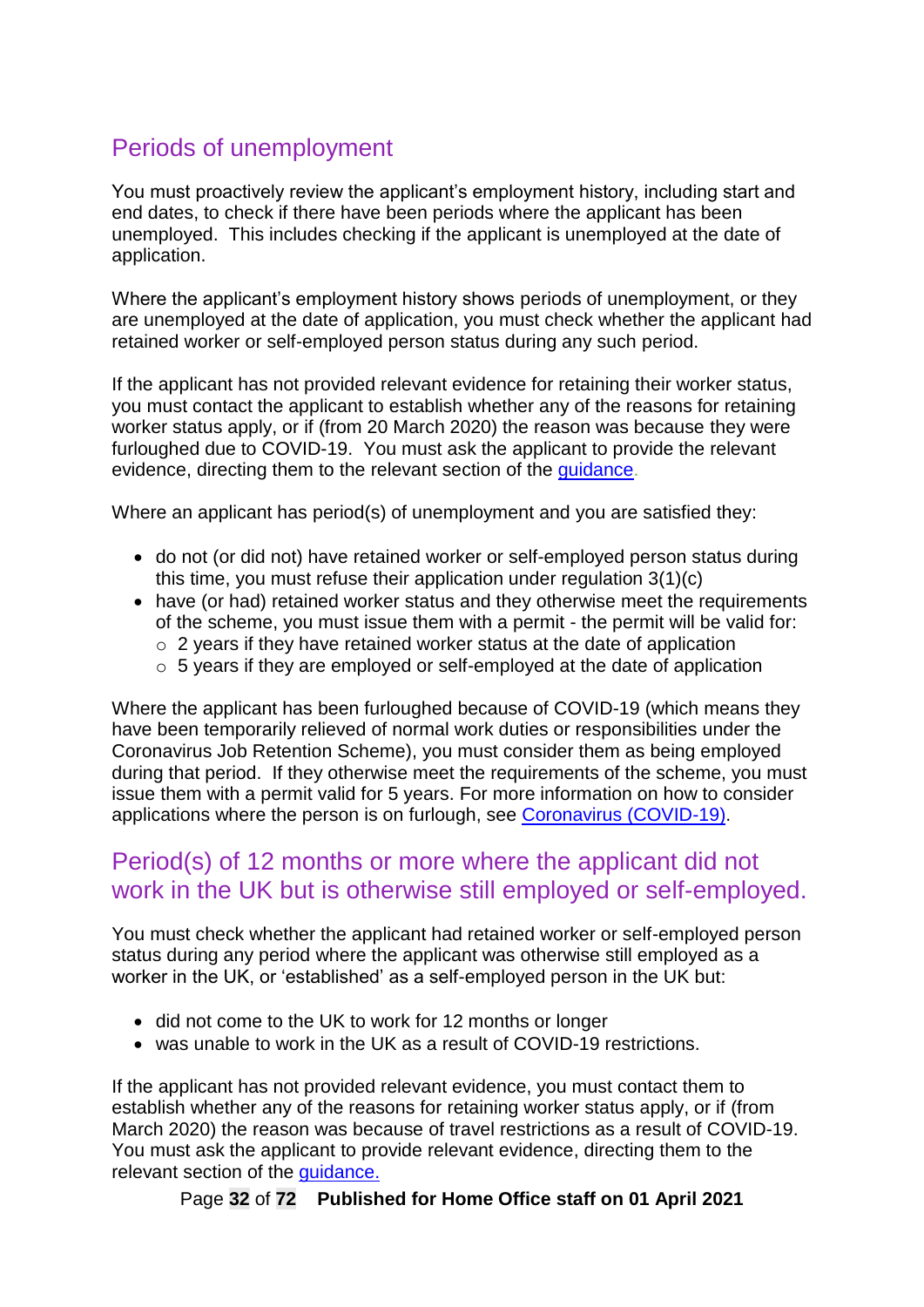For an applicant to retain worker status, their period of unemployment must immediately follow a period of employment or self-employment in the UK. This means the applicant must become unemployed for one of the reasons listed above within 12 months of their last period of work in the UK.

# <span id="page-32-0"></span>Example 1

An EEA citizen (P) applies for a frontier worker permit in January 2021 as a person with retained worker status. P claims they are temporarily unable to work in the UK as a result of a back injury they sustained in October 2019. If P last came to the UK to carry out work in April 2016 they would not be eligible as a frontier worker under the Regulations. However, if P had last worked in the UK in August 2019, they may be eligible under the scheme as their unemployment as a result of injury had occurred less than 12 months after their last period of employment in the UK.

If an applicant is a retained worker or self-employed person at the date of application, they are eligible for a 2-year frontier worker permit.

If you are not satisfied from the evidence provided that an applicant has met the requirements to retain their worker or self-employed person status during a period of unemployment in the UK you must refuse their application under regulation 3.

## <span id="page-32-1"></span>Proof of previous employment

If an applicant is applying as someone with retained worker status they must provide proof of their previous employment in the UK, and proof of earnings from this employment. You must be satisfied the previous work they carried out in the UK was genuine and effective, and not marginal and ancillary (see above for [guidance on](#page-25-0)  [genuine and effective work](#page-25-0) and [genuine and effective self-employment\)](#page-29-0). The following table sets out some of the evidence you may accept. This table is not exhaustive, and you must consider each case individually.

|                   | <b>Previously employed</b>                                                                                                                                                                                                                               | <b>Previously self-employed</b>                                                                                                                                                                                        |
|-------------------|----------------------------------------------------------------------------------------------------------------------------------------------------------------------------------------------------------------------------------------------------------|------------------------------------------------------------------------------------------------------------------------------------------------------------------------------------------------------------------------|
| Proof of previous | A letter from their former                                                                                                                                                                                                                               | Proof the business was                                                                                                                                                                                                 |
| employment        | employer confirming:                                                                                                                                                                                                                                     | actively trading in the UK and<br>explanation for why it stopped                                                                                                                                                       |
|                   | • the dates they were                                                                                                                                                                                                                                    | trading. This could be in the                                                                                                                                                                                          |
|                   | employed,                                                                                                                                                                                                                                                | form of:                                                                                                                                                                                                               |
|                   | • they were required to<br>travel to the UK for this<br>work, the frequency and<br>expected duration.<br>• their unemployment was<br>involuntary and the<br>reason for the<br>unemployment (this is<br>not required for those<br>who voluntarily stopped | • contracts to provide<br>services in the UK<br>• evidence the company<br>has fallen into liquidation<br>and no longer<br>operational<br>• if they cannot provide<br>this they must explain<br>why and submit at least |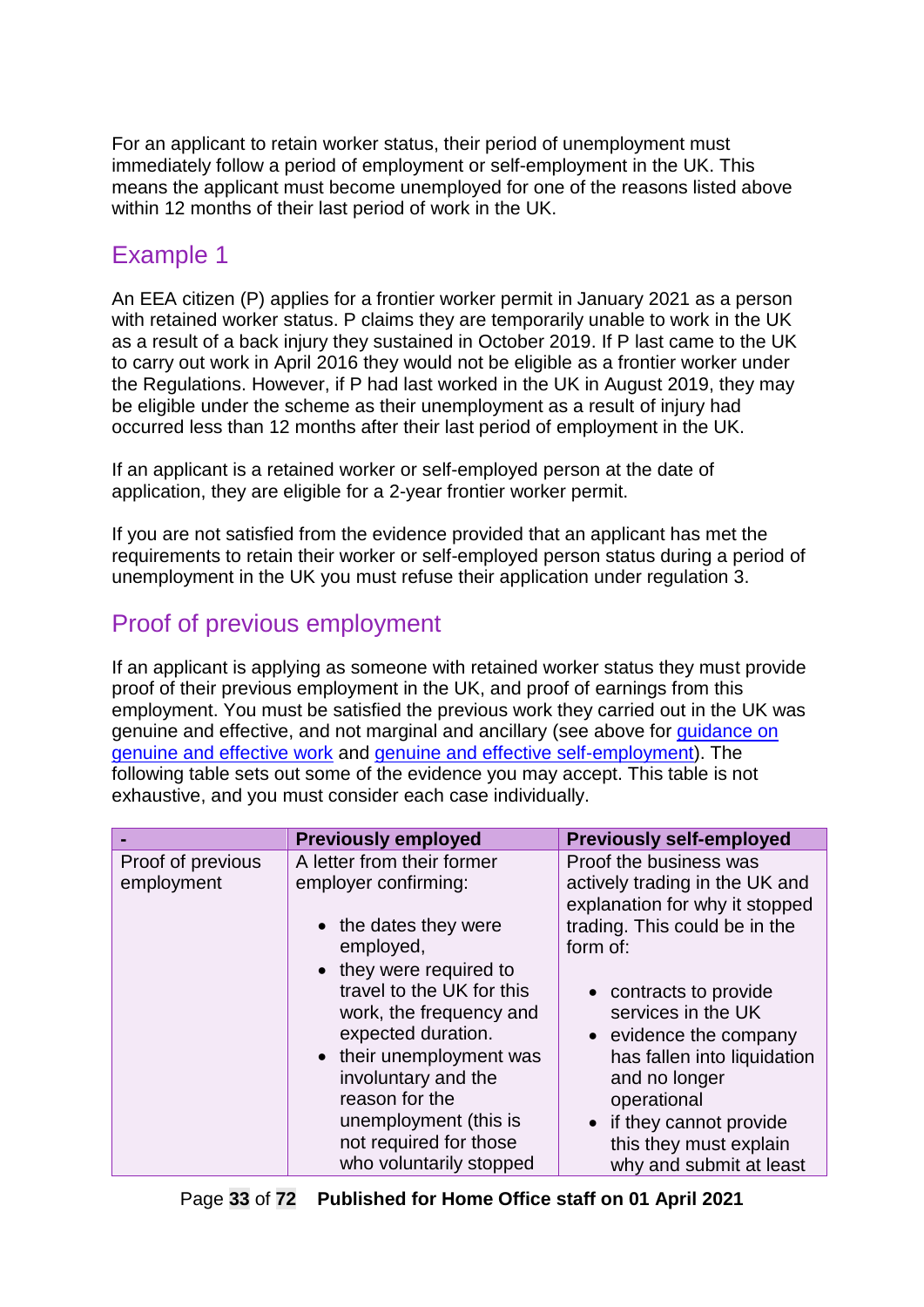|                   | <b>Previously employed</b>                                                                                                                                                                                                                      | <b>Previously self-employed</b>                                                                                                                                                                                                                                                                                                                                                                                                                                                                                                                                                                                                                                                                                                                                                                                                                                                                                                                                                                                                                                                                            |
|-------------------|-------------------------------------------------------------------------------------------------------------------------------------------------------------------------------------------------------------------------------------------------|------------------------------------------------------------------------------------------------------------------------------------------------------------------------------------------------------------------------------------------------------------------------------------------------------------------------------------------------------------------------------------------------------------------------------------------------------------------------------------------------------------------------------------------------------------------------------------------------------------------------------------------------------------------------------------------------------------------------------------------------------------------------------------------------------------------------------------------------------------------------------------------------------------------------------------------------------------------------------------------------------------------------------------------------------------------------------------------------------------|
|                   | working to start<br>vocational training<br>related to their previous<br>work)<br>If they cannot provide this they<br>must explain why and submit<br>alternative proof of<br>employment such as a signed<br>and dated contract of<br>employment. | one alternative piece of<br>evidence - this could be<br>provided in the form of:<br>$\circ$ emails or text<br>messages organising<br>work in the UK<br>$\circ$ testimonials or<br>references from<br>clients in the UK<br>$\circ$ examples of business<br>advertising in the UK<br>$\circ$ proof of income tax<br>paid in country of<br>residence and/or UK<br>$\circ$ if trading for more<br>than 12 months, a<br>copy of their statutory<br>accounts for the<br>relevant period with a<br>letter from their<br>accountant confirming<br>gross/net profit for the<br>relevant period and<br>this work was carried<br>out in the UK<br>$\circ$ copies of invoices or<br>receipts for payments<br>for work in the UK - if<br>the business is a<br>limited company these<br>must be on company-<br>headed paper<br>business bank<br>$\circ$<br>statements $-$ the<br>applicant must be<br>named on the<br>account, or otherwise<br>provide evidence to<br>show they have<br>access to the account<br>$\circ$ personal bank<br>statements showing<br>receipt of payments<br>for work carried out in<br>the UK |
| Proof of earnings | One piece of evidence<br>showing proof income or<br>salary, such as wage slips or<br>bank statements covering their                                                                                                                             | Proof of earnings from self-<br>employment could be in the<br>form of:                                                                                                                                                                                                                                                                                                                                                                                                                                                                                                                                                                                                                                                                                                                                                                                                                                                                                                                                                                                                                                     |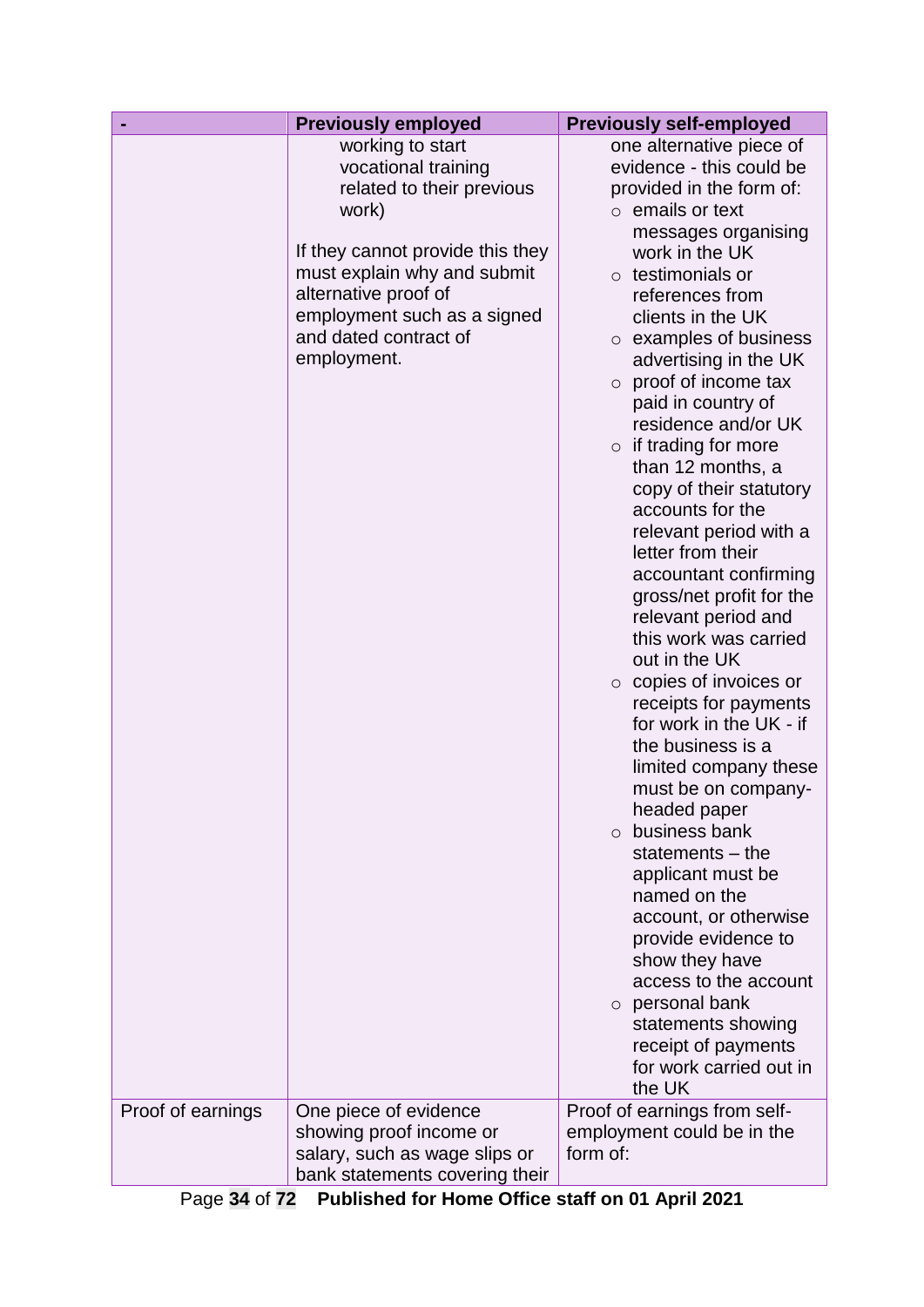An applicant must also provide proof of the reason they are retaining their worker status under regulation 4 of the Regulations. A person may move between the reasons listed in regulation 4, as long as they provide proof to satisfy you each reason for retaining the status is genuine.

## <span id="page-34-0"></span>Temporarily unable to work due to illness or accident

In these cases the applicant must provide medical certificates or a letter from their doctor outlining the reasons for their inability to work in the UK and why this is temporary.

The Upper Tribunal stated in the case of [FMB Uganda \[2010\] UKUT 447 \(IAC\)](https://tribunalsdecisions.service.gov.uk/utiac/2010-ukut-447) there is no time limit on the definition of temporary in relation to being temporarily unable to work in the UK due to illness or accident. They ruled anything not permanent is

Page **35** of **72 Published for Home Office staff on 01 April 2021**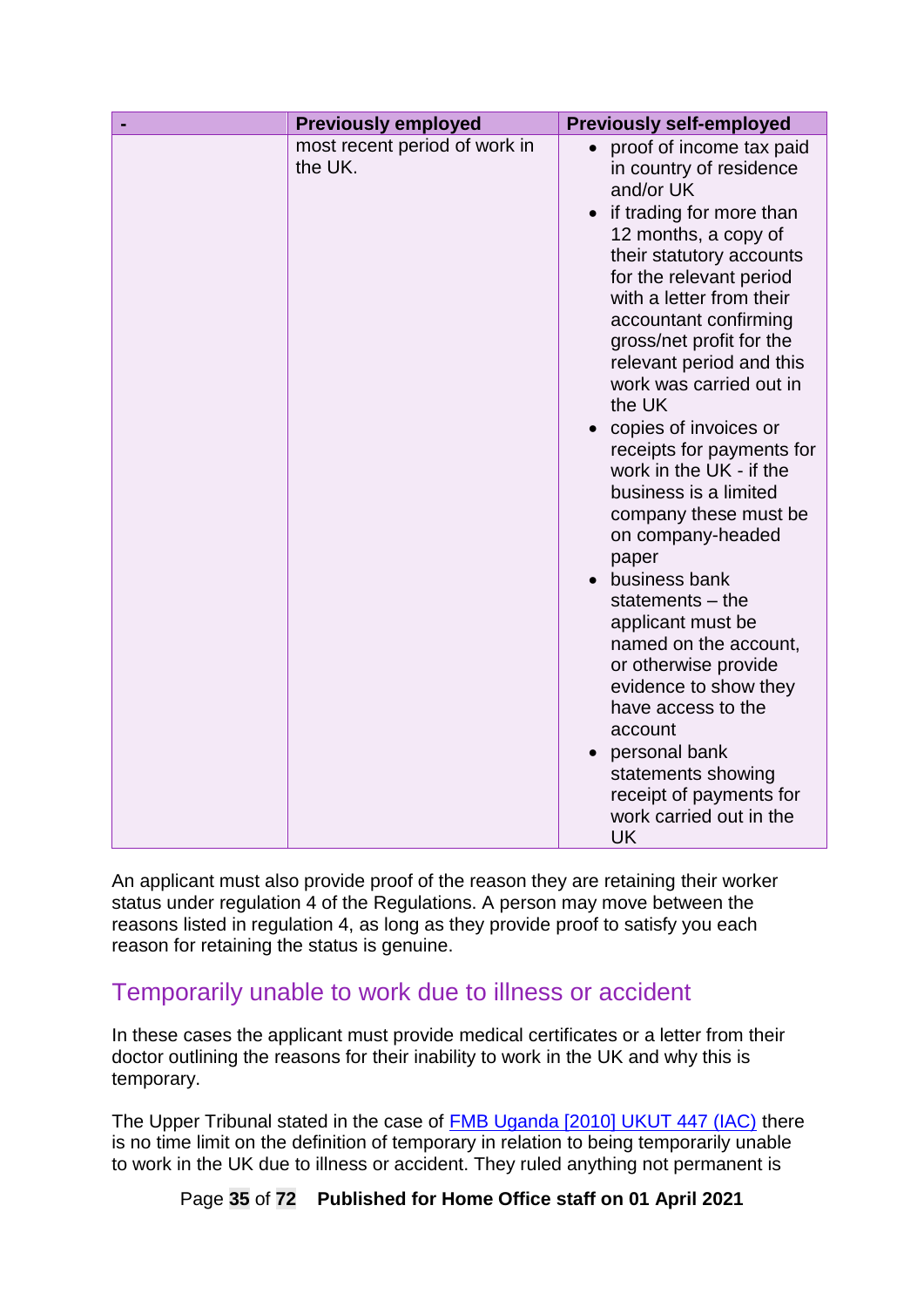considered temporary even if it lasts for a long time. Whilst a temporary inability to work for an extended period is acceptable, if a person gives up work owing to illness but does not take further work once they have sufficiently recovered, this would not be sufficient.

There are some circumstances where applicants will have been unable to work as a result of coronavirus (COVID-19). For guidance on how to consider these applications see the section titled [Coronavirus \(COVID-19\).](#page-37-0)

### <span id="page-35-0"></span>Duly recorded involuntary unemployment

An applicant may still qualify as a worker if they are involuntarily unemployed after having been employed in the UK and provide proof they:

- have registered as a job seeker with an unemployment office or a recruitment agency
- are seeking work in the UK they must provide evidence covering the period they've been looking for work in the UK, which can include:
	- o copies of recent job applications for posts in the UK
	- o rejection letters from employers for posts in the UK
	- o invitations to job interviews for posts in the UK

At least one piece of evidence of seeking work must be dated within the 3 months before the date of the application.

If the applicant was working in the UK for less than one year before becoming involuntarily unemployed, then they cannot retain worker status for longer than 6 months.

If they had been working for at least one year in the UK they can retain their worker status for longer than 6 months if they can provide compelling evidence to show they are continuing to seek employment in the UK. Compelling evidence of continuing to seek work may include proof the applicant has

- increased the number of jobs they are applying for
- widened their job search in the UK by applying for roles in new locations or sectors
- registered with additional job search sites online, such as Indeed or Job.com

When determining whether someone has submitted compelling evidence of continuing to seek work, you must assess each case on its own merits, taking into account all of the circumstances of the case. If the applicant has not provided compelling evidence of continuing to seek work in the UK with their initial application, you must contact them and provide them with an opportunity to submit additional evidence of seeking work in the UK before refusing their application.

Where the applicant does not remedy the application by providing the compelling evidence of seeking work within 14 days of being contacted, you must refuse their application under regulation 3.

Page **36** of **72 Published for Home Office staff on 01 April 2021**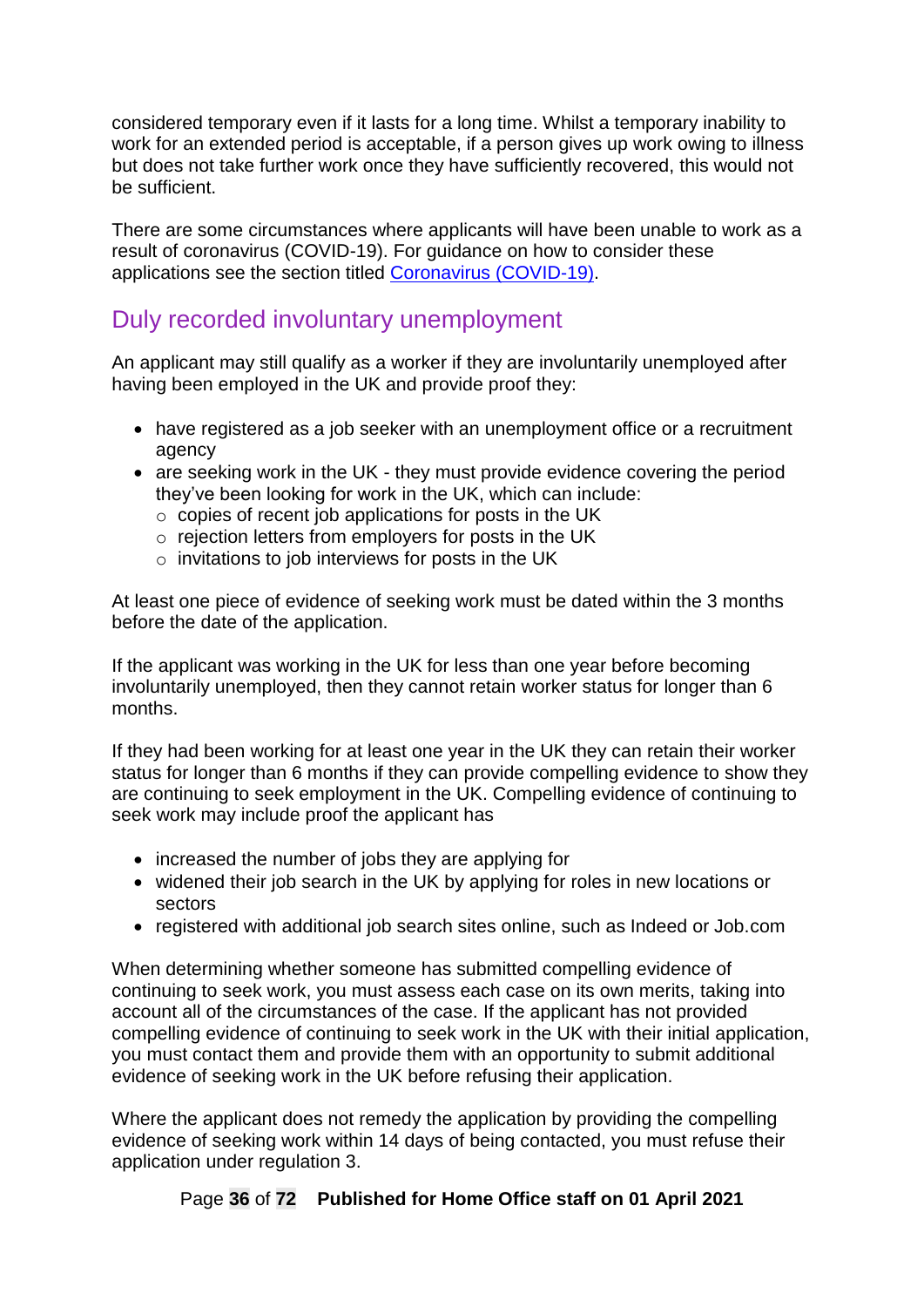For the purpose of determining retained worker status, working in the UK for "at least one year" does not mean an applicant has worked in the UK continuously for a total of one year, or 365 days. It means they have met the definition of a frontier worker under regulation 3 of the Regulations for more than 12 months immediately before becoming unemployed. This includes time where they were not present in the UK working but were nevertheless still a frontier worker under the Regulations.

### **Example 1**

Applicant "P" applies to the frontier worker scheme in January 2021 as a person with retained worker status at the point of application. P first came to the UK to work in January 2020. P worked in the UK for 4 weeks, carrying out genuine and effective work. In April 2020, P became involuntarily unemployed and began looking for work in the UK. As P had previously been a frontier worker for less than 12 months before becoming involuntarily unemployed, P can only retain their worker status for up to 6 months. P has been unemployed for 9 months at the point of application (from April 2020 – January 2021), and so P has lost their retained worker status and must be refused under regulation 4.

## <span id="page-36-0"></span>Involuntary unemployment and vocational training

Applicants who are involuntarily unemployed in the UK and have started vocational training must provide evidence the unemployment in the UK was involuntary (see [proof of previous employment\)](#page-32-0).

They must also provide proof they are enrolled on a vocational course. This may include a letter from organisation/training provider confirming course or courses, period or periods of training with start date or dates, and confirming they are attending the training.

This list is not exhaustive and any information provided by an applicant must be fully considered.

## Voluntary unemployment and vocational training

As well as the evidence listed under the section [Involuntary unemployment and](#page-36-0)  [vocational training,](#page-36-0) if a person has voluntarily stopped working in the UK but has started vocational training, they must show their vocational training is related to their previous employment in the UK.

## Retaining worker status following pregnancy

This section does not cover applicants who are on maternity or paternity leave. A person on maternity leave has not terminated their employment and so must be considered as a worker, rather than a person with retained worker rights. See the section titled [Maternity and paternity leave.](#page-23-0)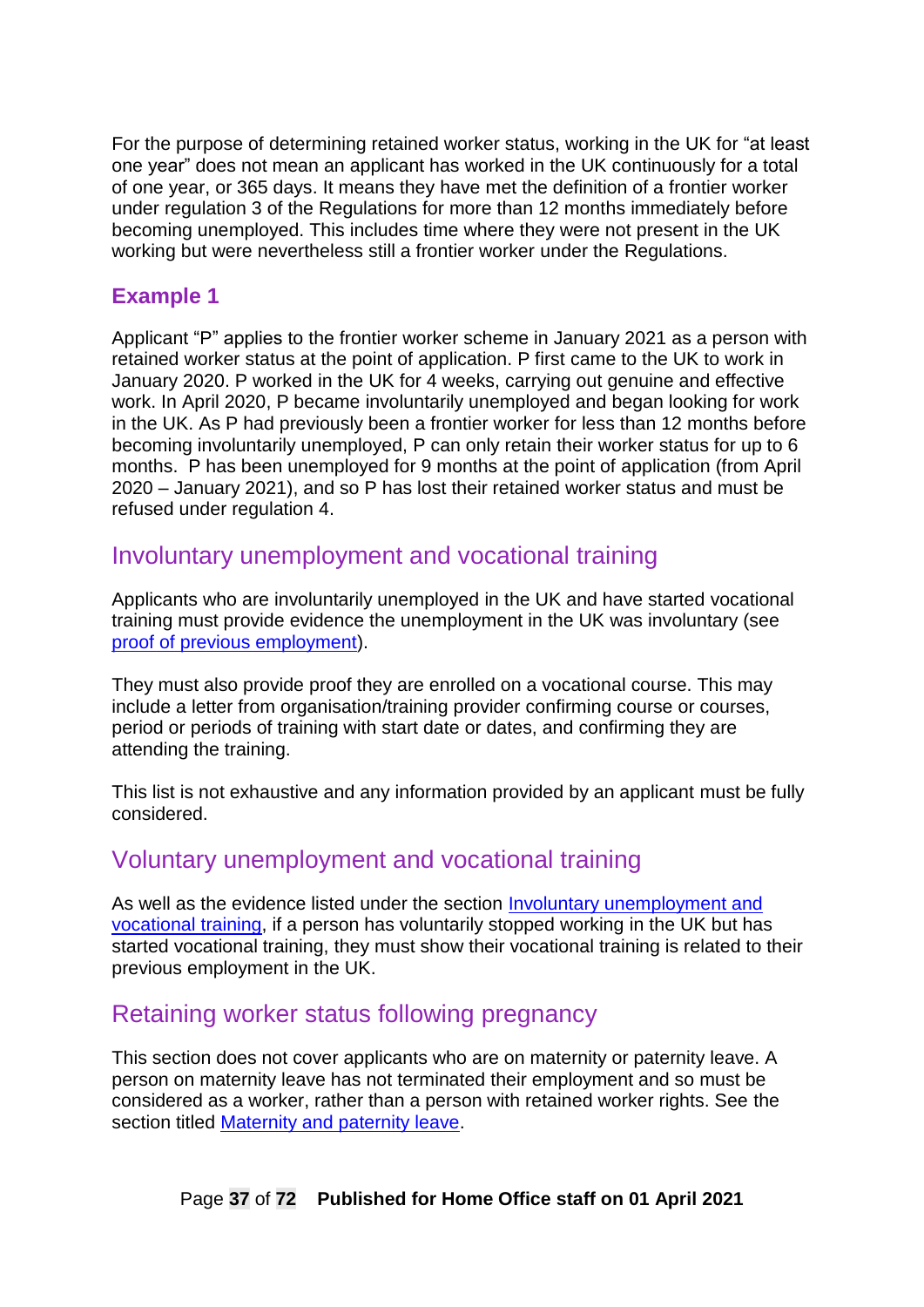Applicants who are temporarily unable to work or engage in activities as a selfemployed person in the UK as a result of pregnancy or childbirth can retain their worker status if they provide proof of their pregnancy or childbirth. This can be in the form of:

- medical certificates or a letter from their doctor confirming the pregnancy took place, the due date/birth date, and naming them as the parent
- the full birth certificate of their child naming them as the parent

A person who is temporarily unable to work due to pregnancy or childbirth can retain their worker status for up to 52 weeks (12 months) from the date they cease working or self-employment in the UK. During this time, they are not required to seek employment or self-employment to retain their worker status.

A frontier worker may continue to retain their worker status after the initial 52-week (12 month) period if they provide proof they are looking for work or self-employment in the UK and they have registered as a jobseeker with an unemployment office or a recruitment agency. For further information see ['Duly recorded involuntary](#page-35-0)  [unemployment'](#page-35-0)

If an applicant has not commenced work or job seeking in the UK after this period of 52 weeks, they lose their retained worker status. In these cases, you must refuse the application under regulation 3.

**Related content [Contents](#page-1-0)**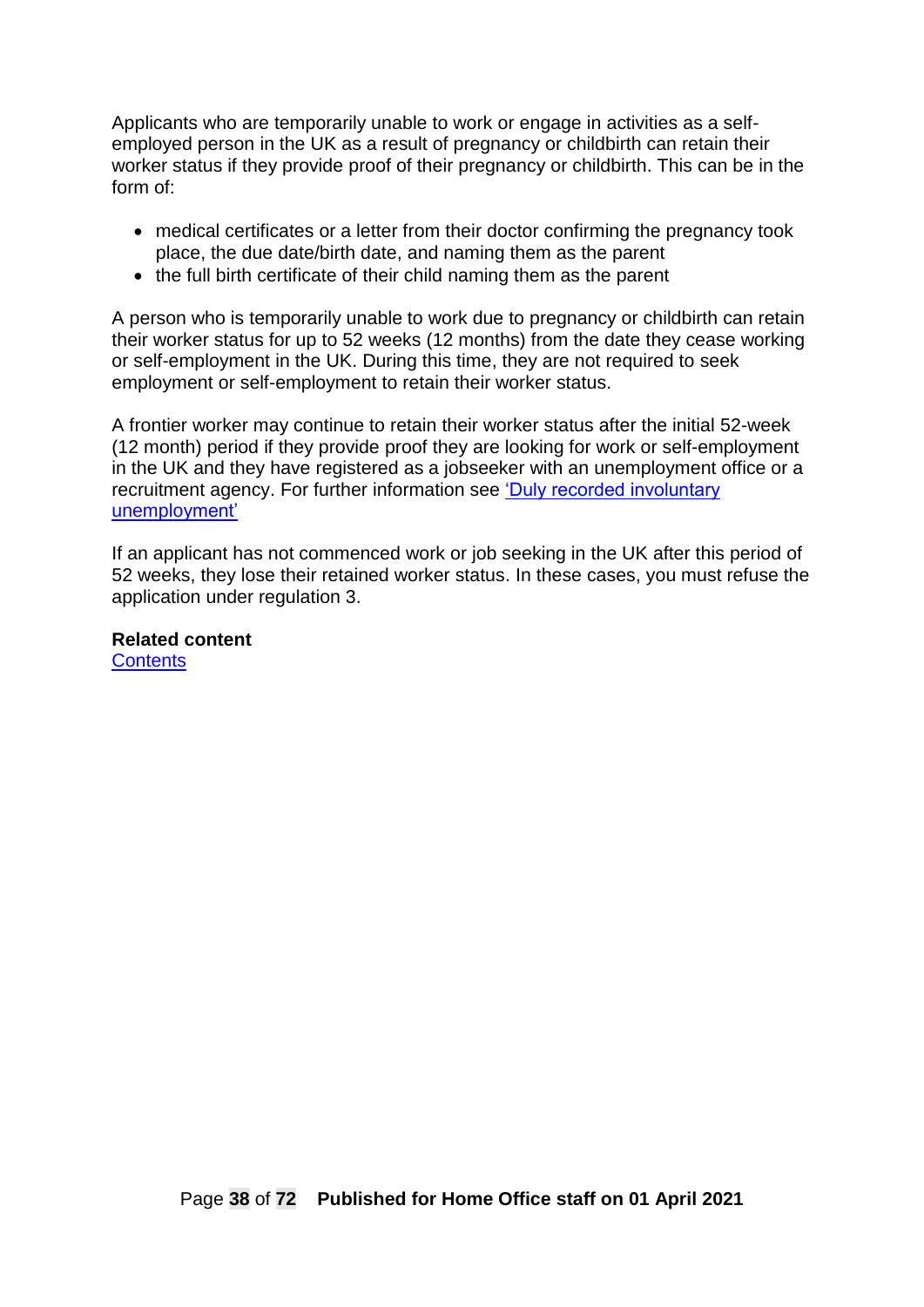# Coronavirus (COVID-19)

This section tells you how to consider applications where the applicant claims they have not been able to meet the eligibility criteria as a result of being affected by restrictions associated with coronavirus (COVID-19). This includes not being able to:

- submit a valid identity document
- meet the residency requirements
- meet the employment requirements

# **Valid identity document**

As explained in this guidance under the section making an application: validity frontier workers are required to provide either a valid passport or valid national identity card to make an application to the frontier worker permit scheme.

There may be some circumstances in which an applicant is unable to produce the required valid identity document due to circumstances beyond their control specifically related to COVID-19 public health restrictions. In such circumstances you may accept alternative evidence of identity and nationality.

For example, the closure of an embassy or high commission in response to COVID-19 restrictions may prevent the person from renewing their passport or national identity card, or the inability to travel to an embassy or high commission may mean they cannot finalise an application for a new document.

Where an applicant is unable to provide evidence of their identity as a result of COVID-19 restrictions, they must provide the following proof in support of their application:

- proof of their inability to produce the required evidence due to circumstances related to COVID-19 - for example, if an applicant claims an embassy is closed due to COVID-19 restrictions, they must provide evidence of this closure such as a letter from the relevant national authority, or a link to an official webpage
- alternative evidence of their identity and nationality further guidance on acceptable alternative evidence of identity and nationality can be found under the sub-heading 'Other supporting information or evidence' in the section titled 'Alternative evidence of identity and nationality' in the EU Settlement Scheme guidance

You must consider each case on its own merits, taking into account all of the circumstances of the case. You must refer to a senior caseworker in all instances.

# **Residency requirement**

As set out in the section [assessing whether an applicant is not primarily resident in](#page-18-0)  [the UK](#page-18-0) an applicant will normally be considered to be not primarily resident in the UK at a particular point in time ("the relevant date") if either:

Page **39** of **72 Published for Home Office staff on 01 April 2021**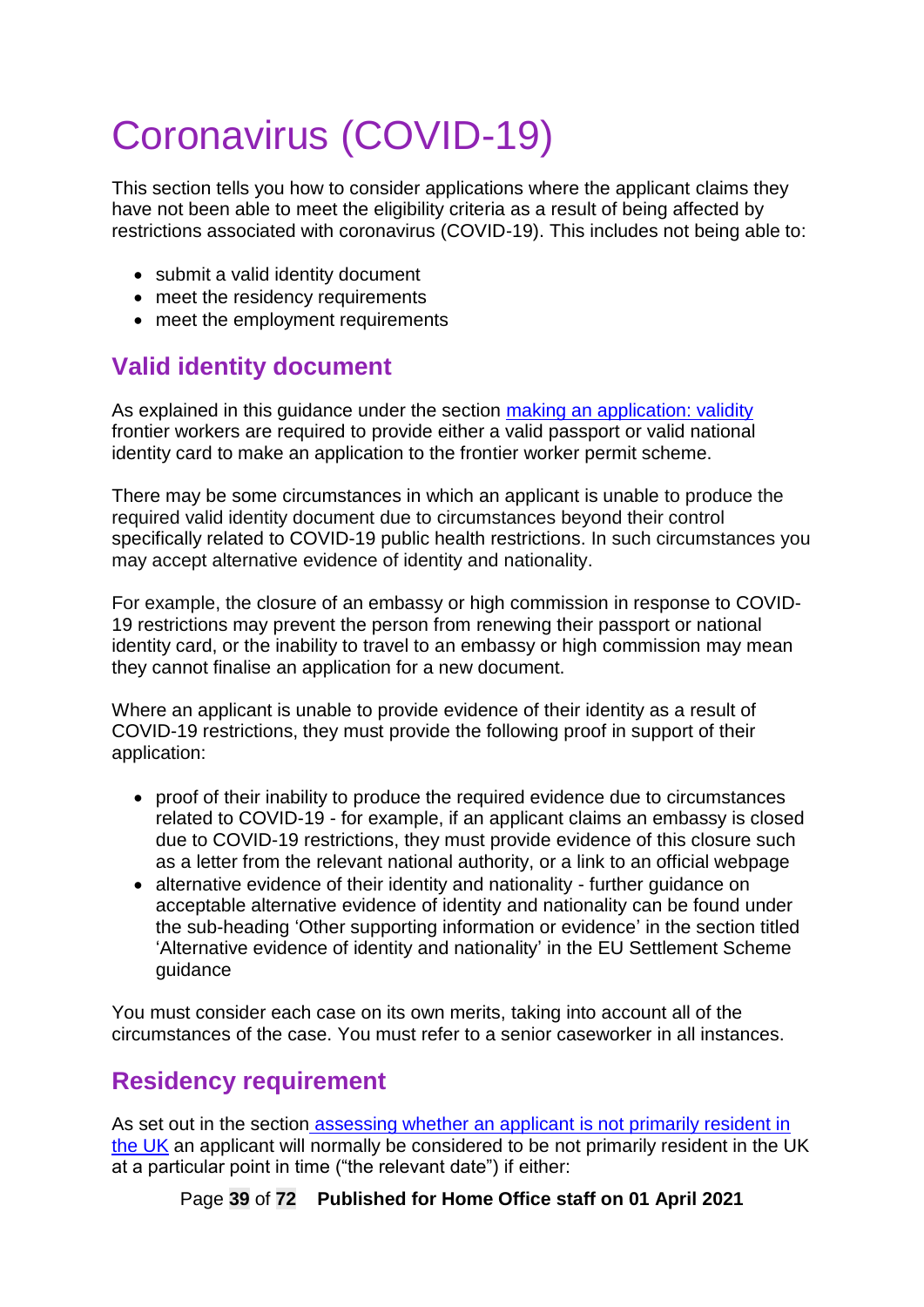(a) they have been present in the United Kingdom for less than 180 days in the twelve-month period immediately before the day on which the relevant date falls

(b) unless there are exceptional reasons for not having done so, they have returned to their country of residence at least, either:

(i) once in the 6-month period immediately before the day on which the relevant date falls

(ii) twice in the twelve-month period immediately before the day on which the relevant date falls

Exceptional circumstances for being unable to travel which relate specifically to COVID-19 may include:

- being ill with COVID-19
- mandatory self-isolating
- international travel restrictions imposed as part of COVID-19 public safety restrictions, which began in the UK on 23 March 2020

In any case where an applicant claims they have been prevented from travelling due to COVID-19 they must provide a supporting letter with their application outlining the details and the dates they were ill or were in quarantine, and where they were during this time. Where an applicant claims to have been unable to travel as a result of international travel restrictions, you must check such restrictions were in place in the countries they reference.

#### **Official – sensitive: start of section**

The information in this section has been removed as it is restricted for internal Home Office use.

The information in this section has been removed as it is restricted for internal Home Office use.

#### **Official – sensitive: end of section**

You must consider each case on its merits, taking into account all of the circumstances of the case. If you are not satisfied the person has exceptional reasons for not travelling, you must refuse their application under regulation 3(3)(b). You must go on to consider whether the applicant meets the employment requirements under the scheme.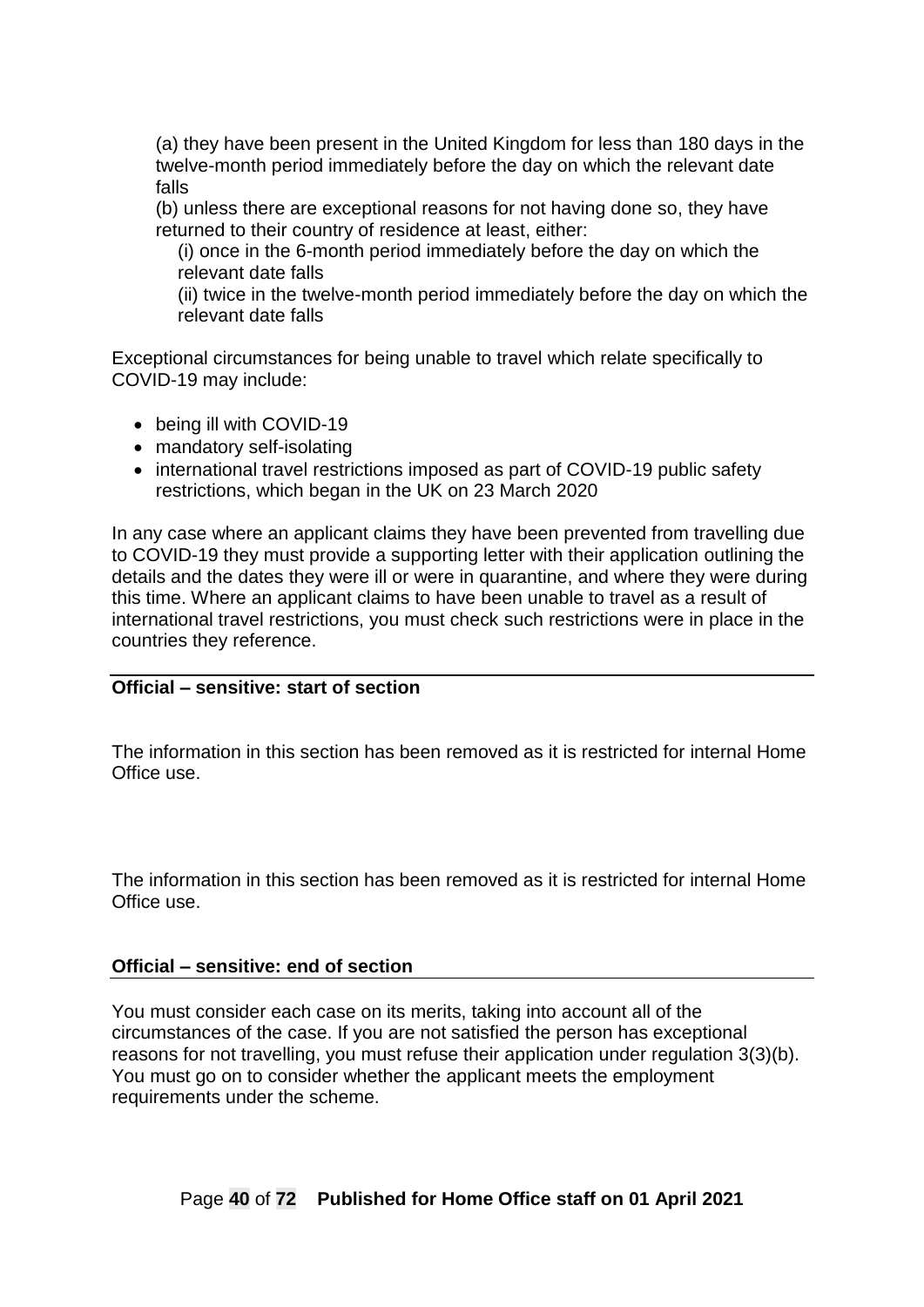# **Employment requirements**

In order to be considered a frontier worker under this scheme, an applicant must continue to engage in genuine and effective economic activity in the UK as a worker or self-employed person at least once in every rolling 12-month period. For more information on how to assess whether someone is a worker or self-employed person under the scheme see: [assessing whether the EEA citizen](#page-22-0) is a worker or self[employed person.](#page-22-0)

A person may still meet the employment requirements if they can prove they have been unable to continue carrying out economic activity in the UK during a 12-month period as a result of COVID-19.

In these cases, an applicant must provide proof they had previously carried out genuine and effective work in the UK as a worker or a self-employed person, and they had intended to come to the UK to work or engage in self-employed activities during the relevant 12-month period but had been unable to do so as a result of COVID-19.

For guidance on how to consider whether an applicant has been carrying out genuine and effective work in the UK, see [genuine and effective work.](#page-25-0)

Where the applicant has not provided sufficient proof they have been unable to carry out economic activity as a worker or self-employed person in the UK as a result of COVID-19, you must contact them to request additional evidence before refusing their application.

## Retention of worker or self-employed status

Under regulation 4 of the Regulations, someone who has temporarily stopped working in the UK can still be considered a worker if they can provide proof they had previously carried out genuine and effective work in the UK as a worker or selfemployed person and they are:

- temporarily unable to work in or engage in activities as a self-employed person in the UK because of illness or an accident
- in duly recorded involuntary unemployment

This includes people who are unable to:

- work or engage in activities as a self-employed person in the UK as a result of being ill with COVID-19
- travel to the UK to work because they are self-isolating
- travel to the UK to work or engage in activities as a self-employed person in the UK as a result of COVID-19 restrictions, where they were not ill with COVID themselves
- work because they have become involuntarily unemployed specifically as a result of COVID-19 restrictions, where they were not ill with COVID themselves

Page **41** of **72 Published for Home Office staff on 01 April 2021**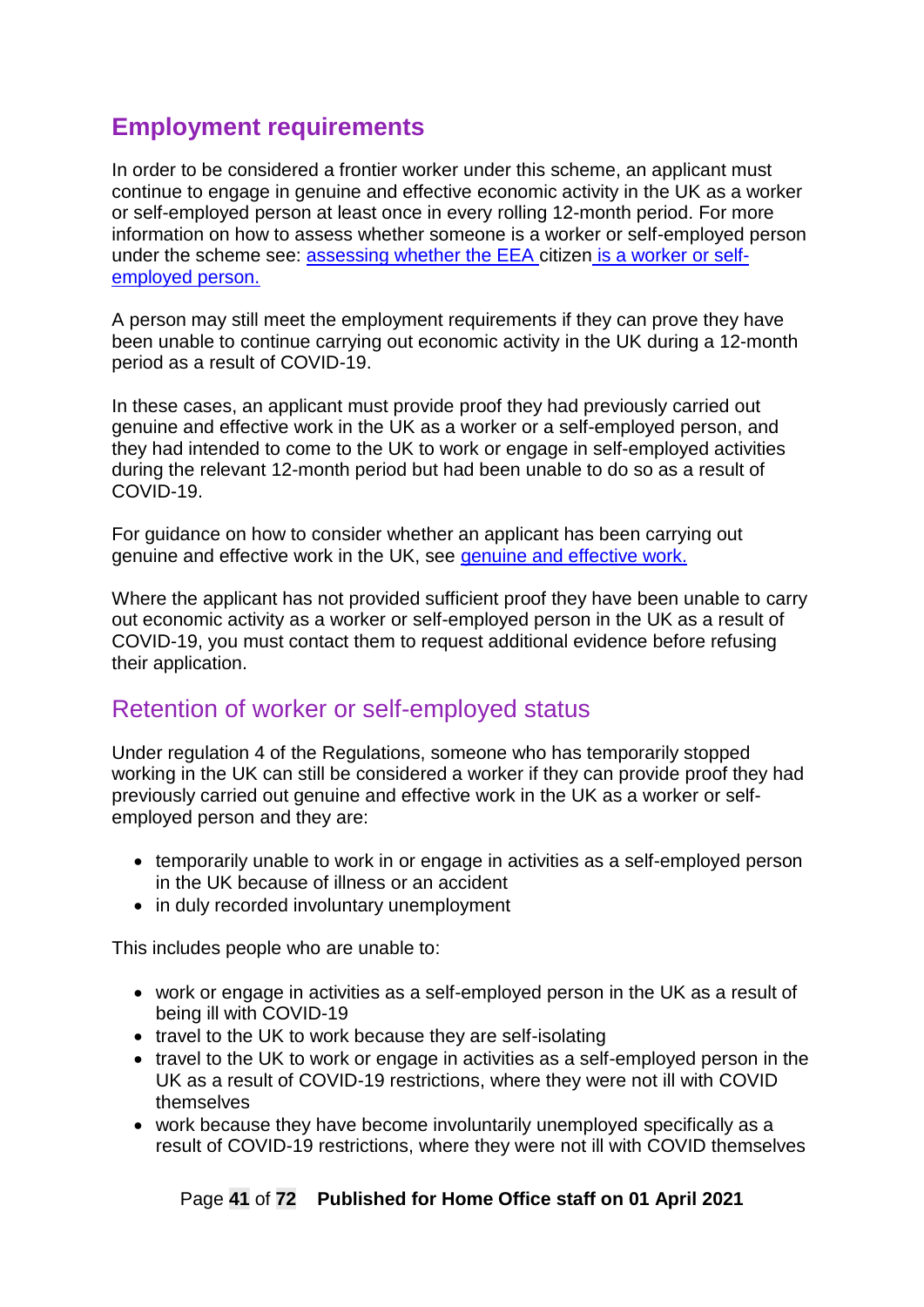## **Unable to work as a result of being ill with COVID-19**

Applicants who are or were unable to work in the UK because they are or were ill with COVID-19 must provide medical certificates or a letter from their doctor outlining the reasons for their inability to work in the UK and why this is temporary. For more guidance on how to consider their application see [temporarily unable to work in the](#page-34-0)  [UK because of illness or an accident.](#page-34-0)

If you are not satisfied from the evidence provided an applicant has genuinely been unable to work in the UK due to being ill with COVID-19, you must refuse their application under regulation 3(1)(c).

### **Unable to travel to the UK as a result of COVID-19**

Acceptable circumstances for being unable to travel to the UK to work which are related to COVID-19 include:

- mandatory self-isolating
- being instructed to work from home temporarily and not come into their UK office or offices
- being told to temporarily close their business premises in the UK as a result of COVID-19
- international travel restrictions imposed as part of COVID-19 public safety restrictions, which began in the UK on 23 March 2020

In any case where an applicant claims they have been prevented from travelling to the UK to work due to self-isolating as a result of COVID-19 they must provide a supporting letter with their application outlining the details and the dates they were self-isolating.

#### **Official – sensitive: start of section**

The information in this section has been removed as it is restricted for internal Home Office use.

The information in this section has been removed as it is restricted for internal Home Office use.

#### **Official – sensitive: end of section**

Where applicants state they have been instructed to work from home for prolonged periods of time as a result of COVID-19 restrictions they must provide evidence of this. Reasonable evidence includes a letter from their employer confirming the continued employment and the payment of salary during the period of temporary remote working, and wage slips or bank statements covering the relevant periods showing proof of payment.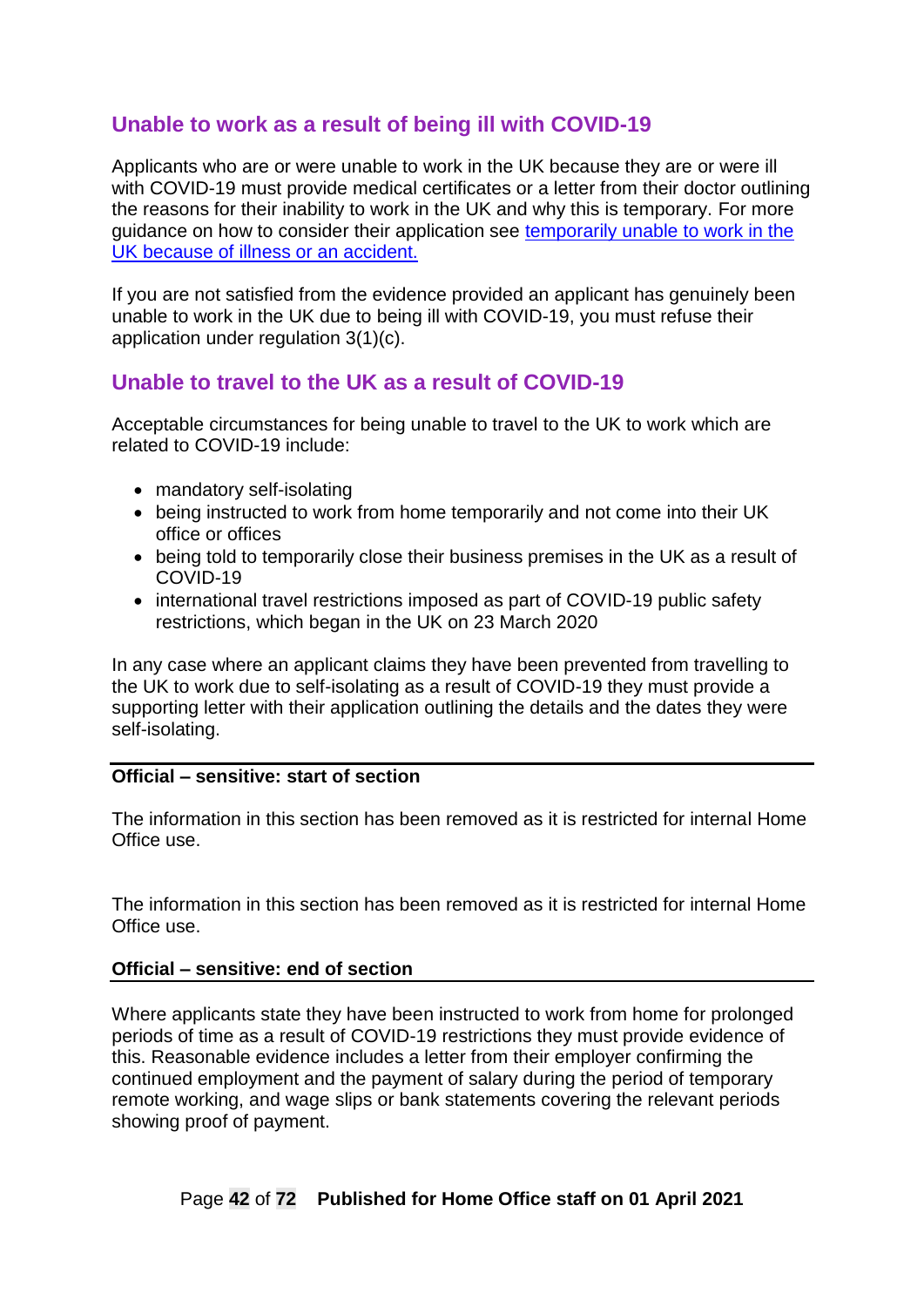Where applicants state they have been instructed to temporarily close their business in the UK and so have not travelled here for work they must both:

- prove they had intended to travel to the UK to carry out self-employed activities in the UK during the relevant 12 months - acceptable evidence of this may include contracts to undertake work in the UK during this period, emails/text messages with clients organising work in the UK which would have been carried out during the relevant period
- submit a letter with their application explaining why they were unable to carry out economic activity in the UK as a result of COVID-19

If you are not satisfied from the evidence provided an applicant has been unable to travel to the UK to work or carry out self-employed activities as a result of COVID-19, you must refuse their application under regulation 3(1)(c).

## **Involuntarily unemployed as a result of COVID-19 restrictions**

An applicant may retain their worker status under the regulation 4 of the Regulations if they have become involuntary unemployed.

This includes self-employed workers who have ceased trading in the UK because

- they have been instructed to close their businesses due to COVID-19 restrictions
- there is reduced demand due to COVID-19

It does not include self-employed people who have been told to temporarily close their business premises in the UK as a result of COVID-19 restrictions but continue to actively trade in the UK. For guidance on how to consider their application see [unable to work in the UK as a result of COVID-19 restrictions.](#page-43-0)

Applicants must provide proof that they have become involuntarily unemployed as a result of COVID-19. For employed people, this may include a letter from their previous employer confirming that the applicant was made unemployed as a result of COVID-19. For self-employed people, this may include proof that they have received a grant from the UK Government's [Self-Employed Income Support Scheme](https://www.gov.uk/government/publications/self-employment-income-support-scheme-grant-extension/self-employment-income-support-scheme-grant-extension) during the relevant period.

A person who has become involuntarily unemployed as a result of COVID-19 is not required to register at an unemployment office or seek work in the UK whilst the UK's Coronavirus Job Retention Scheme (the "furlough scheme") remains in place. Once the UK furlough scheme closes, those who have lost their job in the UK as a result of COVID-19 will be required to register at an unemployment office and begin seeking work in the UK.

For guidance on how to consider cases where the applicant has become involuntarily unemployed and seeking work in the UK, see [duly recorded](#page-35-0)  [unemployment.](#page-35-0)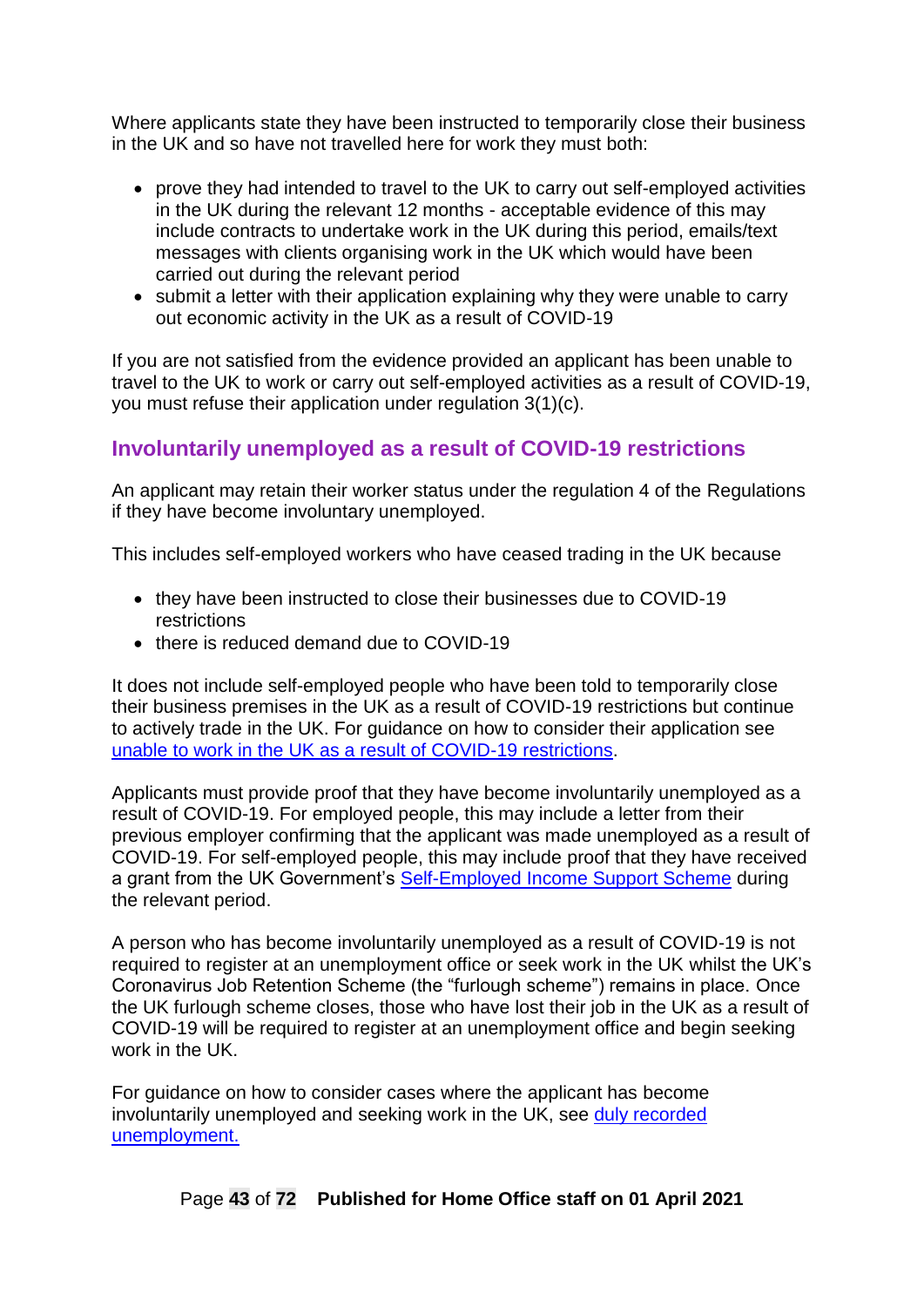## **Furloughed workers**

If an applicant is, or was, furloughed (temporarily relieved of normal work duties or responsibilities under the Coronavirus Job Retention Scheme) as a result of the COVID-19 public safety restrictions, you must consider their application as if they had continued to work during this period if they can prove they both:

- were in genuine and effective employment immediately prior to being furloughed
- remained under contract with their employer reasonable evidence of this may include a letter from their employer confirming the continued employment and the payment of salary during the period of furlough, and wage slips or bank statements covering the relevant periods showing proof of payment

For guidance on how to consider whether an applicant has been carrying out [genuine and](#page-25-0) effective work in the UK prior to being furloughed, see genuine and [effective work.](#page-25-0)

A person who is made involuntarily redundant or unemployed as a result of COVID-19 is not covered by this policy. They may be able to retain their worker or selfemployed status if they meet the requirements set out in [duly recorded](#page-35-0)  [unemployment.](#page-35-0)

You must refuse their application under regulation 3(1)(c) if you are not satisfied from the evidence provided a person meets all of the following:

- was furloughed as a result of COVID-19 public safety restrictions
- carried out genuine and effective work immediately prior to being furloughed
- remained under contract with their employer throughout the period of furlough

<span id="page-43-0"></span>**Related content [Contents](#page-1-0)**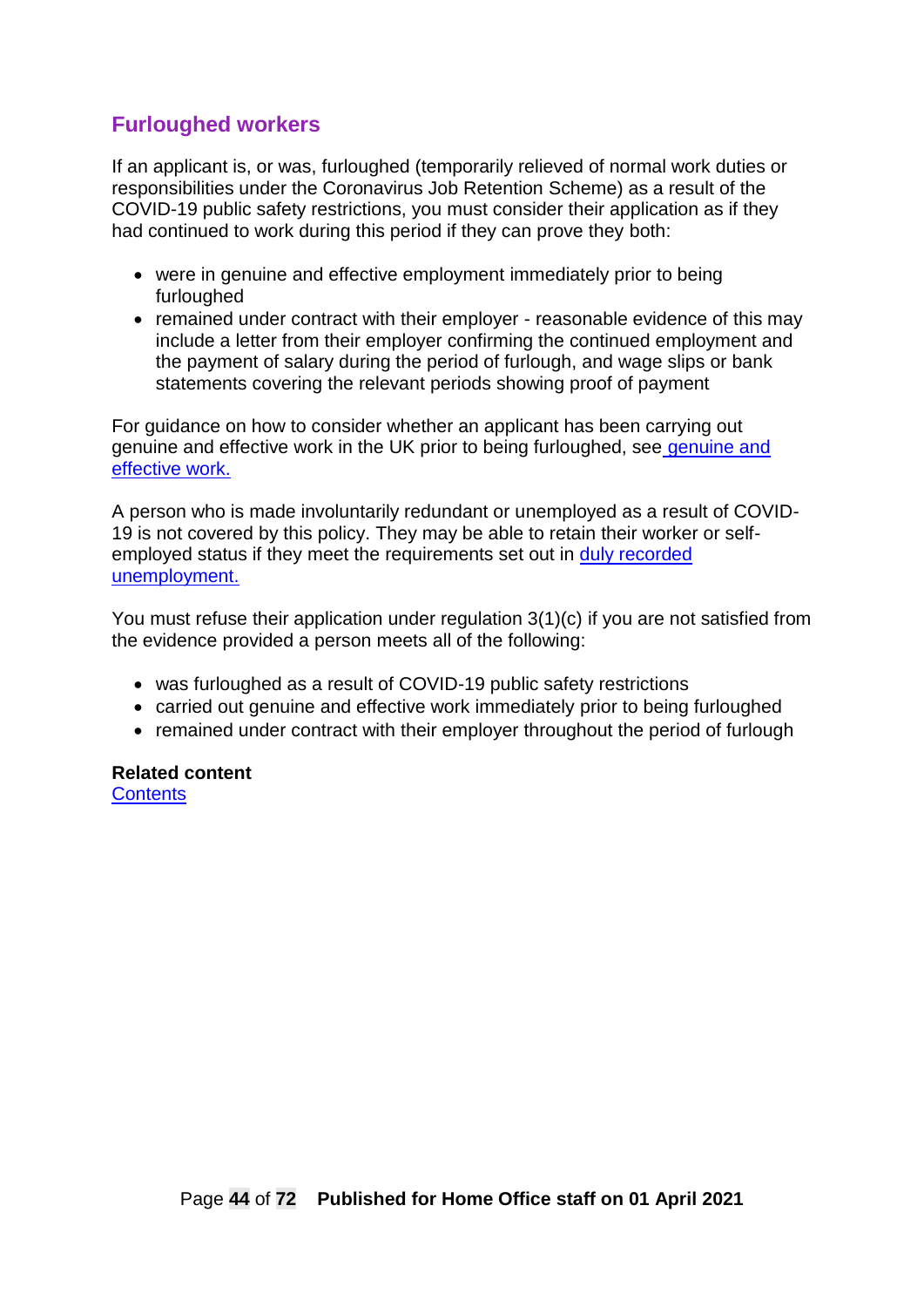# **Suitability**

This section gives information on how to carry out a suitability consideration for applications to the frontier worker permit scheme.

Article 20 of the [Withdrawal Agreement](https://www.gov.uk/government/publications/agreement-on-the-withdrawal-of-the-united-kingdom-of-great-britain-and-northern-ireland-from-the-european-union-and-the-european-atomic-energy-communi) sets out the circumstances when it may be appropriate to restrict the rights of a protected frontier worker. There are corresponding arrangements in the **EEA EFTA Separation Agreement** and the **Swiss** [Citizens' Rights Agreement.](https://www.gov.uk/government/publications/cs-switzerland-no52019-ukswitzerland-agreement-on-citizens-rights-following-withdrawal-of-uk-from-the-eu-and-free-movement-of-persons-agreement)

Withdrawal Agreement articles 20(1) and 20(2) mean in particular that, in relation to any restriction of a protected frontier worker's right of entry to the UK, their conduct (including any criminal convictions relating to it) before 11pm GMT on 31 December 2020 is to be assessed according to the EU public policy, public security and public health test, as set out in regulation 18 of the Regulations, while their conduct thereafter (including any criminal convictions relating to it) is to be considered under regulation 19 of the Regulations (on the ground the decision is conducive to the public good).

Regulation 9 of the Regulations sets out the basis on which an application for a frontier worker permit must or may be refused on suitability grounds.

Under regulation 9(1), an application for a frontier worker permit **may be refused**:

- on grounds of public policy, public security or public health in accordance with regulation 18
- on the ground the decision is conducive to the public good in accordance with regulation 19
- on grounds of misuse of rights in accordance with regulation 20

Under regulation 9(2), an application for a frontier worker permit **must be refused** if the applicant is subject to a relevant restriction decision. A relevant restriction decision means:

- an exclusion direction
- a deportation order made under regulation  $15(1)(b)$  of the Regulations
- an exclusion or deportation order made or treated as having been made under the EEA Regulations 2016, including those continued in effect by regulations made under section 7 or 9 of the European Union (Withdrawal Agreement) Act 2020
- a deportation order made under section 3 of the Immigration Act 1971

An exclusion direction is a direction issued by the Secretary of State for a person not to be given entry to the UK on the grounds that the person's exclusion is conducive to the public good (this is also known as an exclusion decision).

From 11pm GMT on 31 December 2020, where conduct was committed before that date, the Secretary of State can make an exclusion direction on the ground it is

Page **45** of **72 Published for Home Office staff on 01 April 2021**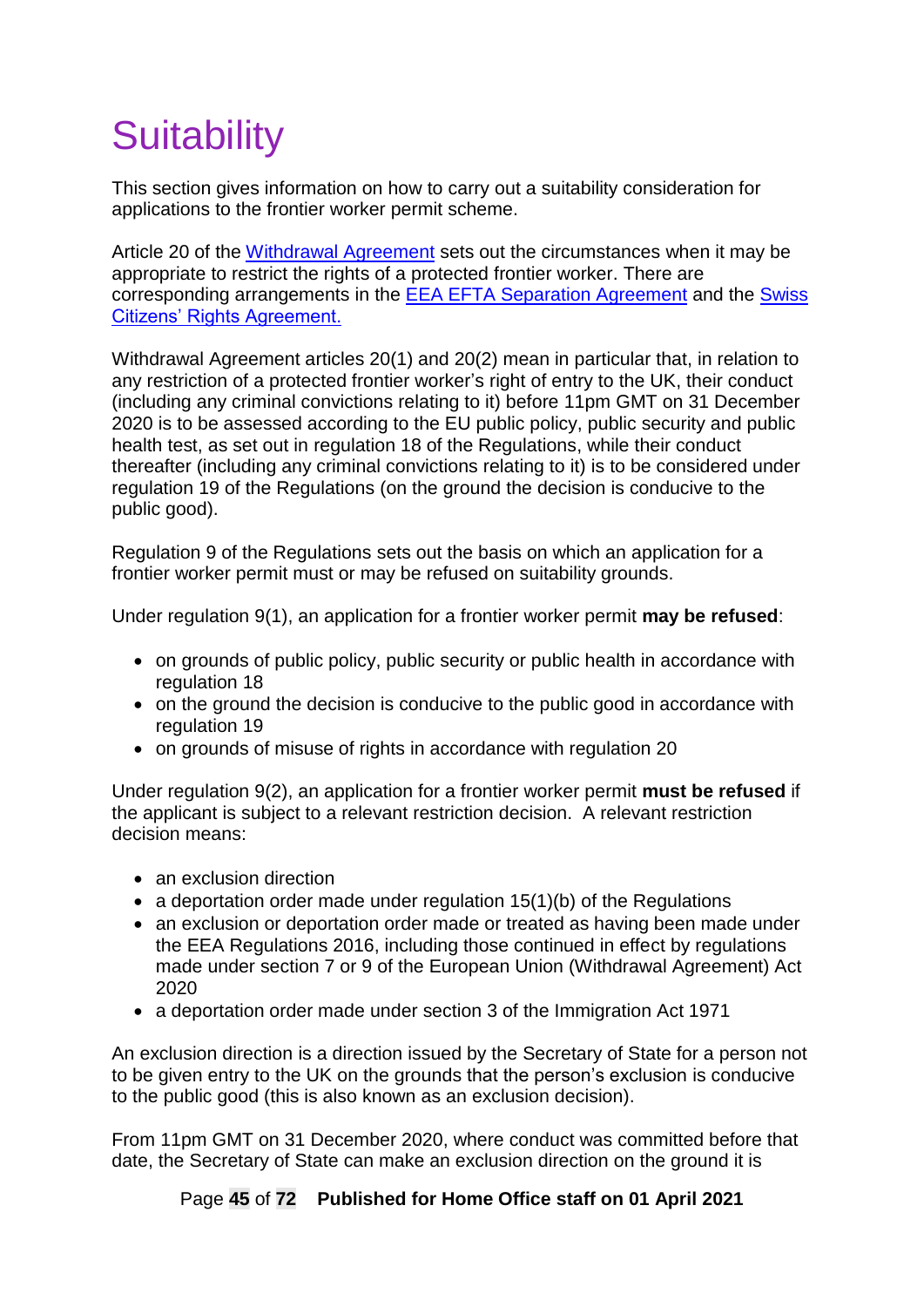conducive to the public good where the public policy, public security or public health test is met.

## <span id="page-45-0"></span>**Suitability assessment**

The assessment of suitability must be conducted on a case by case basis and be based on the applicant's personal conduct and circumstances in the UK and overseas, including whether they have any relevant prior criminal convictions, and whether they have been open and honest in their application.

Applicants (aged 18 or over) are required to provide information about previous criminal convictions in the UK and overseas and are only required to declare past criminal convictions which appear in their criminal record in accordance with the law of the State of conviction at the time of the application.

There is no requirement to declare spent offences, cautions or alternatives to prosecution for example fixed penalty notices for speeding.

Applicants (aged 18 or over) are also required, as in other immigration applications, to declare whether they have any been involved in any terrorist related activities, war crimes, crimes against humanity or genocide.

Applications are subject to a check against the Police National Computer (PNC), where the applicant is aged 10 or over, and the Warnings Index (WI).

Caseworkers can, where appropriate, consider evidence of criminality they encounter on the PNC or WI even if the evidence was not declared by the applicant.

From information provided by the applicant and obtained from the PNC and/or WI, you must consider whether it is justified to refuse the application:

- in respect of conduct committed before 11pm GMT on 31 December 2020, on the grounds of public policy, public security or public health
- in respect of conduct committed after 11pm GMT on 31 December 2020, on the ground the decision is conducive to the public good

If the time of conduct on 31 December 2020 is unclear, you must regard it as having taken place before 11pm and consider whether to refuse the application on grounds of public policy, public security or public health.

In some circumstances it will be appropriate to refer the application to Immigration Enforcement (IE) or Special Cases Unit (SCU) for full case by case consideration of the individual's conduct. If a decision is then made by IE (or SCU) which falls within regulation 9(1) or 9(2) (such as a decision to deport or exclude the individual), the application for a frontier worker permit will be refused by IE (or SCU).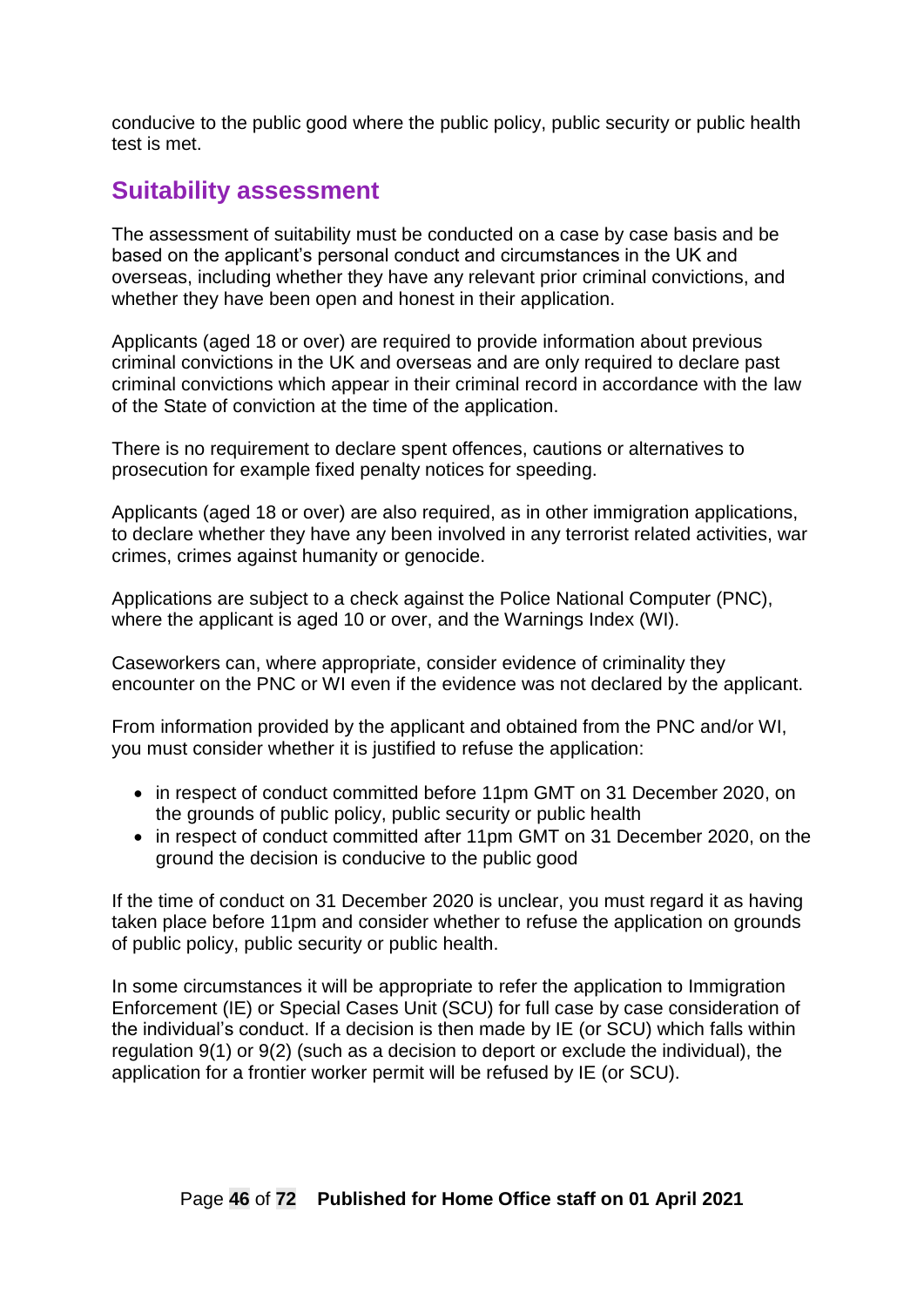# Referral to Immigration Enforcement

A referral to IE must be made where the result of the check of the PNC, WI or immigration records indicate:

- the applicant has, in the last 5 years, received a conviction which resulted in their imprisonment
- the applicant has, at any time, received a conviction which resulted in their imprisonment for 12 months or more as a result of a single offence (it must not be an aggregate sentence or consecutive sentences)
- the applicant has, in the last 3 years, received 3 or more convictions (including convictions which resulted in non-custodial sentences) unless they have lived in the UK continuously for 5 years or more - at least one of these convictions must have taken place in the last 12 months
- the case is of interest to Criminal Casework in respect of deportation or exclusion, for example where the applicant is in prison and the case is awaiting deportation consideration
- the applicant has entered, attempted to enter or assisted another person to enter or attempt to enter into a sham marriage, sham civil partnership or durable partnership of convenience (or IE is pursuing action because of this conduct)
- the applicant has fraudulently obtained, attempted to obtain or assisted another person to obtain or attempt to obtain a right to reside in the UK under the EEA Regulations 2016 (or IE is pursuing action because of this conduct)
- the applicant has participated in conduct that has resulted in them being deprived of British citizenship

IE (or SCU) will consider whether or not the individual in question ought to be deported or excluded.

## <span id="page-46-0"></span>Existing Deportation Order, Exclusion Order or Exclusion **Decision**

Where the result of the check of the PNC, WI or immigration records indicates the applicant is the subject of an existing UK deportation order, exclusion order or exclusion decision, UKVI must refer the case to IE (or to SCU) who, subject to the next paragraph, will refuse the application under regulation 9(2) if it is a relevant restriction decision as defined in regulation 2 of the Regulations and consider whether it is appropriate to take enforcement action.

In accordance with regulation 32(5) of the EEA Regulations 2016, where a deportation order has been made by virtue of the EEA Regulations 2016 but the applicant has not been removed under that order during the 2-year period beginning on the date on which the order was made, IE must consider whether there has been a material change of circumstances since the deportation order was made. If, following such an assessment, a decision is made that the removal continues to be justified on the grounds of public policy, public security or public health, the application under the scheme must be refused by IE. Further guidance can be found at: EEA decisions on grounds of public policy and public security.

Page **47** of **72 Published for Home Office staff on 01 April 2021**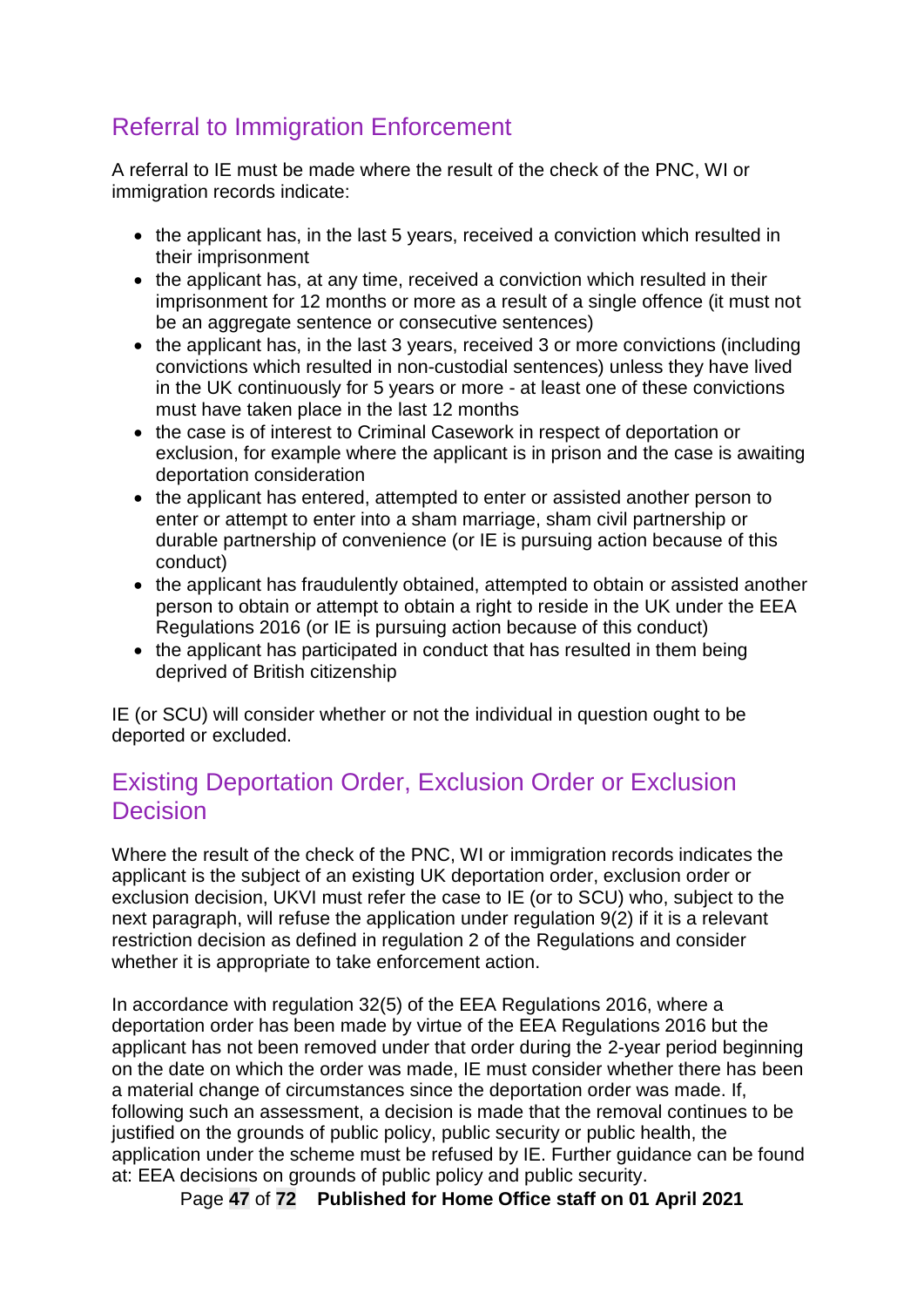#### **A case is not to be referred to IE where:**

- a recorded decision has been made not to pursue deportation, or a recorded decision has been made to revoke a deportation or exclusion order, in respect of the applicant and they have not committed any further offence which meets the referral criteria since that decision
- a previous decision to deport the applicant was overturned on appeal, the Home Office is not appealing that decision and the applicant has not committed any further offence which meets the referral criteria
- the applicant received a custodial sentence and at the time the applicant was in prison, the applicant's conviction did not meet the criteria for referral to the Home Office and the applicant has not committed any further offence which meets the referral criteria

Where an applicant has a past conviction or convictions which were not referred to the Home Office for deportation consideration under the policy in place at the time, as set out in the list below, and has not committed any further offence which meets the referral criteria, the application must be considered without referral to IE:

- prior to 1 April 2009, Home Office policy was to consider whether to deport an EEA citizen (or their family member) where they had received a single custodial sentence of 24 months or more
- on 1 April 2009, this was reduced to 12 months for sexual, violent or drugrelated convictions
- on 14 January 2014, the 12-month criterion was applied to all other convictions, and a further criterion was included of 6 or more custodial sentences for any offence in the last 3 years
- this was further amended on 27 January 2014 to a custodial sentence of 12 months or more for any offence and 4 or more custodial sentences for any offence in the last 3 years
- on 1 April 2015, the criterion of a single offence resulting in a custodial sentence of 12 months or more was retained, and the low level persistent offending criterion was reduced to 3 convictions in the last 3 years
- from 6 October 2015, the sentencing criterion was removed for all EEA cases and since then, HM Prison and Probation Service (HMPPS) have referred all EEA and non-EEA citizen foreign national offenders to the Home Office for deportation consideration

## Overseas criminality

Where an applicant has declared previous overseas criminality, or a check of the PNC or WI indicates an applicant:

- was previously extradited from the UK
- is subject to an outstanding European Arrest Warrant (EAW) or Interpol alert
- has an overseas conviction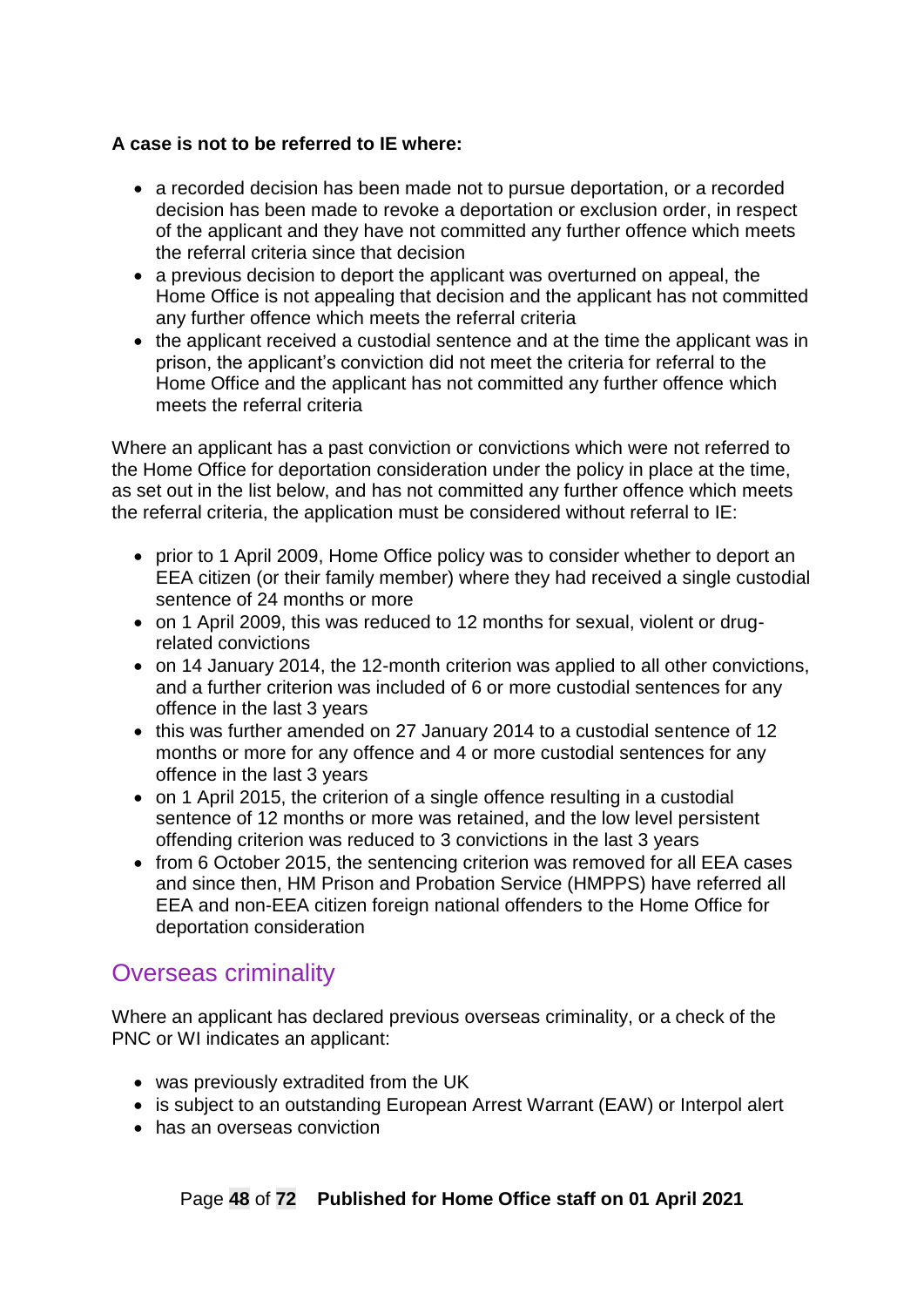you must make further enquiries to establish if there is police interest (in EAW cases) or to establish further information about an overseas conviction.

It may be necessary for this purpose to contact the applicant to obtain further information about their overseas conviction. An applicant may be contacted by telephone or in writing or invited to an interview to provide additional information in person.

Any request for an overseas criminal record check must first be approved by a senior caseworker. Whether an overseas criminal record check is required will depend on the facts of the case, but is to be requested where it is essential. Such a check will not generally be required where the applicant has declared an overseas conviction, has 5 years' continuous residence in the UK, and there is no evidence of UK offending following a Police National Computer (PNC) check.

Further guidance on how to conduct an overseas criminal record check can be found at: Criminal casework requests to ACRO for criminal activity checks abroad.

Once the details of an overseas conviction or an EAW case are known, consideration must be given to whether any previous convictions require referral to IE for deportation consideration.

## Pending prosecutions

For guidance on how to conduct a suitability assessment where an applicant has declared a pending prosecution or the PNC or WI check reveals a pending prosecution see the section "pending prosecution" on page 26 of the EU Settlement Scheme: suitability requirements quidance.

#### **Official – sensitive: start of section**

The information in this section has been removed as it is restricted for internal Home Office use.

The information in this section has been removed as it is restricted for internal Home Office use.

#### **Official – sensitive: end of section**

## **Consideration of regulation 9(1) and 9(2)**

## Deportation decision

Where a deportation decision is, or has been, made on grounds of public policy, public security or public health for conduct committed before 11pm GMT on 31 December 2020 or on the ground it is conducive to the public good for conduct committed after 11pm GMT on December 2020 you must make an assessment of

Page **49** of **72 Published for Home Office staff on 01 April 2021**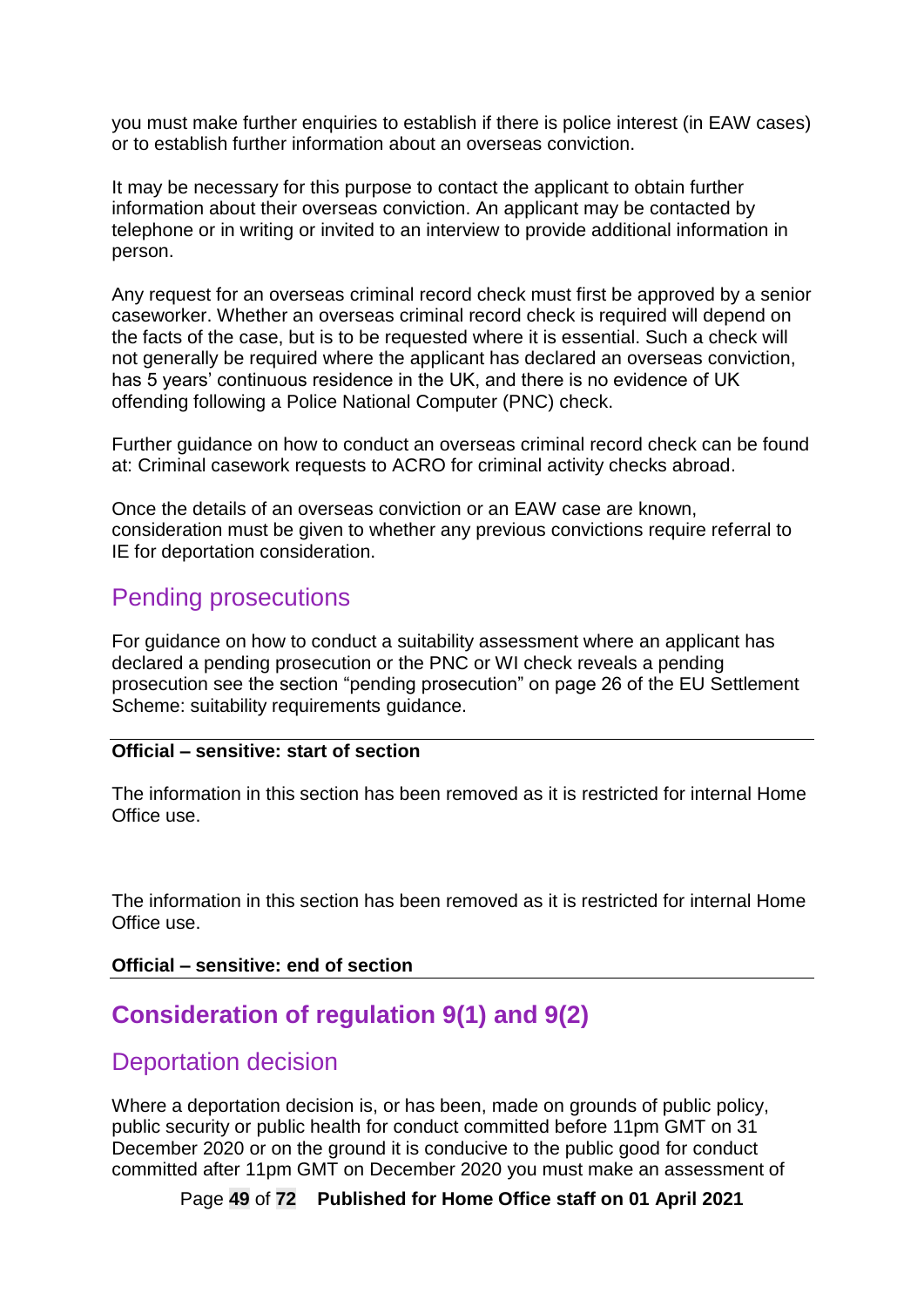the person's conduct and consider whether refusal of the application is justified under regulation 9(1) of the Regulations.

Where a decision to make a deportation order in respect of the applicant is being considered, the consideration must be concluded before any decision is made on their frontier worker application.

Guidance on considering whether to make a decision to deport on the grounds of public policy, public security or public health is at: EEA decisions on grounds of public policy and public security.

Guidance on considering whether to make a decision to deport on the ground it is conducive to the public good is at: Deporting non-EEA foreign nationals.

## Exclusion decision

Where, following a referral to SCU or IE, an exclusion decision is made:

- for conduct committed after 11pm GMT on 31 December 2020 on the ground it is conducive to the public good
- for conduct committed before 11pm GMT on 31 December 2020 on the ground it is conducive to the public good and where the public policy, public security or public health test is met

the application must be refused under regulation 9(2) of the Regulations.

Guidance on considering whether to exclude a person from the UK is at: Exclusion from the UK.

Guidance on considering whether to make a decision on the grounds of public policy, public security or public health is at: EEA decisions on grounds of public policy and public security.

## Previous refusal of admission

Where the applicant has previously been refused admission on grounds of public policy, public security or public health for conduct committed before 11pm GMT on 31 December 2020 or on the ground it is conducive to the public good for conduct committed after 11pm GMT on 31 December 2020 you must make an assessment of the person's conduct and consider whether refusal of the application is justified under regulation 9(1) of the Regulations.

## Misuse of rights

Regulation 9(1) provides for an application to the frontier worker permit scheme to be refused on grounds of misuse of rights, in accordance with regulation 20 of the Regulations. Frontier workers have the right to enter the UK and are exempt from the requirement to have leave to enter or remain as long as they are coming to or staying in the UK for the purpose of carrying out economic activity.

Page **50** of **72 Published for Home Office staff on 01 April 2021**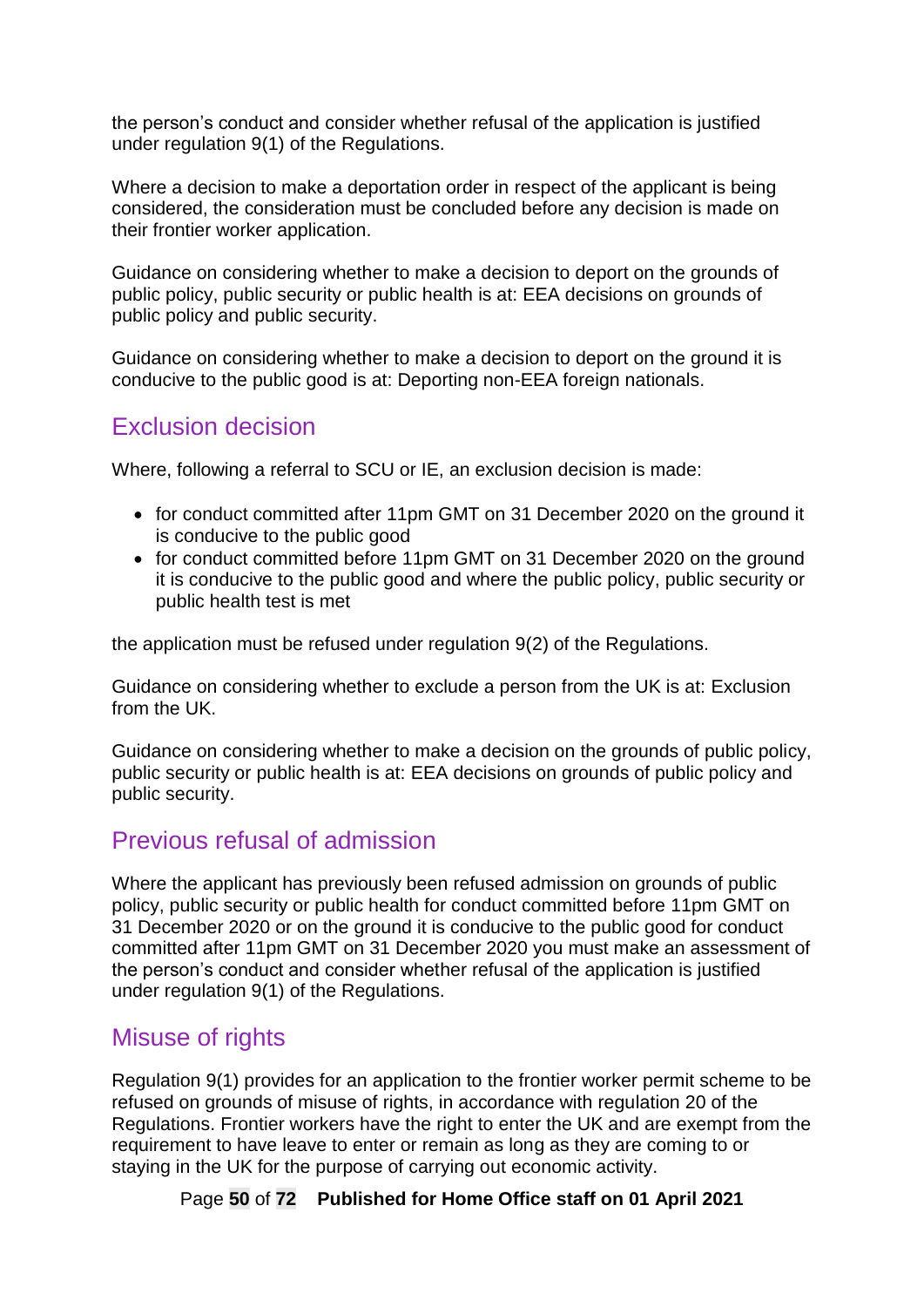A misuse of rights occurs where a person intends to obtain an advantage from the Regulations by artificially creating and observing the minimum criteria for protection under the agreements in a way that does not achieve the purpose of the agreements. This includes where a person is attempting to remain in the UK as a frontier worker for purposes other than economic activity, where they have no other legal basis for being in the UK. In other words, where a person remains in the UK as a frontier worker but does not work. As a person must be a frontier worker in order to misuse their frontier worker rights, this provision only applies in cases where the applicant meets the eligibility requirements of the scheme.

#### **Official – sensitive: start of section**

The information in this section has been removed as it is restricted for internal Home Office use.

The information in this section has been removed as it is restricted for internal Home Office use.

The information in this section has been removed as it is restricted for internal Home Office use.

The information in this section has been removed as it is restricted for internal Home Office use.

The information in this section has been removed as it is restricted for internal Home Office use.

#### **Official – sensitive: end of section**

You also must not refuse an application on the basis of misuse of rights if the applicant otherwise has leave to enter or remain in the UK, for example if they have status under the EU Settlement Scheme.

## **Decision to refuse under regulation 9(1) or 9(2)**

The application may fall for refusal under regulation 9(1) of the Regulations if you are satisfied it is justified:

Page **51** of **72 Published for Home Office staff on 01 April 2021**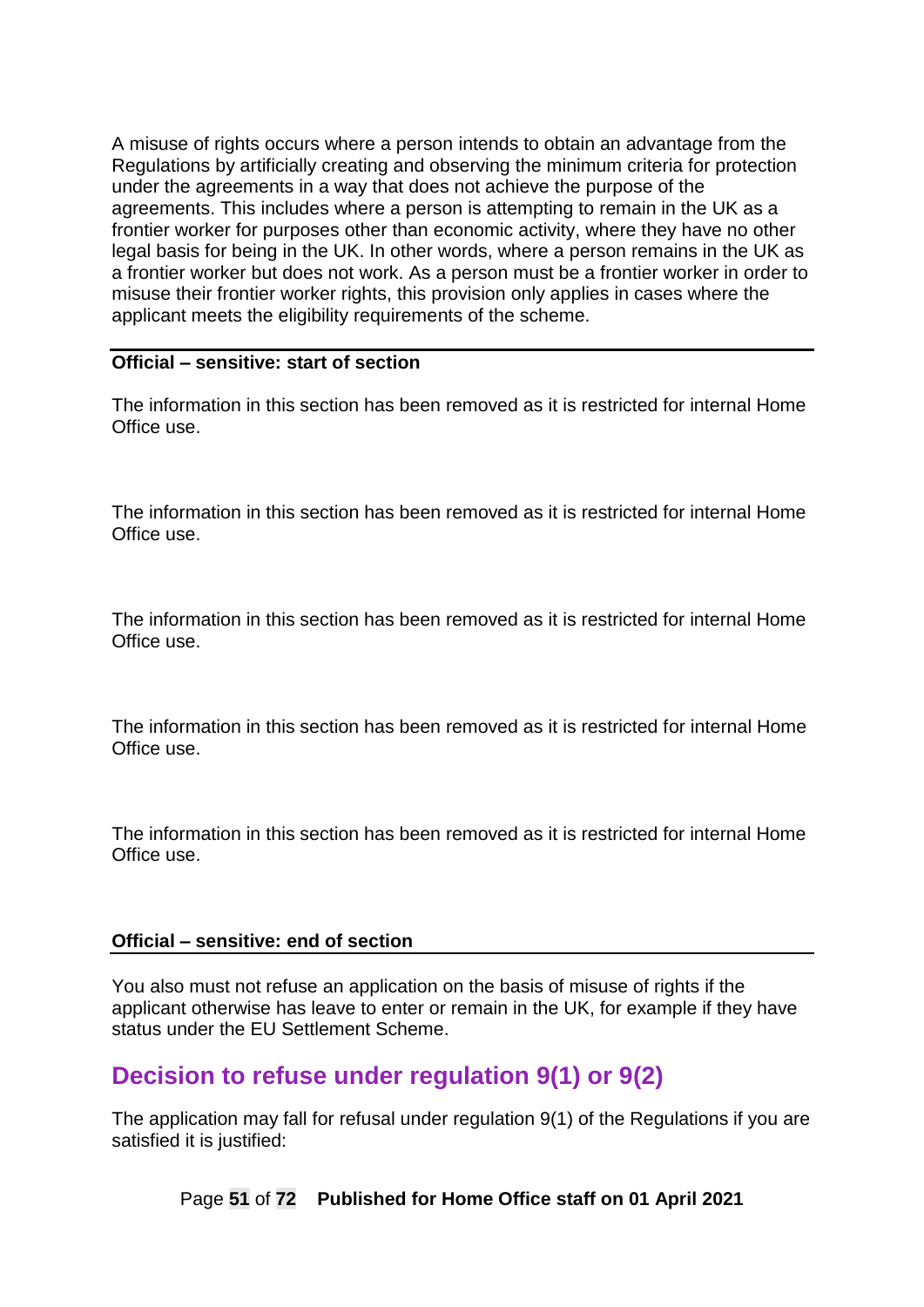- on grounds of public policy, public security or public health in accordance with regulation 18
- on the ground the decision is conducive to the public good in accordance with regulation 19
- on the grounds of misuse of rights in accordance with regulation 20

The application will fall for refusal under regulation 9(2) of the Regulations if you are satisfied the applicant is subject to a [relevant restriction decision.](#page-46-0)

Where an application falls to be refused under regulation 9(2) on the basis the applicant is subject to a deportation order or exclusion order under the [EEA](http://www.legislation.gov.uk/uksi/2016/1052/made)  [Regulations 2016](http://www.legislation.gov.uk/uksi/2016/1052/made) or on the basis of an order or decision made before the application was submitted, it is not necessary to set out the reasons for the earlier decision. The decision letter must refer to the letter communicating the earlier order or decision to the applicant.

Where an application falls to be refused on the basis an order or decision to which regulation 9(1) or 9(2) refers has been made in respect of the applicant since their frontier worker permit application was submitted, the applicant must, where possible, be notified of the making of that order or decision at the same time as they are notified of the frontier worker permit decision.

Where an applicant falls to be refused under regulation 9(1) on the basis they have previously been refused admission, the decision letter must explain, as relevant, why the public policy, public security or public health test is met, or why the decision is conducive to the public good.

Where an applicant falls to be refused under regulation 9(1) on the basis of misuse of rights in accordance with regulation 20, the decision letter must explain the basis on which they are considered to have misused their frontier worker rights, and why refusal of the application is considered proportionate.

# **Applications in respect of children**

## The best interests of a child

See also: [The best interests of a child.](#page-6-0)

See also: [Child applicants.](#page-24-0)

A child does not need the consent of their parent or guardian to make an application to the frontier worker permit scheme.

However, where a child (who is under the age of 18) makes an application for a frontier worker permit in their own right (that is, the application has not been made on their behalf by a parent or guardian), you have a duty of care to carry out checks to ensure the safeguarding of the child.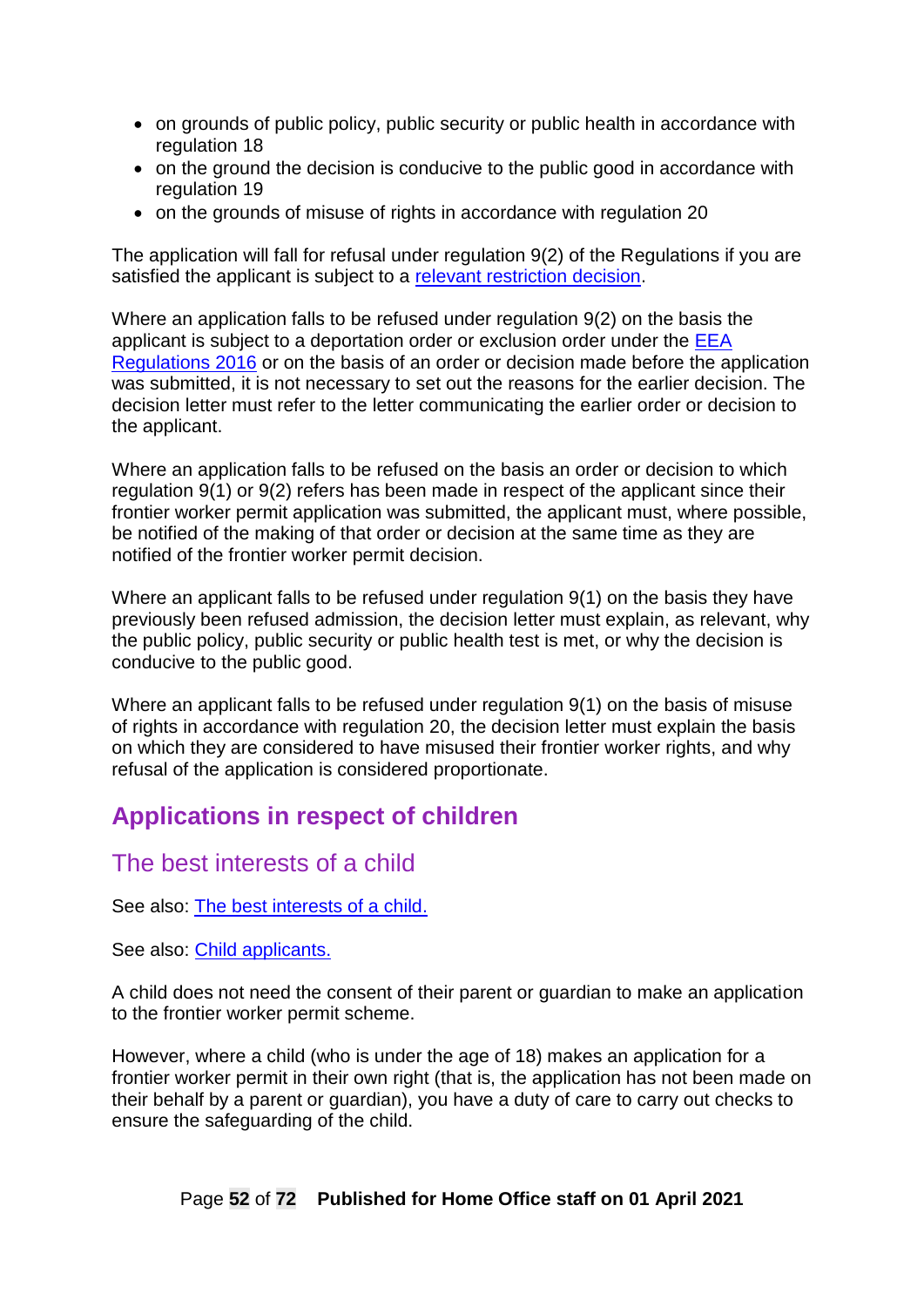It would normally be expected an adult with responsibility for a child under the age of 18 would act on their behalf in respect of administrative matters, such as an immigration application. Therefore, in accordance with the section 55 duty and in line with the statutory guidance "Every Child Matters", additional checks must be undertaken on any application under the scheme where a child under the age of 18 is applying without a parent or guardian, to ensure there are no obvious welfare concerns. This applies even where a child has provided sufficient evidence to be issued with a permit (for example, they have provided sufficient evidence of lawful employment in the UK).

These checks do not affect eligibility for a permit under the scheme and, where, on the basis of the application, a permit can be issued in accordance with the Regulations, it must be. The purpose of these checks is solely to establish whether a child applicant has appropriate living and care arrangements when in the UK and their employment in the UK complies with the UK's [rules on child employment](https://www.gov.uk/child-employment/restrictions-on-child-employment) to ensure their overall safety and welfare.

## Referral to Children's Services or other agencies

In certain circumstances, a formal referral to Children's Services or other agencies may be required, including for example where, in respect of a child under the age of 18, one or more of the following apply:

- the child appears to be living alone or to have no fixed abode
- the child is or appears to be being cared for as part of a non-local authority fostering arrangement
- the child may have been trafficked or is at risk of exploitation
- the child may be at risk of harm or abuse in their current situation
- the child's employment does not comply with the UK's rules on child [employment](https://www.gov.uk/child-employment/restrictions-on-child-employment)

You must refer to guidance on [making child safeguarding referrals](#page-54-0) to local authorities.

## Requesting further information or evidence

You may determine whether additional information, evidence or further checks are required by contacting the child to confirm their circumstances (where it is appropriate to do so, for example depending on the child's age).

You must only request further information or evidence which is necessary to inform a decision as to whether any safeguarding referral needs to be made, and where the information or evidence does not appear from Home Office records to have been previously provided and/or where updated information is necessary to enable the Home Office to comply with its statutory duties.

#### **Official – sensitive: start of section**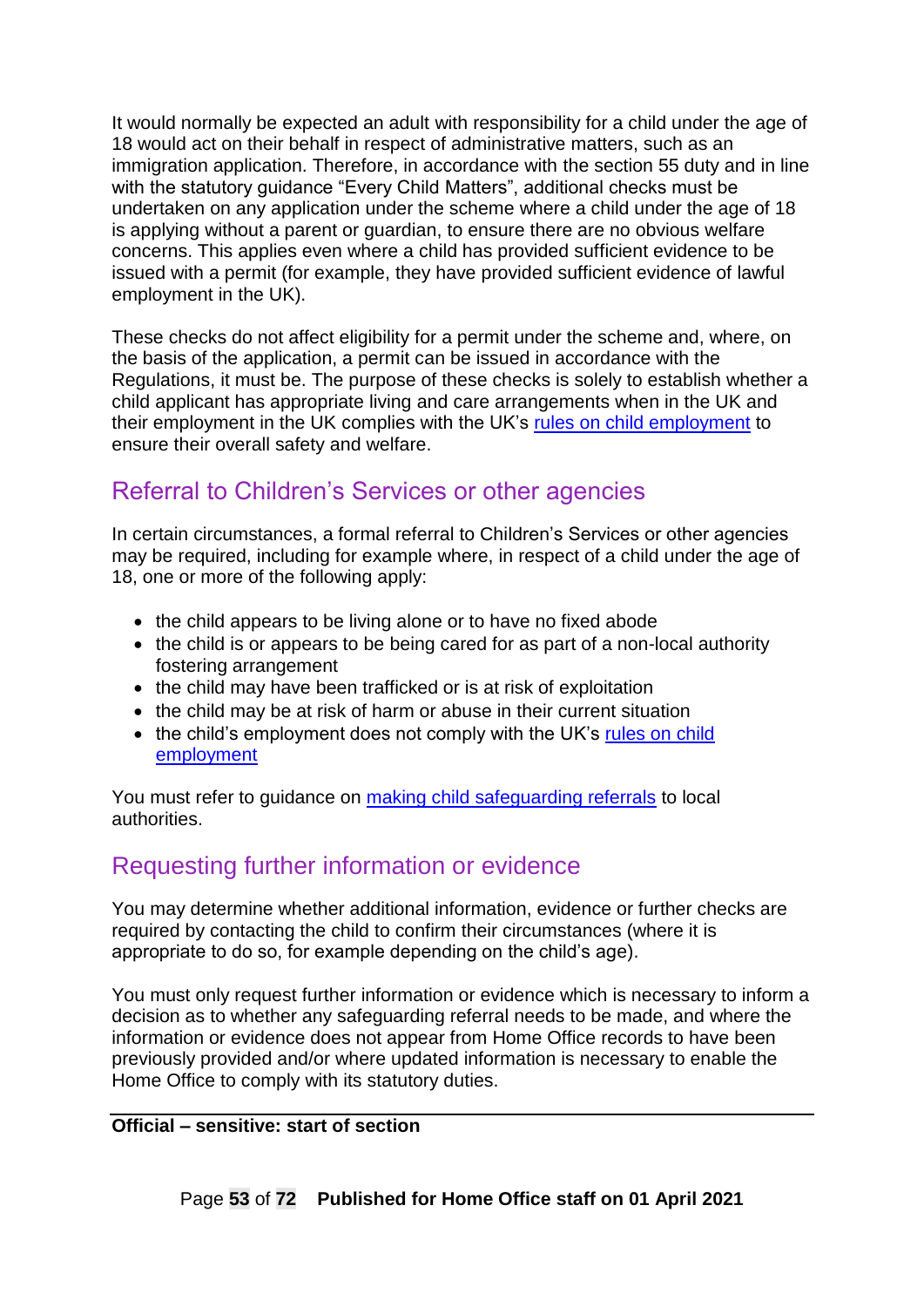The information in this section has been removed as it is restricted for internal Home Office use.

#### **Official – sensitive: end of section**

If the child's living arrangements in the UK whilst working are not apparent from the information or evidence provided or otherwise available to you as part of the application or as a result of additional checks, you must establish the living arrangements for the child. Where there is already some evidence provided or otherwise available to you as part of the application as to the child's living arrangements, you must consider whether further information or evidence about these are needed and, if so, what is needed. Evidence which may be helpful in determining the living arrangements for the child (usually in combination) may include:

- proof of identity of the parent or guardian, such as a passport, national identity card or driving licence (if a document has expired, it may still satisfy you of the parent or guardian's identity)
- evidence of relationship between the child and parent or guardian, such as a full birth certificate, adoption certificate, guardianship order
- proof of the parent or guardian's address, such as a utility bill, bank statement or NHS medical card
- proof of the child's address

The examples above are not prescriptive or exhaustive. It may be the child does not themselves directly possess such evidence or they are unable, due to estrangement or other welfare reasons, to approach the person who may possess the relevant documentation. If so, alternative avenues, such as enquiries with the parent, guardian or other third parties, are to be pursued where possible.

## Enquiries with the parent, guardian or other third parties

Depending on the age of the child, you may be able to get the information or evidence you need from the child themselves through additional enquiries. Otherwise, it may be necessary to speak to the parent or guardian or other third parties in order to obtain the relevant information or evidence.

Documentation is not the only source of information or evidence which may help in determining the living arrangements for the child. Enquiries with other third parties who have a formal relationship with the child, for example teachers or social or healthcare workers, may be helpful for clarification or confirmation.

Generally, if appropriate, the child is to be advised in advance of any enquiries which are to be carried out and who is to be contacted. You must also take account of any

Page **54** of **72 Published for Home Office staff on 01 April 2021**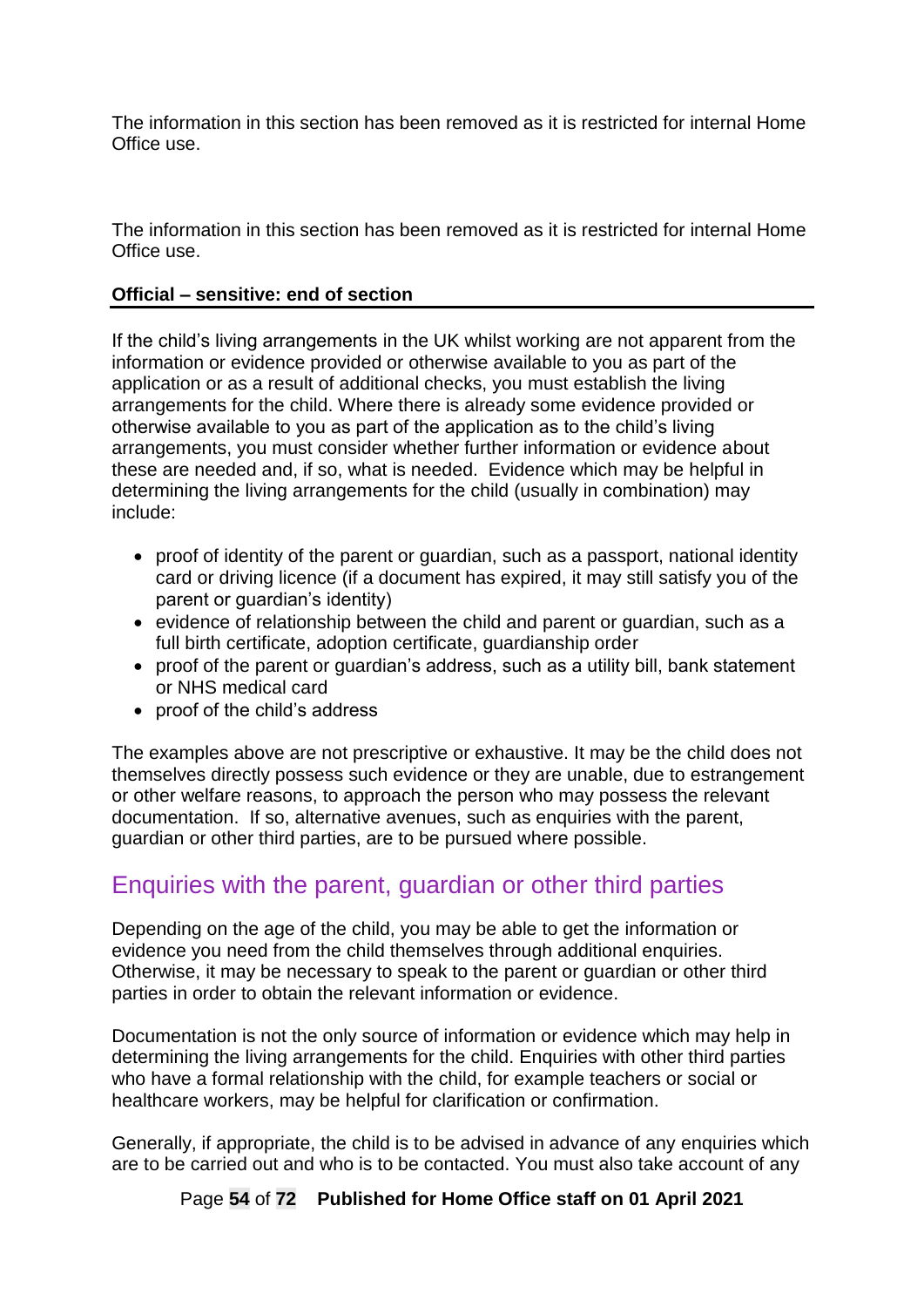known parental issues such as mental or physical illness, parental separation or potential threats to the child (which may be the reason for them making the application without a parent or guardian).

If the child objects to you contacting their parent, guardian or other third parties, you must seek advice from your senior caseworker or the Office of the Children's Champion.

#### **Official – sensitive: start of section**

The information in this section has been removed as it is restricted for internal Home Office use.

The information in this section has been removed as it is restricted for internal Home Office use.

The information in this section has been removed as it is restricted for internal Home Office use.

The information in this section has been removed as it is restricted for internal Home Office use.

The information in this section has been removed as it is restricted for internal Home Office use.

#### **Official – sensitive: end of section**

## <span id="page-54-0"></span>Making a referral

If you do not receive sufficient information or evidence to be satisfied the applicant is being cared for by a parent or guardian and continue to have concerns about the child's living arrangements or work in the UK, you must discuss the case with a senior caseworker, who will assess whether further enquiries are to be made or whether a referral is needed to the Children's Services Department of the local authority where the child is living whilst working in the UK. If they are not living in the UK whilst working here, see [Every Child Matters](https://www.gov.uk/government/publications/every-child-matters-statutory-guidance) for guidance on how to make a referral.

The Office of the Children's Champion can also provide case advice if there are any welfare or safeguarding concerns which have emerged following contact with the

Page **55** of **72 Published for Home Office staff on 01 April 2021**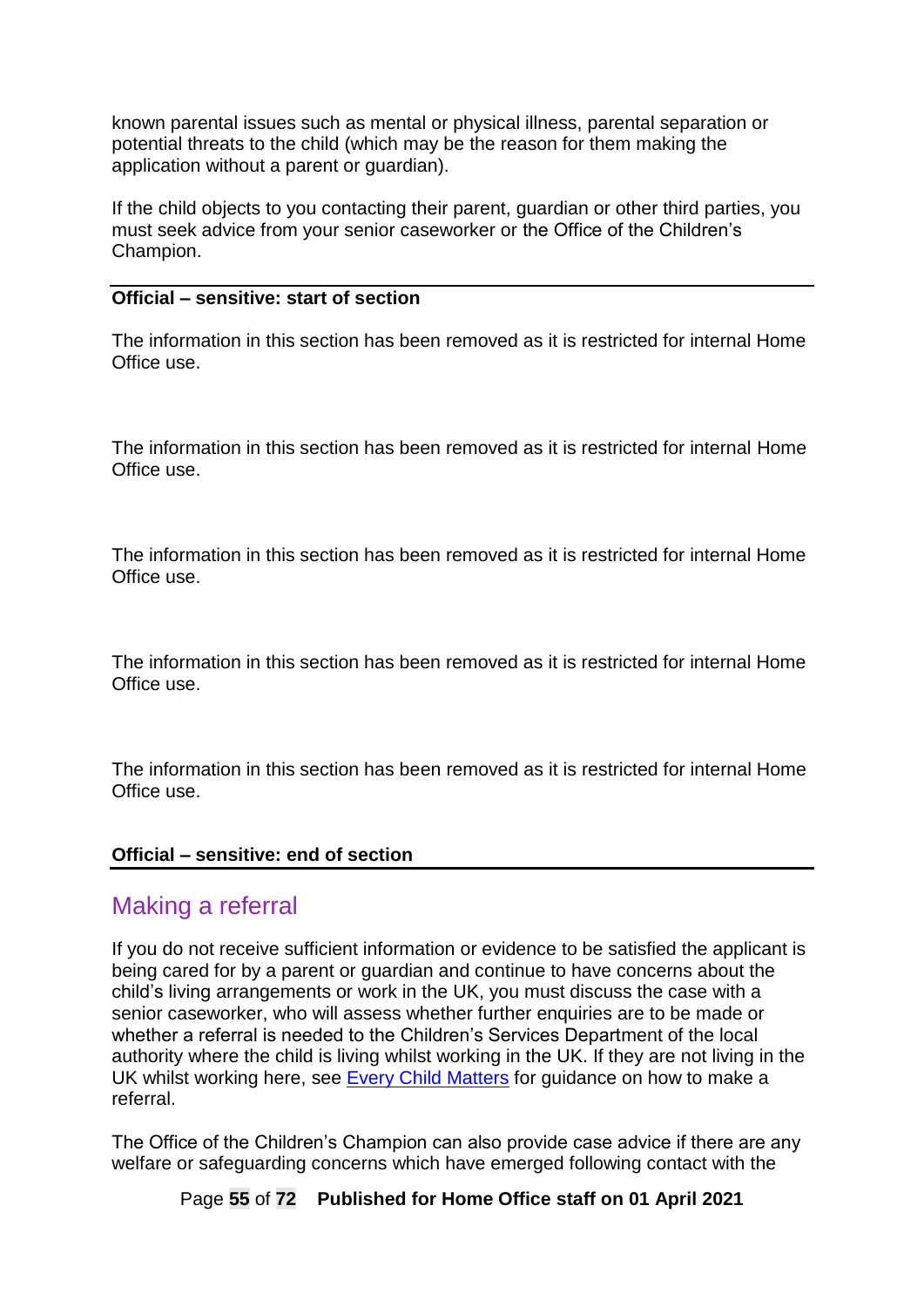child, parent or guardian or other third parties. Where you continue to have doubts about who is caring for a child in the UK, or the information provided by the child indicates they may be at risk of harm, then a referral must be made to Children's Services.

Where a child aged between 16 and 18 is living on their own either in the UK or in their country of residence you must make further enquiries, and where appropriate a referral, if you continue to have concerns about the child's living arrangements or work in the UK. For example, if there are any indications those living arrangements are not the child's choice, the child has care or support needs or you suspect the child is otherwise at risk.

## Deciding the application

The child's application under the frontier worker permit scheme can generally be decided without undue delay, even where a referral to Children's Services is required.

Where the applicant has provided sufficient information and evidence to be issued a frontier worker permit, you must only consider delaying the decision if your enquiries have led you to believe there is reason to suspect the child may be in need of protection or safeguarding and where concluding the case could put the child at continued or additional risk. For example, if there is reason to suspect a child applying under the scheme may be a potential victim of modern slavery, you must consult your senior caseworker and refer to guidance contained in [Victims of modern](https://www.gov.uk/government/publications/modern-slavery-how-to-identify-and-support-victims)  [slavery](https://www.gov.uk/government/publications/modern-slavery-how-to-identify-and-support-victims) which includes details on how to refer potential child victims of modern slavery to the National Referral Mechanism.

#### **Related content**

**[Contents](#page-1-0)**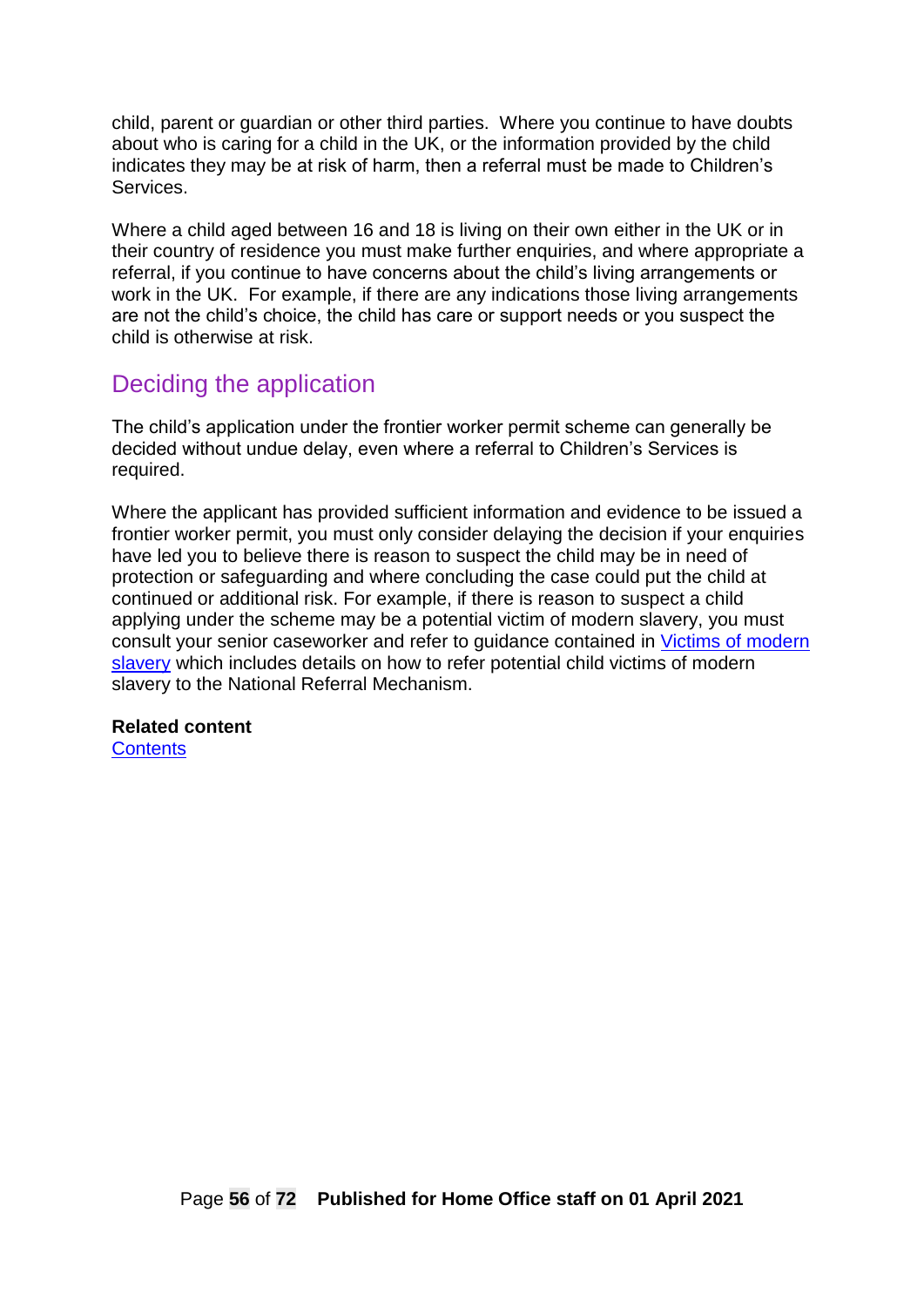# Revocation

This section gives information on when to revoke a frontier worker permit.

Regulation 11(2) of the Regulations provides that frontier worker permits may be revoked at any time under the following circumstances:

- on grounds of public policy, public security or public health in accordance with regulation 18
- on conducive grounds in accordance with regulation 19
- on grounds of misuse of rights in accordance with regulation 20
- where the permit holder is subject to a relevant restriction decision

These circumstances are the same as those listed under regulation 9 of the Regulations as grounds for refusing an application. For guidance on how to make a suitability assessment see the section titled [suitability assessment.](#page-45-0)

Regulation 11 also provides for frontier worker permits to be revoked where the permit holder ceases to be or never was a frontier worker. See the section titled [assessing an application –](#page-18-1) eligibility for information on the eligibility requirements under the Regulations. Where information becomes available showing a person has ceased to or never did meet the eligibility requirements under the regulation 3, you must revoke their frontier worker permit under regulation 11(3).

Where an applicant holds a frontier worker permit at the point of application and any of the circumstances above apply, you should revoke their current permit in addition to refusing their application.

## **Related content**

**[Contents](#page-1-0)** 

#### **Related external links**

[Every Child Matters](https://assets.publishing.service.gov.uk/government/uploads/system/uploads/attachment_data/file/257876/change-for-children.pdf) [Section 55 of the Borders, Citizenship and Immigration Act 2009](https://www.legislation.gov.uk/ukpga/2009/11/section/55)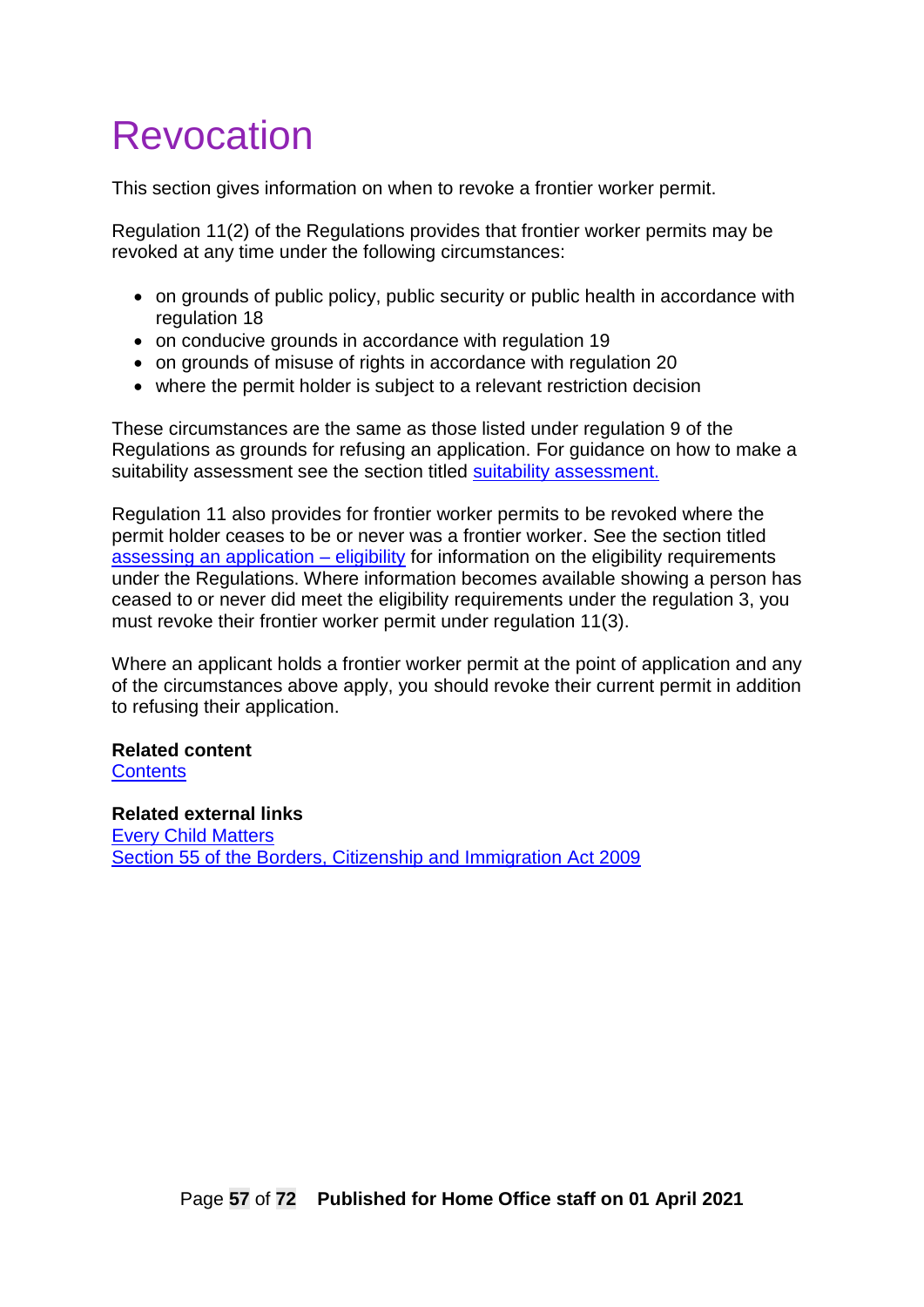# Administrative review and appeals

Anyone who makes a valid application under The Citizens' Rights (Frontier Worker) (EU Exit) Regulations and is refused will be able to challenge the decision by appeal and/or (depending on the reason for refusal) by administrative review.

Administrative review is available where an applicant is refused on eligibility grounds.

## **Right of appeal**

Anyone who makes a valid application under The Citizens' Rights (Frontier Worker) (EU Exit) Regulations will have a right of appeal against a decision to refuse their application.

They may appeal on grounds the decision:

- breaches any right they have under the Withdrawal Agreement, the EEA EFTA Separation Agreement or the Swiss Citizens' Rights Agreement
- was not in accordance with The Citizens' Rights (Frontier Worker) (EU Exit) Regulations under which it was made

Further guidance is available in the Rights of Appeal guidance.

## **Administrative review**

Where the application is refused on eligibility grounds and the applicant believes the original caseworker has made an error or not followed the published guidance, or where they have new information or evidence in support of their application, they can apply for an administrative review of the decision.

A different caseworker in an independent team will conduct a full reconsideration of the decision, taking into account any new evidence or information submitted, and decide whether the original decision was either:

- correct and must be maintained
- incorrect and must be withdrawn and a new decision made

Further guidance is available in the administrative review guidance.

#### **Related content [Contents](#page-1-0)**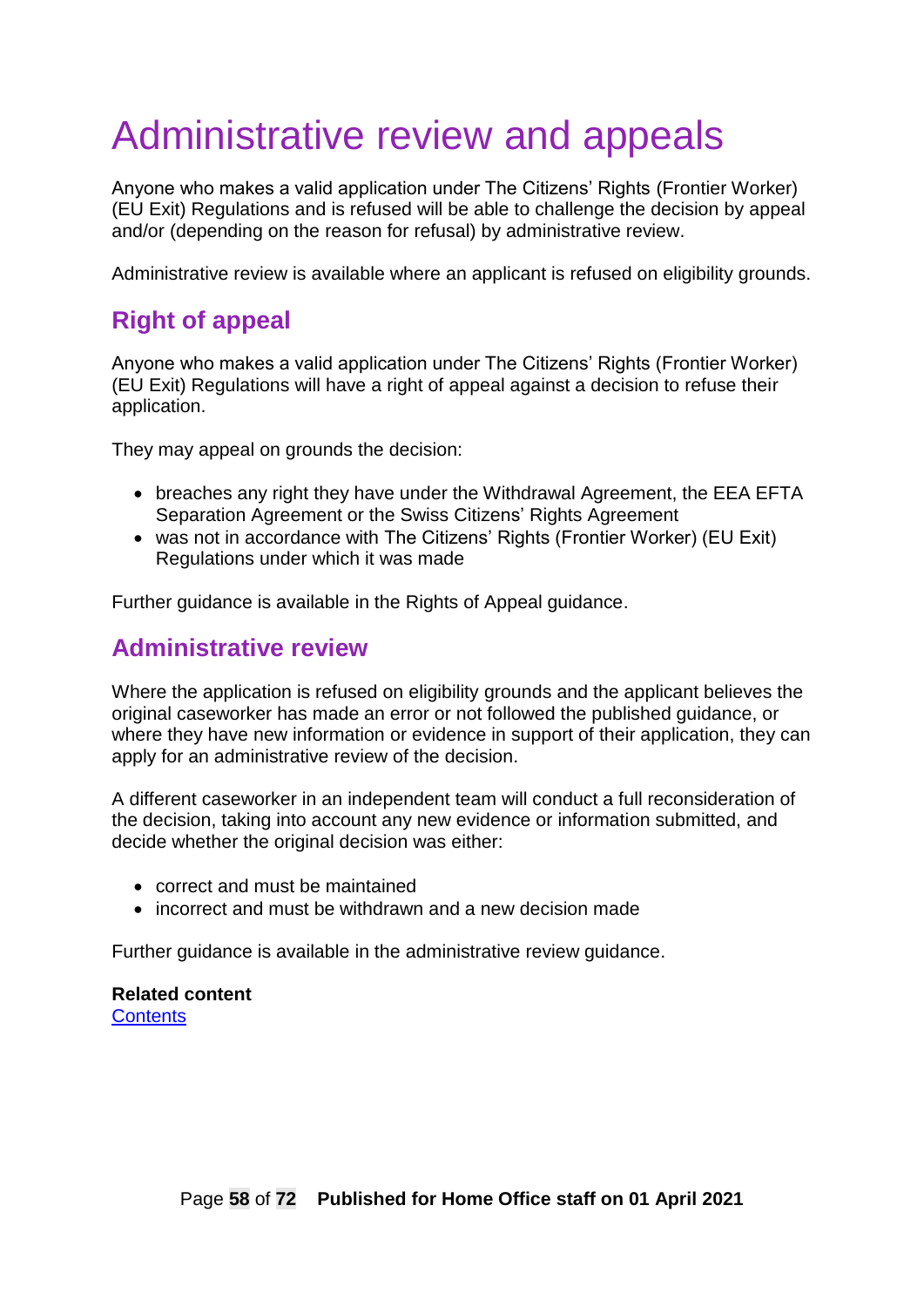# Frontier workers at the border

This page tells Border Force officers how to consider frontier workers at the border.

# **Right of admission**

Frontier workers, as defined by the Citizens' Rights (Frontier Workers) (EU Exit) Regulations 2020 ("the Regulations"), have a right of admission to the UK during the grace period (the period from 11pm GMT on 31 December 2020 to the end of 30 June 2021). From 1 July 2021 onwards they have a right of admission on production of valid identification and a valid frontier worker permit. They **do not require a grant of leave to enter and their travel document must not be stamped.** They are entitled to travel using either a valid passport or valid national identity card.

# **Examination powers**

You may only examine an individual seeking admission as a frontier worker where you have reason to believe:

- regulation 12 (refusal of admission) applies to the person, or
- they are not entitled to be admitted under regulation 6 (right of admission)

This means you are entitled to conduct an initial examination to establish an individual does meet the requirements of regulation 6, in that they hold a valid identity document and a valid frontier worker permit (where one is required). Once those facts are established, you may only conduct a further examination if you have grounds to believe the individual may fall to be [refused admission.](#page-60-0)

## **Frontier worker permit**

In the majority of cases, a frontier worker permit will be issued digitally. In certain cases where an individual has been unable to apply for a digital permit, they will be issued with a physical permit. Physical permits will be collected by the individual in country, therefore on their first journey to the UK they will hold a frontier worker permit collection letter, which they are required to present to you on entry.

#### **Official – sensitive: start of section**

The information in this section has been removed as it is restricted for internal Home Office use.

The information in this section has been removed as it is restricted for internal Home Office use.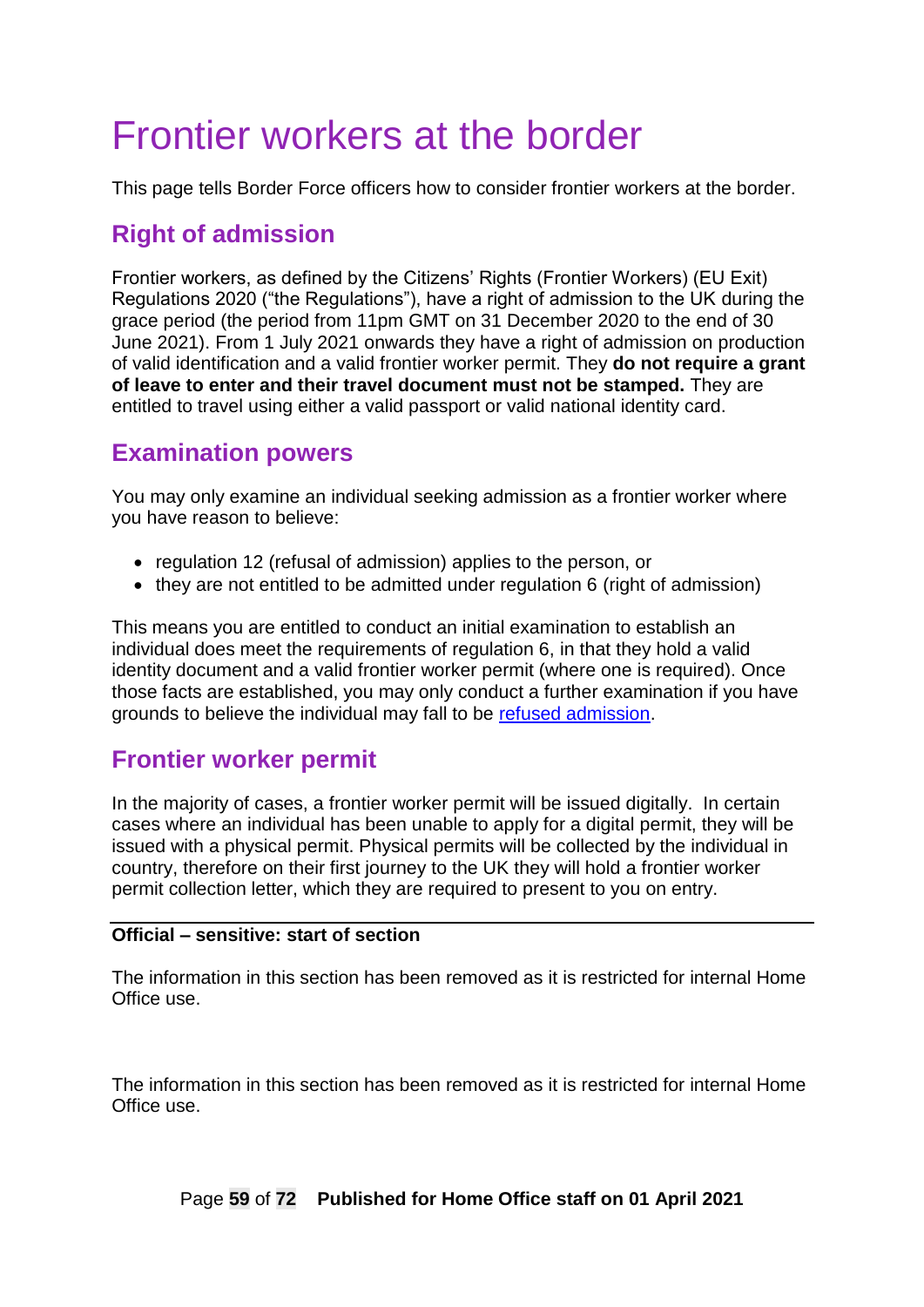# **Position during the grace period**

From 11pm GMT on 31 December 2020 to 30 June 2021, it is **not** mandatory for a frontier worker to have applied for or to produce a frontier worker permit to enter the UK as a frontier worker. During this period, you must not routinely require a frontier worker to produce evidence of their status in order to be admitted.

If you encounter a frontier worker during this period who you consider may fall for refusal on other grounds, you must verify whether they do in fact hold a permit to establish whether a revocation decision is required.

If you encounter an individual during this period who claims to be a frontier worker, but you are satisfied they are not, you may still refuse them admission as a frontier worker by virtue of regulation 6, in accordance with regulation 12(1)(c).

#### **Official – sensitive: start of section**

The information in this section has been removed as it is restricted for internal Home Office use.

#### **Official – sensitive: end of section**

## **Requirement to hold a frontier worker permit**

From 1 July 2021, it is mandatory for a frontier worker to hold a frontier worker permit in order to enter the UK as a frontier worker. The only exception to this is Irish citizens, who have a separate legal right to enter and work in the UK without needing to rely on their rights as a frontier worker.

If, after this date, you encounter an individual who is seeking to enter the UK as a frontier worker, but does not hold a frontier worker permit, you must refuse them admission under regulation 6.

#### **Official – sensitive: start of section**

The information in this section has been removed as it is restricted for internal Home Office use.

The information in this section has been removed as it is restricted for internal Home Office use.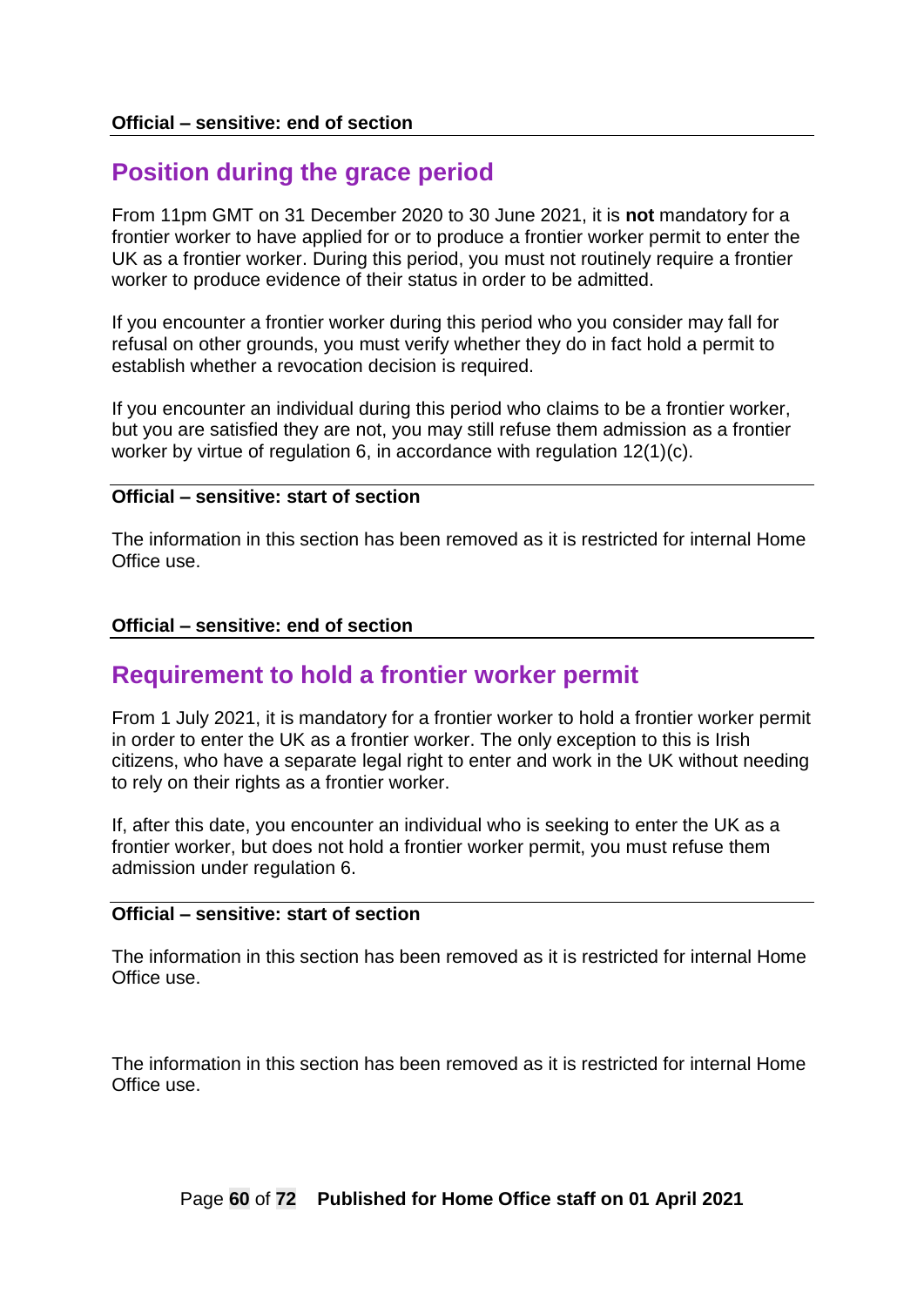#### **Official – sensitive: end of section**

Where an individual falls to be refused admission under regulation 6, you must then proceed to consider whether they qualify for entry in another capacity. This must include consideration whether the individual meets the requirements of [Appendix V](https://www.gov.uk/guidance/immigration-rules) as a visitor, when taking into account their intended length of stay and whether the work activities they intend to carry out are permitted under that Appendix.

You must then proceed to either grant or refuse leave to enter.

# **Irish citizens**

Irish citizens are not required to hold a frontier worker permit, and have a legal right to enter, live and work in the UK under Common Travel Area arrangements. **You must not refuse entry to an Irish citizen unless they are subject to a deportation order, exclusion order or international travel ban.**

However, should an Irish citizen specifically wish to be admitted to the UK as a frontier worker under the regulations, then they will need to comply with the relevant eligibility and suitability requirements, and you **must** refuse them entry as a frontier worker under regulation 12 if you do not believe them to be a frontier worker.

Where an Irish citizen falls to be refused admission under regulation 6, you must then proceed to consider whether they qualify for entry in another capacity, in particular under Common Travel Area arrangements.

# <span id="page-60-0"></span>**Revocation of permits and refusal of admission**

## Suitability and conduct

Regulation 11 of the Regulations provides for frontier worker permits to be revoked under any of the following circumstances:

- on grounds of public policy, public security or public health in accordance with regulation 18
- on the ground the decision is conducive to the public good in accordance with regulation 19
- on grounds of misuse of rights in accordance with regulation 20
- where the permit holder is subject to a relevant restriction decision

These circumstances are the same as those listed under regulation 9 of the Regulations as grounds for refusing an application. See the section titled suitability [assessment](#page-45-0) for guidance on how to determine whether the above circumstances apply. Where you are satisfied the relevant test is met, and it is proportionate to do so, you may revoke the frontier worker permit.

Regulation 12 of the Regulations also provides for the refusal of admission of a frontier worker in the circumstances listed above.

#### Page **61** of **72 Published for Home Office staff on 01 April 2021**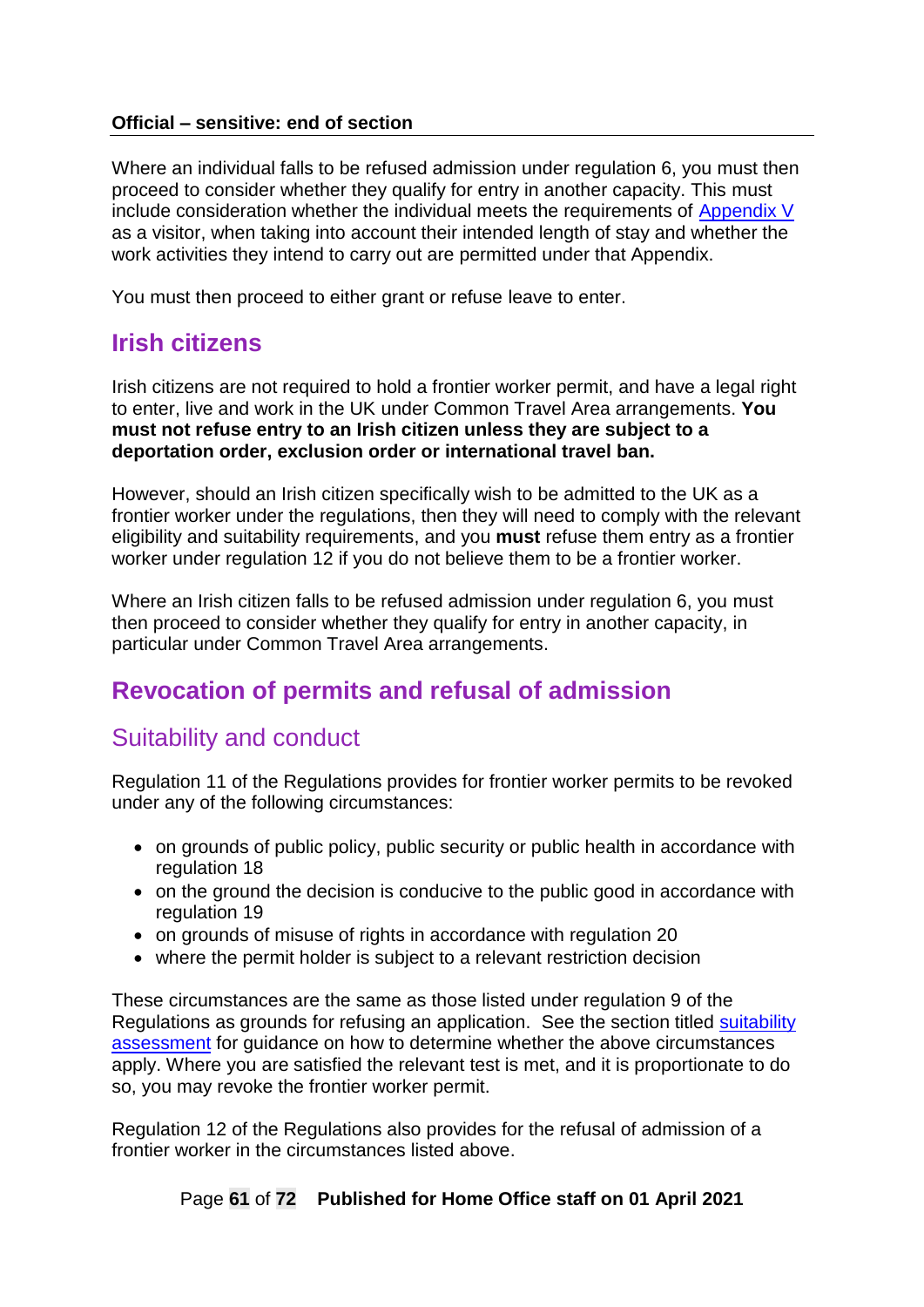Where you have already relied on the above circumstances to revoke a frontier worker permit, you must also rely on the same grounds to refuse admission, in addition to refusing admission under regulation 6 on the basis the individual requires but does not hold a valid frontier worker permit.

Where the individual does not hold a frontier worker permit because they are not yet required to do so to enter the UK, you may still refuse admission directly on the above grounds in accordance with regulation 12(1), by virtue of regulation 6.

Where you have refused admission in any of the above circumstances, you must consider whether the individual is seeking entry in any other capacity. If they are, you must proceed to consider whether to grant or refuse leave to enter under the relevant Immigration Rules, taking into account the grounds on which you refused admission.

# **Eligibility**

Regulation 11(2)(d) of the Regulations provides for frontier worker permits to be revoked where the holder has either ceased to be, or never was, a frontier worker.

You must not routinely examine permit holders to establish whether they continue to be a frontier worker, and must only conduct such examination where you have reason to suspect they may fall to be refused.

In order to establish that a permit holder has ceased to be a frontier worker, you must be satisfied either:

- they are no longer an EEA citizen
- they are no longer "not primarily resident in the United Kingdom"
- they are no longer a worker, a self-employed person, or someone who is to be treated as a worker or self-employed person in the UK

To no longer be considered "not primarily resident in the United Kingdom", an individual must cease to meet **all** the [eligibility requirements](#page-18-1) of regulation 3(3) and you may only revoke a frontier worker permit where you consider that to be the case. In practice, as you will be encountering the individual on their return to the UK, you must be satisfied they are **not** returning from their country of residence, and additionally they must:

- have spent more than 180 days in the UK in the last 12 months, and
- have returned to their country of residence once or less in the last 12 months, and
- not have exceptional reasons for not having travelled to the UK more than once during the last 12 months

To no longer be treated as a [worker](#page-24-1) or [self-employed person](#page-26-0) in the UK, you must consider the eligibility requirements for those definitions, and be satisfied the individual has ceased to meet them. You must then go on to consider whether the individual has [retained status](#page-30-0) as a worker or self-employed person in the UK. You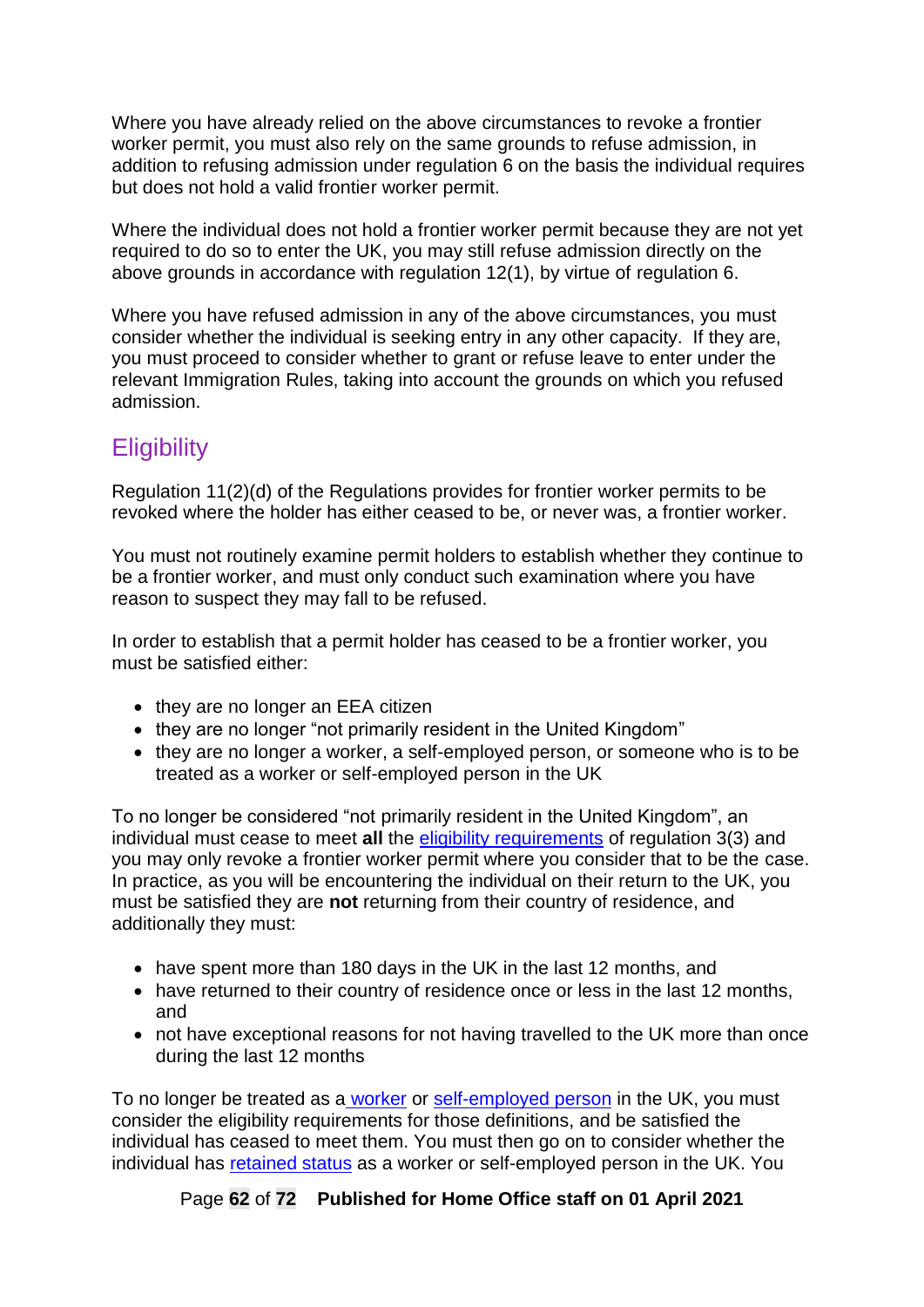may only revoke a frontier worker permit where the individual no longer qualifies in **any** of the above categories.

The decision to revoke a frontier worker permit on this basis attracts a right to administrative review and a right of appeal.

Where you have revoked a frontier worker permit under regulation 11(2)(d), you must then also refuse admission under regulation 6 on the basis the individual does not hold a valid frontier worker permit.

If you are taking the decision before 1 July 2021, an individual is not required to hold a frontier worker permit. If you encounter an individual prior to this date who claims to be a frontier worker, but you are satisfied they are not, you may still refuse them admission by virtue of regulation 6, in accordance with regulation 12(1)(c).

Where an individual falls to be refused admission under regulation 6, you must then proceed to consider whether they qualify for entry in another capacity. This must include consideration of whether the individual meets the requirements of Appendix V as a visitor, when taking into account their intended length of stay and whether the work activities they intend to carry out are permitted under that Appendix.

You must then proceed to either grant or refuse leave to enter.

## **Revocation of admission**

Where an individual has been admitted to the UK under regulation 6, but they were not in fact entitled to be because regulation 12(1) applies, you may revoke their admission under regulation 14.

This is likely to occur where information comes to light after the individual has passed through the primary control point that indicates one of the [suitability grounds](#page-45-0) for refusal applies.

Once you have revoked admission, the individual is to be treated as though they were a person who has been refused admission under regulation 12.

## **Detention and immigration bail**

You may detain an individual who is seeking admission as a frontier worker in the following circumstances:

- pending examination
- pending a decision on whether they are to be admitted to the UK
- where admission has been refused, pending a decision on whether to issue removal directions
- pending removal in pursuance of such directions

You may grant immigration bail to any individual who is liable to be detained in the circumstances listed above.

Page **63** of **72 Published for Home Office staff on 01 April 2021**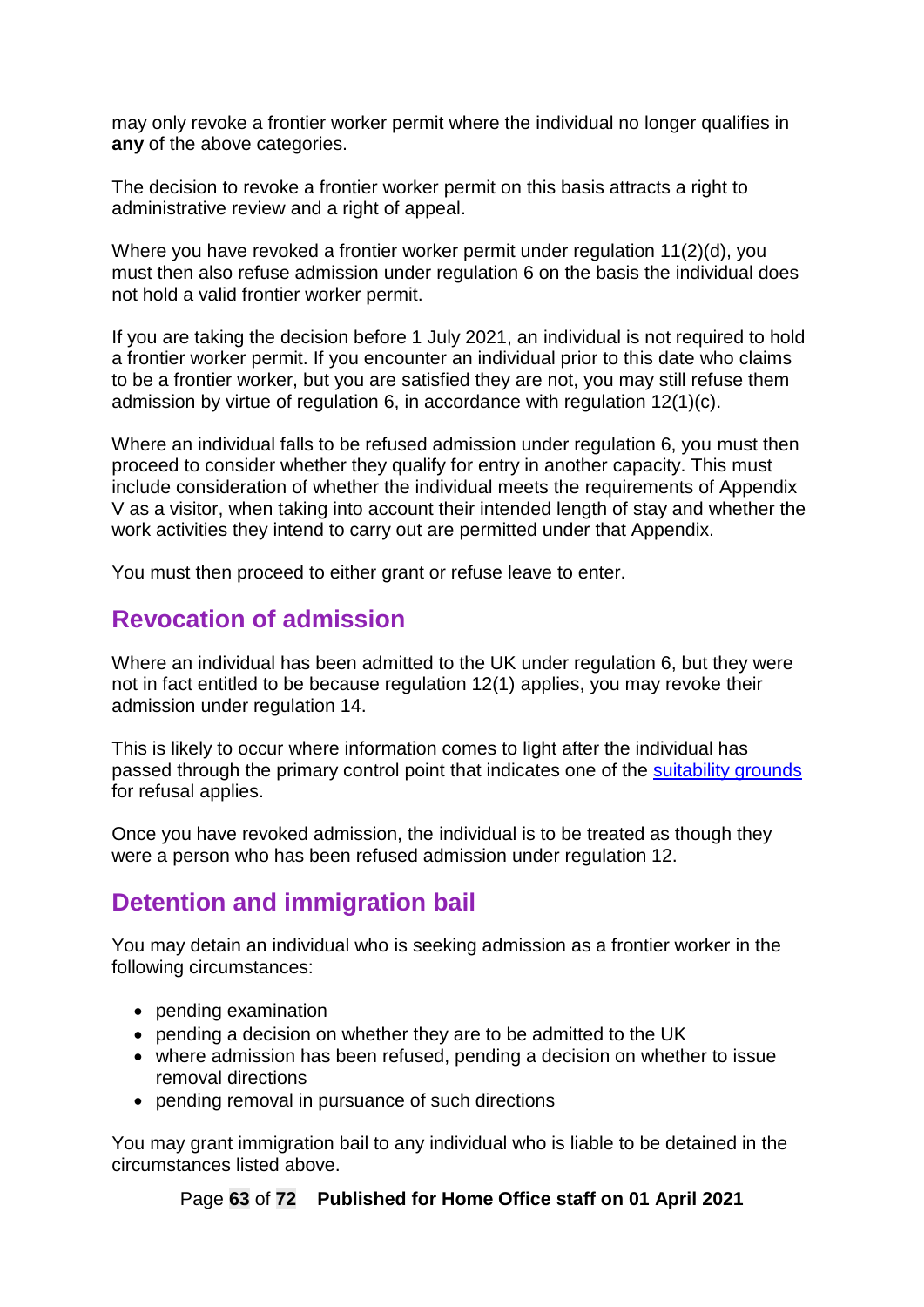# **Administrative review**

The decision to revoke a frontier worker permit under regulation 11, on the basis an individual has ceased to be, or never was, a frontier worker, carries a right to administrative review in accordance with regulations 21 and 22.

More information about frontier workers' rights of administrative review will be available in the administrative review guidance.

# **Appeal rights**

All decisions to revoke a frontier worker permit attract a right of appeal.

All decisions to refuse admission under the Regulations attract a right of appeal, provided the individual can produce:

- a valid identity document, and either:
	- $\circ$  a valid frontier worker permit (which includes a permit that would be valid if it had not been revoked)
	- o where the individual is not required to hold a frontier worker permit (because the decision is taken prior to 1 July 2021), sufficient evidence to establish in principle that they are a frontier worker

All decisions to revoke admission under the Regulations attract a right of appeal, provided that the individual can produce a valid identity document.

All appeals against decisions taken under the Regulations can be brought and continued **in or out of country**.

Where a decision has been taken at a UK port, the appeal right is exercisable in country and must be treated as suspensive of removal. This means that, unless an individual chooses to voluntarily depart, you must either detain them or grant them immigration bail whilst any appeal right remains extant. Where a decision has been taken at the juxtaposed controls, the individual **is not entitled to be admitted,** but may still legally bring their appeal from in or out of country.

If an individual chooses to voluntarily depart the UK whilst they are still within the deadline to appeal, or their appeal is pending, it will have no effect on their appeal as it may be brought or continued from abroad. However, an individual who is in the UK with an extant appeal right or appeal against a decision taken under the Regulations **must not be subject to an enforced return** until such an appeal is finally determined.

The deadline to lodge an appeal is 14 days from the date of decision for in country appeals, and 28 days from the date of decision for appeals lodged out of country.

More information about frontier workers' rights of appeal under the scheme is available in the Rights of Appeal guidance.

Page **64** of **72 Published for Home Office staff on 01 April 2021**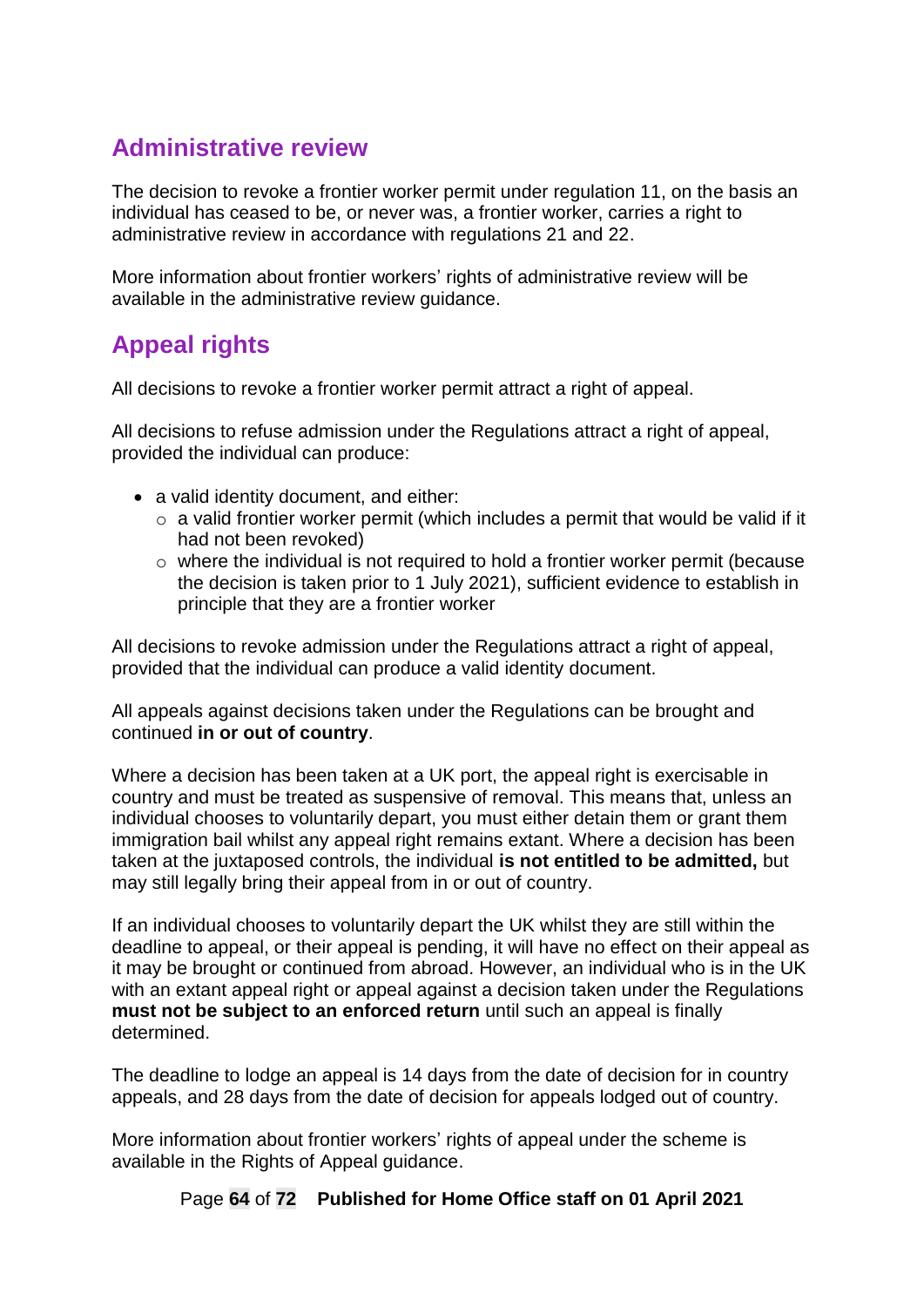## **Refusal notices**

#### **Official – sensitive: start of section**

The information in this section has been removed as it is restricted for internal Home Office use.

The information in this section has been removed as it is restricted for internal Home Office use.

The information in this section has been removed as it is restricted for internal Home Office use.

The information in this section has been removed as it is restricted for internal Home Office use.

The information in this section has been removed as it is restricted for internal Home Office use.

The information in this section has been removed as it is restricted for internal Home Office use.

The information in this section has been removed as it is restricted for internal Home Office use.

The information in this section has been removed as it is restricted for internal Home Office use.

The information in this section has been removed as it is restricted for internal Home Office use.

Page **65** of **72 Published for Home Office staff on 01 April 2021**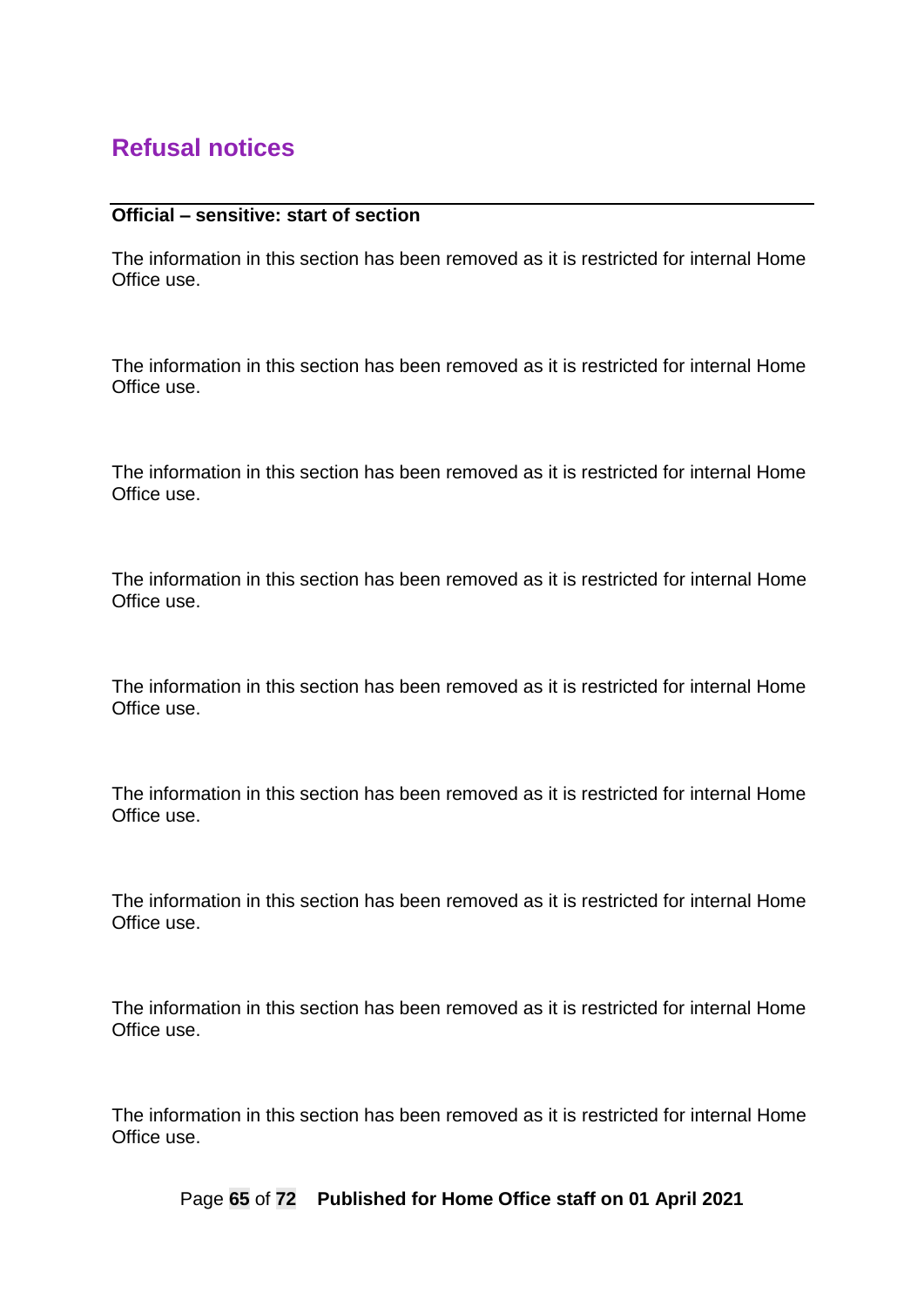The information in this section has been removed as it is restricted for internal Home Office use.

The information in this section has been removed as it is restricted for internal Home Office use.

The information in this section has been removed as it is restricted for internal Home Office use.

The information in this section has been removed as it is restricted for internal Home Office use.

The information in this section has been removed as it is restricted for internal Home Office use.

The information in this section has been removed as it is restricted for internal Home Office use.

The information in this section has been removed as it is restricted for internal Home Office use.

The information in this section has been removed as it is restricted for internal Home Office use.

The information in this section has been removed as it is restricted for internal Home Office use.

Page **66** of **72 Published for Home Office staff on 01 April 2021**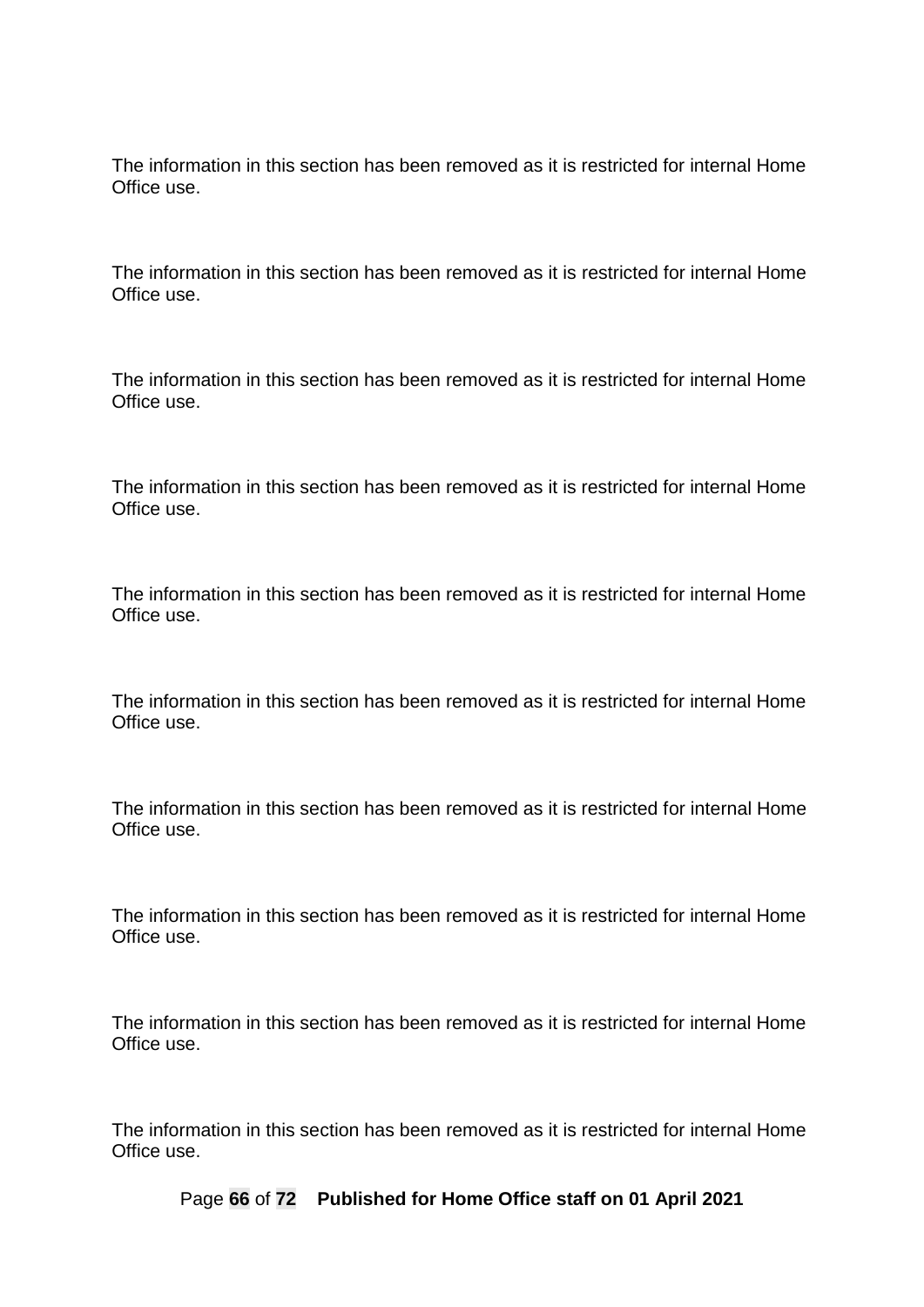The information in this section has been removed as it is restricted for internal Home Office use.

The information in this section has been removed as it is restricted for internal Home Office use.

The information in this section has been removed as it is restricted for internal Home Office use.

The information in this section has been removed as it is restricted for internal Home Office use.

The information in this section has been removed as it is restricted for internal Home Office use.

The information in this section has been removed as it is restricted for internal Home Office use.

The information in this section has been removed as it is restricted for internal Home Office use.

The information in this section has been removed as it is restricted for internal Home Office use.

The information in this section has been removed as it is restricted for internal Home Office use.

Page **67** of **72 Published for Home Office staff on 01 April 2021**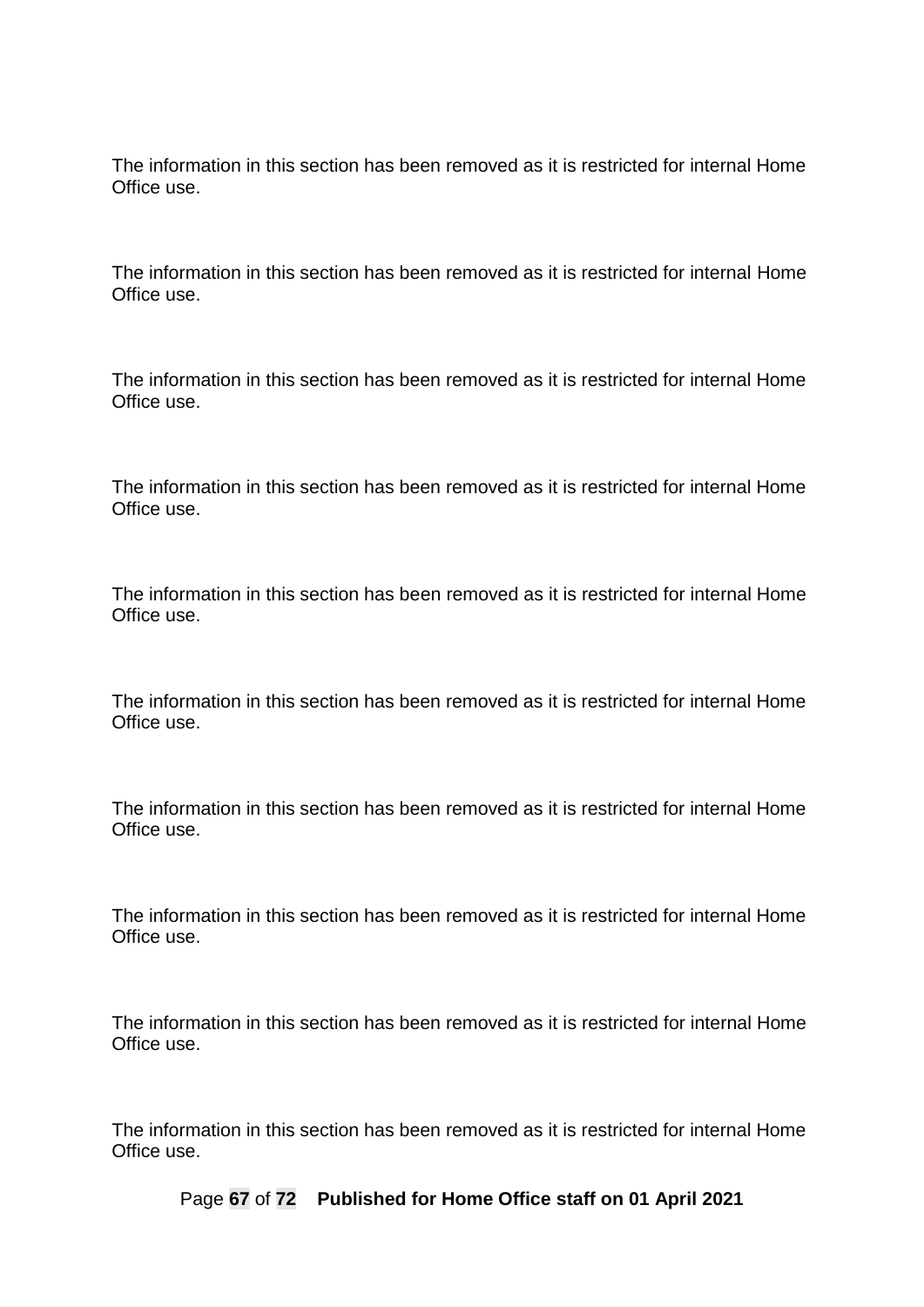The information in this section has been removed as it is restricted for internal Home Office use.

The information in this section has been removed as it is restricted for internal Home Office use.

The information in this section has been removed as it is restricted for internal Home Office use.

The information in this section has been removed as it is restricted for internal Home Office use.

The information in this section has been removed as it is restricted for internal Home Office use.

The information in this section has been removed as it is restricted for internal Home Office use.

The information in this section has been removed as it is restricted for internal Home Office use.

The information in this section has been removed as it is restricted for internal Home Office use.

The information in this section has been removed as it is restricted for internal Home Office use.

Page **68** of **72 Published for Home Office staff on 01 April 2021**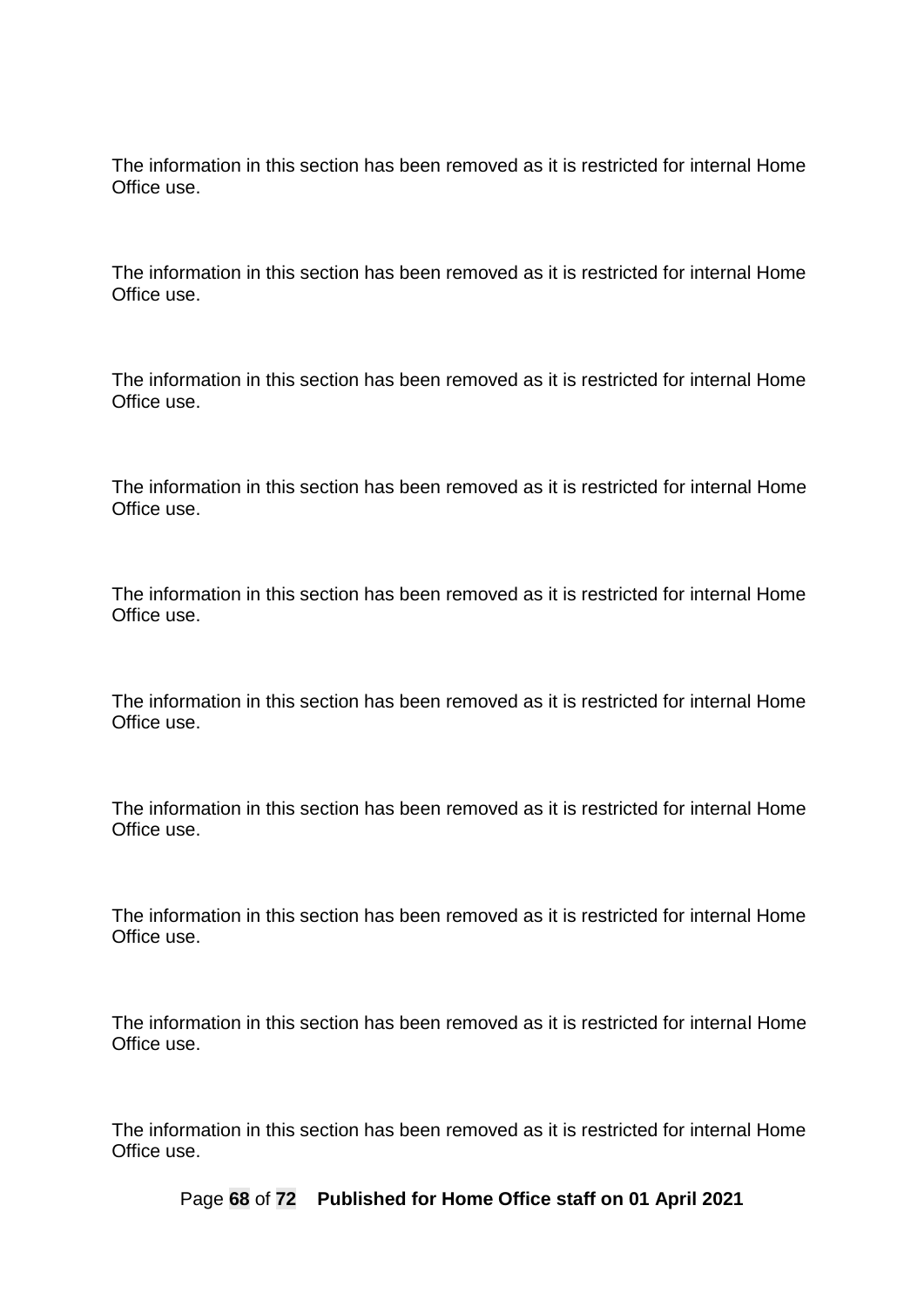The information in this section has been removed as it is restricted for internal Home Office use.

#### **Official – sensitive: end of section**

**Related content [Contents](#page-1-0)**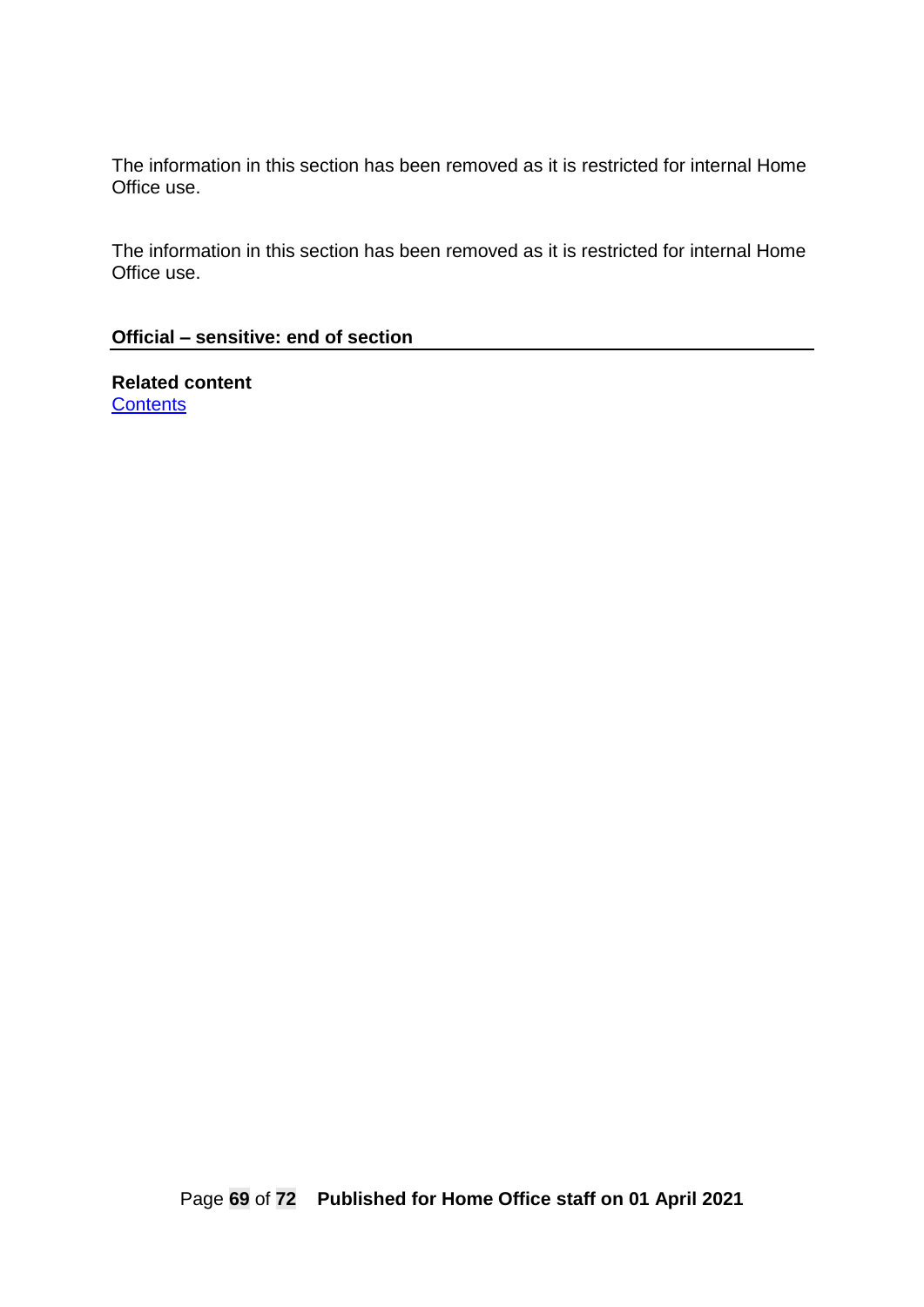# Case studies

| <b>Scenario</b>                                                                                                                                                                                                                                                                                                        | <b>Decision</b>                                                                                                                                                          |
|------------------------------------------------------------------------------------------------------------------------------------------------------------------------------------------------------------------------------------------------------------------------------------------------------------------------|--------------------------------------------------------------------------------------------------------------------------------------------------------------------------|
| <b>French banker</b>                                                                                                                                                                                                                                                                                                   | P1 is eligible for a 2-year frontier worker<br>permit as a person who has retained                                                                                       |
| P1 is a French national who has<br>worked for a bank in Edinburgh for 3                                                                                                                                                                                                                                                | worker status in the UK due to illness or<br>accident:                                                                                                                   |
| years - from Jan 2018 - December<br>2020, when they make an application<br>for a FW permit. As part of their work,<br>P1 travels to Edinburgh to carry out<br>genuine and effective work for 3 days<br>in every month.                                                                                                 | • P1 has a genuine reason for<br>retaining their worker status, and<br>their period of unemployment<br>immediately followed their last<br>period of employment in the UK |
| P1 has not come to the UK for work<br>during 2020. This was due to a back<br>injury that left them unable to travel<br>from late Dec 2019 onwards. P1 had<br>travelled to the UK for work for 3 days<br>each month from Jan 2018 - Dec 2019.                                                                           |                                                                                                                                                                          |
| P1 has a letter from their employer<br>confirming previous employment in the<br>UK and provides proof of payment for<br>work undertaken in the UK. They also<br>have a letter from their GP confirming<br>their back injury, that it is temporary,<br>and that it prevents them from being<br>able to travel or work.  |                                                                                                                                                                          |
| <b>Polish vet</b>                                                                                                                                                                                                                                                                                                      | As P2 does not have any proof of<br>earnings you may wish to contact their                                                                                               |
| P2 is a Polish national who lives in the<br>Republic of Ireland (ROI) but works in<br>Northern Ireland (NI) as a vet. They<br>work in NI full time and commute to<br>work from ROI every day Monday -<br>Friday. P2 began their current role in<br>ROI on 30 November 2020 and<br>applied for a permit on 20 Dec 2020. | employer via telephone to confirm their<br>employment. If you are satisfied that the<br>employment is genuine, P2 is eligible for<br>a 5 year frontier worker permit.    |
| P2 has not yet received any payment<br>from their work and so has no proof of<br>payment for work undertaken in the<br>UK. P2 does have a contract of<br>employment in NI and letter from<br>employer confirming their employment<br>in NI.                                                                            |                                                                                                                                                                          |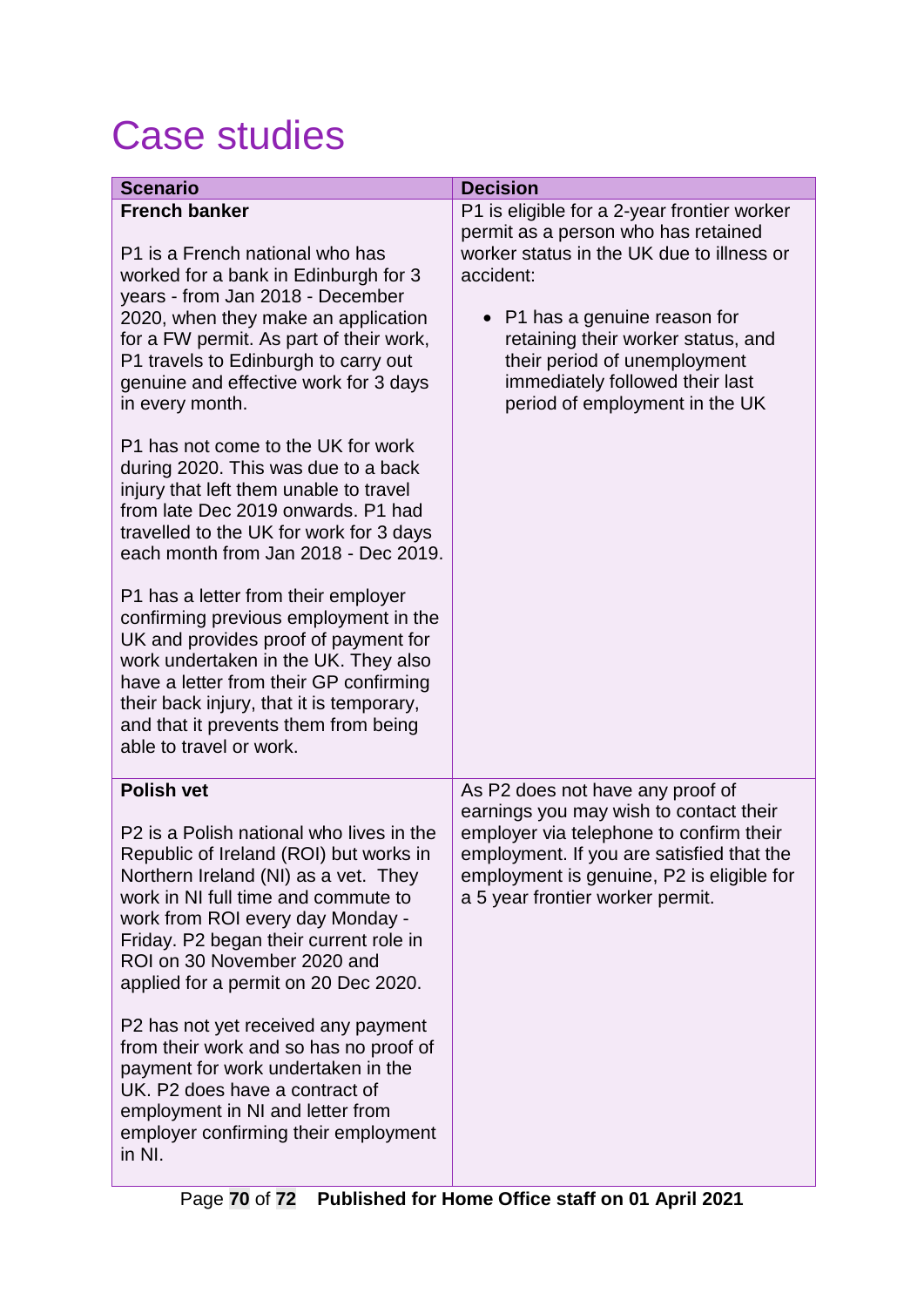| <b>Scenario</b>                                                                                                                                                                                                                                                                                                                                                                                                                                                                                                                                                                                                                                                                                                                                                                                                                                                                                                                                                                                                                                             | <b>Decision</b>                                                                                                                                                                                                                                                                                                                                                                                                                                                                                            |
|-------------------------------------------------------------------------------------------------------------------------------------------------------------------------------------------------------------------------------------------------------------------------------------------------------------------------------------------------------------------------------------------------------------------------------------------------------------------------------------------------------------------------------------------------------------------------------------------------------------------------------------------------------------------------------------------------------------------------------------------------------------------------------------------------------------------------------------------------------------------------------------------------------------------------------------------------------------------------------------------------------------------------------------------------------------|------------------------------------------------------------------------------------------------------------------------------------------------------------------------------------------------------------------------------------------------------------------------------------------------------------------------------------------------------------------------------------------------------------------------------------------------------------------------------------------------------------|
| Spanish oil rig worker<br>P3 is a Spanish national who lives in<br>Spain but comes to the UK for 6 weeks<br>at a time to work on an oil rig off the<br>shore of Scotland, which is positioned<br>within UK territorial waters. P3 has<br>been working in this role from Jan<br>2019- December 2020. In December<br>2020, P3 is made compulsorily<br>redundant. They apply for a frontier<br>worker permit in May 2021. When<br>applying they provide proof that they:<br>had carried out genuine and effective<br>work in the UK; were registered at a<br>recruitment agency in the UK; had<br>been seeking work during 2021 (in the<br>form of copies of job applications made<br>and rejection letters received from job<br>applications).<br>Between January 2019 and December<br>2020 P3 consistently did 6 weeks in<br>the UK working, followed by 3 weeks<br>rest in Spain. This means they spent<br>more than a total of 180 days in the UK<br>in 2020, however, P3 also travelled<br>back to their country of residence more<br>than twice in 2020. | P3 is eligible for a 2 year permit as a<br>person with retained worker rights at the<br>point of application:<br>P3 worked for more than 12 months<br>$\bullet$<br>before becoming unemployed in the<br>UK, and their unemployment<br>immediately followed their period of<br>employment in the UK<br>P3 has provided evidence of<br>$\bullet$<br>seeking employment in the UK<br>P3 meets the residency<br>$\bullet$<br>requirements, as they travelled to<br>their country of residence twice in<br>2020 |
| <b>Belgian hairdresser</b><br>P4 is a Belgian national who lives in<br>ROI and primarily works in ROI as a<br>self-employed hairdresser. P4 travels<br>to NI to visit regular clients around 8<br>times a month. P4 applies for a permit<br>in December 2020 and states that they<br>began frontier working in NI as a<br>hairdresser in 2016.<br>P4 spends less than a total of 180<br>days in every 12 month period in the<br>UK.<br>P4 does not have a formal contract of<br>work or invoices from their clients in<br>the UK. As proof of work, P4 provides<br>emails showing them organising<br>regular cuts with regular clients in NI                                                                                                                                                                                                                                                                                                                                                                                                                | If you are satisfied that the evidence<br>supplied is genuine, P4 is eligible for a 5-<br>year permit as they are carrying out<br>stable and continuous work as a self-<br>employed person in the UK.                                                                                                                                                                                                                                                                                                      |